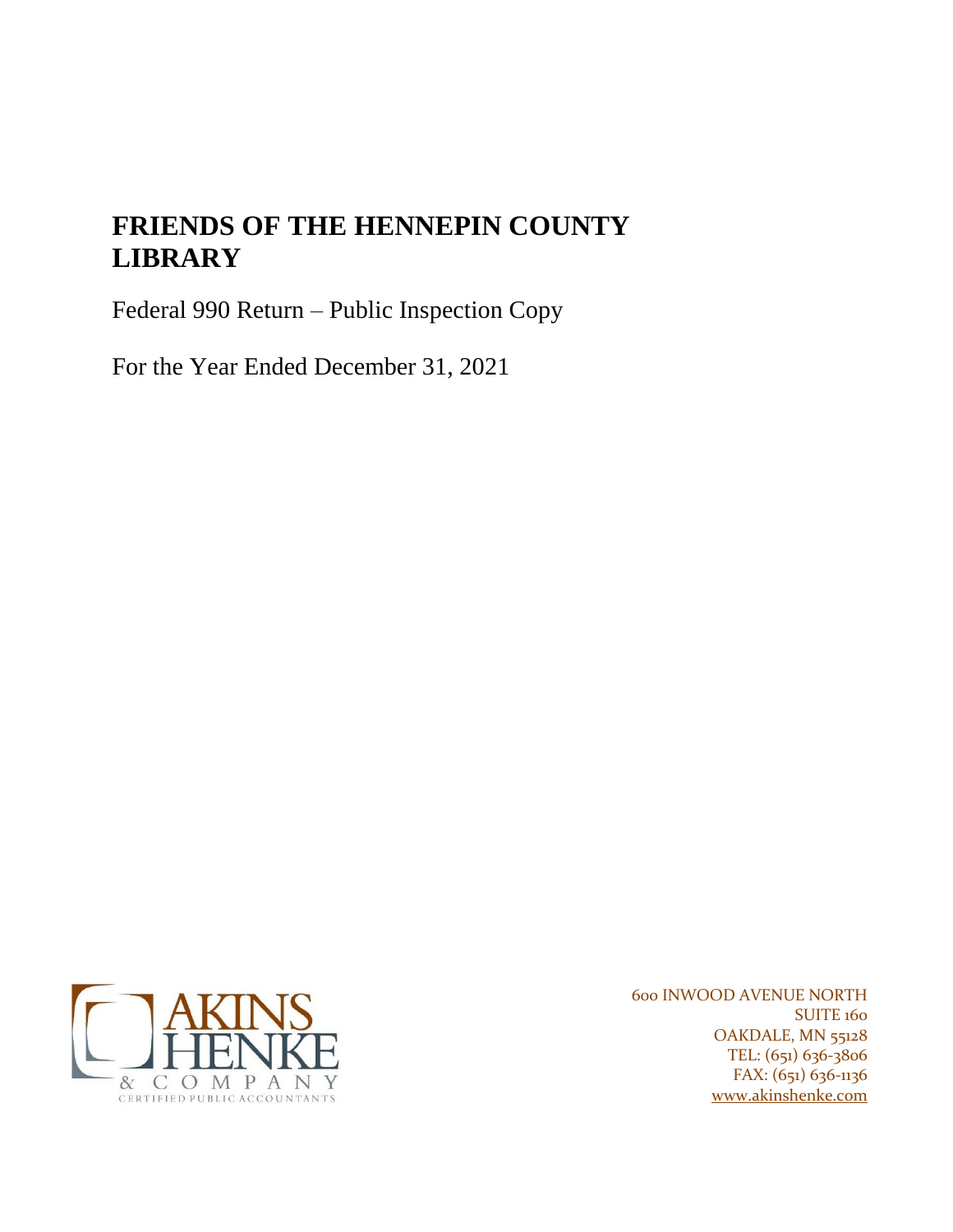| Form |  |
|------|--|

Department of the Treasury Internal Revenue Service

## **Return of Organization Exempt From Income Tax** \*\* PUBLIC DISCLOSURE COPY \*\*

Under section 501(c), 527, or 4947(a)(1) of the Internal Revenue Code (except private foundations) **2021** 

**| Do not enter social security numbers on this form as it may be made public.**

**| Go to www.irs.gov/Form990 for instructions and the latest information. Inspection**



|                         |                             | A For the 2021 calendar year, or tax year beginning                                                                                                                             | and ending |                                                     |                                                           |
|-------------------------|-----------------------------|---------------------------------------------------------------------------------------------------------------------------------------------------------------------------------|------------|-----------------------------------------------------|-----------------------------------------------------------|
| В                       | Check if<br>applicable:     | <b>C</b> Name of organization<br>FRIENDS OF THE HENNEPIN COUNTY                                                                                                                 |            | D Employer identification number                    |                                                           |
|                         | Address<br>change           | LIBRARY                                                                                                                                                                         |            |                                                     |                                                           |
|                         | Name<br>change              | Doing business as                                                                                                                                                               |            | 36-3579536                                          |                                                           |
|                         | Initial<br>return           | Number and street (or P.O. box if mail is not delivered to street address)                                                                                                      | Room/suite | <b>E</b> Telephone number                           |                                                           |
|                         | Final<br>return/<br>termin- | 300 NICOLLET MALL                                                                                                                                                               |            | $612 - 543 - 8100$                                  |                                                           |
|                         | ated<br>Amended             | City or town, state or province, country, and ZIP or foreign postal code                                                                                                        |            | G Gross receipts \$                                 | 6,662,848.                                                |
|                         | return<br>Applica-          | 55401<br>MINNEAPOLIS, MN                                                                                                                                                        |            | H(a) Is this a group return                         |                                                           |
|                         | tion<br>pending             | F Name and address of principal officer: KRISTI PEARSON                                                                                                                         |            | for subordinates?                                   | $\blacksquare$ Yes $\overline{X}$ No                      |
|                         |                             | SAME AS C ABOVE                                                                                                                                                                 |            | $H(b)$ Are all subordinates included? $\Box$ Yes    | ∣No                                                       |
|                         |                             | Tax-exempt status: $\boxed{\mathbf{X}}$ 501(c)(3)<br>$501(c)$ (<br>$\sqrt{\frac{1}{1}}$ (insert no.)<br>$4947(a)(1)$ or                                                         | 527        |                                                     | If "No," attach a list. See instructions                  |
|                         |                             | J Website: WWW.SUPPORTHCLIB.ORG                                                                                                                                                 |            | $H(c)$ Group exemption number $\blacktriangleright$ |                                                           |
|                         | Part I                      | K Form of organization: $\boxed{\mathbf{X}}$ Corporation<br>Other $\blacktriangleright$<br>Association<br>Trust<br><b>Summary</b>                                               |            |                                                     | L Year of formation: 1986   M State of legal domicile: MN |
|                         |                             |                                                                                                                                                                                 |            |                                                     |                                                           |
|                         | 1.                          | Briefly describe the organization's mission or most significant activities: FRIENDS OF THE HENNEPIN COUNTY<br>LIBRARY IS THE FUNDRAISING PARTNER OF HENNEPIN COUNTY LIBRARY AND |            |                                                     |                                                           |
|                         |                             |                                                                                                                                                                                 |            |                                                     |                                                           |
| Activities & Governance |                             | 2 Check this box $\blacktriangleright \Box$ if the organization discontinued its operations or disposed of more than 25% of its net assets.                                     |            |                                                     | 16                                                        |
|                         | 3                           | Number of voting members of the governing body (Part VI, line 1a)                                                                                                               |            | 3<br>$\overline{4}$                                 | $\overline{16}$                                           |
|                         | 4                           |                                                                                                                                                                                 |            | $5\phantom{a}$                                      | $\overline{11}$                                           |
|                         | 5                           |                                                                                                                                                                                 |            | $6\phantom{a}$                                      | 45                                                        |
|                         | 6                           |                                                                                                                                                                                 |            | 7a                                                  | 0.                                                        |
|                         |                             |                                                                                                                                                                                 |            | 7b                                                  | 0.                                                        |
|                         |                             |                                                                                                                                                                                 |            | <b>Prior Year</b>                                   | <b>Current Year</b>                                       |
|                         | 8                           | Contributions and grants (Part VIII, line 1h)                                                                                                                                   |            | 2,535,279.                                          | 5, 266, 939.                                              |
|                         | 9                           | Program service revenue (Part VIII, line 2g)                                                                                                                                    |            | 189,878.                                            | 243,433.                                                  |
| Revenue                 | 10                          |                                                                                                                                                                                 |            | 167,945.                                            | 439,682.                                                  |
|                         | 11                          | Other revenue (Part VIII, column (A), lines 5, 6d, 8c, 9c, 10c, and 11e)                                                                                                        |            | $\overline{0}$ .                                    | 0.                                                        |
|                         | 12                          | Total revenue - add lines 8 through 11 (must equal Part VIII, column (A), line 12)                                                                                              |            | 2,893,102.                                          | 5,950,054.                                                |
|                         | 13                          | Grants and similar amounts paid (Part IX, column (A), lines 1-3)                                                                                                                |            | 1,500,000.                                          | 2,005,000.                                                |
|                         | 14                          |                                                                                                                                                                                 |            | $0$ .                                               | 0.                                                        |
|                         | 15                          | Salaries, other compensation, employee benefits (Part IX, column (A), lines 5-10)                                                                                               |            | 739,568.                                            | 831,902.                                                  |
| Expenses                |                             |                                                                                                                                                                                 |            | О.                                                  | 0.                                                        |
|                         |                             | $\blacktriangleright$ 629,298.<br><b>b</b> Total fundraising expenses (Part IX, column (D), line 25)                                                                            |            |                                                     |                                                           |
|                         |                             |                                                                                                                                                                                 |            | 714,491.                                            | 682,409.                                                  |
|                         | 18                          | Total expenses. Add lines 13-17 (must equal Part IX, column (A), line 25) [                                                                                                     |            | $\overline{2,954,059}$ .                            | 3,519,311.                                                |
|                         | 19                          |                                                                                                                                                                                 |            | $-60,957.$                                          | 2,430,743.                                                |
| ăğ                      |                             |                                                                                                                                                                                 |            | <b>Beginning of Current Year</b>                    | <b>End of Year</b>                                        |
| ssets                   |                             | <b>20</b> Total assets (Part X, line 16)                                                                                                                                        |            | 5,361,803.                                          | 7,936,956.                                                |
|                         |                             | 21 Total liabilities (Part X, line 26)                                                                                                                                          |            | 265,104.                                            | 331,910.                                                  |
|                         | 22                          |                                                                                                                                                                                 |            | 5,096,699.                                          | 7,605,046.                                                |
|                         | Part II                     | <b>Signature Block</b>                                                                                                                                                          |            |                                                     |                                                           |

Under penalties of perjury, I declare that I have examined this return, including accompanying schedules and statements, and to the best of my knowledge and belief, it is true, correct, and complete. Declaration of preparer (other than officer) is based on all information of which preparer has any knowledge.

| Sign     | Signature of officer                                                                                         |                      | Date                                          |  |  |  |  |  |  |
|----------|--------------------------------------------------------------------------------------------------------------|----------------------|-----------------------------------------------|--|--|--|--|--|--|
| Here     | KRISTI PEARSON,<br>CEO                                                                                       |                      |                                               |  |  |  |  |  |  |
|          | Type or print name and title                                                                                 |                      |                                               |  |  |  |  |  |  |
|          | Print/Type preparer's name                                                                                   | Preparer's signature | Date<br><b>PTIN</b><br>Check                  |  |  |  |  |  |  |
| Paid     | CHRIS J.<br>HENKE                                                                                            | CHRIS<br>HENKE<br>J. | P01008921<br>$06/01/22$ self-employed         |  |  |  |  |  |  |
| Preparer | Firm's name AKINS HENKE AND COMPANY                                                                          |                      | Firm's EIN $\blacktriangleright$ 46 - 3220328 |  |  |  |  |  |  |
| Use Only | Firm's address > 600 INWOOD AVENUE NORTH, SUITE 160                                                          |                      |                                               |  |  |  |  |  |  |
|          | OAKDALE, MN 55128                                                                                            |                      | Phone no. $651 - 636 - 3806$                  |  |  |  |  |  |  |
|          | $X \vert Y$ es<br>No<br>May the IRS discuss this return with the preparer shown above? See instructions      |                      |                                               |  |  |  |  |  |  |
|          | Form 990 (2021)<br>LHA For Paperwork Reduction Act Notice, see the separate instructions.<br>132001 12-09-21 |                      |                                               |  |  |  |  |  |  |

SEE SCHEDULE O FOR ORGANIZATION MISSION STATEMENT CONTINUATION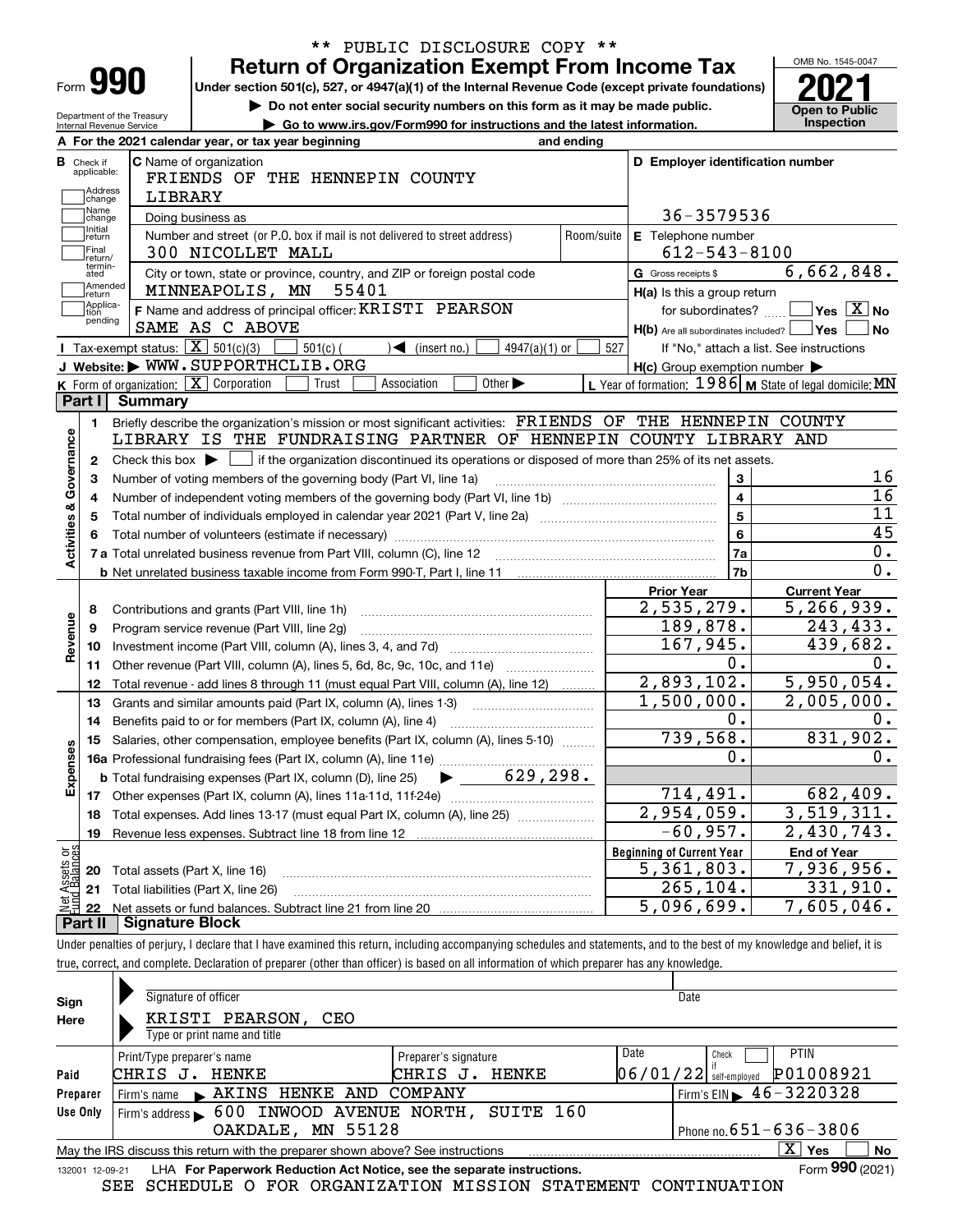|              | FRIENDS OF THE HENNEPIN COUNTY                                                                                                               |
|--------------|----------------------------------------------------------------------------------------------------------------------------------------------|
|              | 36-3579536<br>LIBRARY<br>Page 2<br>Form 990 (2021)                                                                                           |
|              | <b>Part III   Statement of Program Service Accomplishments</b>                                                                               |
|              | $\overline{\mathbf{x}}$                                                                                                                      |
| 1            | Briefly describe the organization's mission:                                                                                                 |
|              | FRIENDS OF THE HENNEPIN COUNTY LIBRARY IS THE FUNDRAISING PARTNER OF                                                                         |
|              | HENNEPIN COUNTY LIBRARY AND BUILDS AWARENESS, APPRECIATION AND SUPPORT                                                                       |
|              |                                                                                                                                              |
|              | FOR OUR WORLD-CLASS LIBRARY.                                                                                                                 |
|              |                                                                                                                                              |
| $\mathbf{2}$ | Did the organization undertake any significant program services during the year which were not listed on the                                 |
|              | $\overline{\ }$ Yes $\overline{\phantom{a}X}$ No<br>prior Form 990 or 990-EZ?                                                                |
|              | If "Yes," describe these new services on Schedule O.                                                                                         |
| 3            | $\Box$ Yes $\Box$ No<br>Did the organization cease conducting, or make significant changes in how it conducts, any program services?         |
|              | If "Yes," describe these changes on Schedule O.                                                                                              |
| 4            | Describe the organization's program service accomplishments for each of its three largest program services, as measured by expenses.         |
|              | Section 501(c)(3) and 501(c)(4) organizations are required to report the amount of grants and allocations to others, the total expenses, and |
|              | revenue, if any, for each program service reported.                                                                                          |
| 4a           | 2, 101, 345. including grants of \$2, 005, 000. ) (Revenue \$<br>(Expenses \$<br>(Code:                                                      |
|              | LIBRARY SUPPORT: AS THE LIBRARY'S NONPROFIT FUNDRAISING PARTNER, FHCL                                                                        |
|              | BUILDS LIBRARY AWARENESS AND APPRECIATION THROUGH COMPELLING                                                                                 |
|              | STORYTELLING AND RAISES SIGNIFICANT FINANCIAL RESOURCES FOR LIBRARY                                                                          |
|              | STRATEGIC PRIORITIES, INCLUDING WORKFORCE DEVELOPMENT, COMMUNITY                                                                             |
|              |                                                                                                                                              |
|              | OUTREACH, YOUTH DEVELOPMENT AND THE WORLD CLASS COLLECTION. TOGETHER,                                                                        |
|              | WE ENVISION A HENNEPIN COUNTY WHERE LIBRARY SERVICES ENSURE THAT EVERY                                                                       |
|              | PERSON HAS THE OPPORTUNITY AND RESOURCES TO READ, GRADUATE, ENGAGE,                                                                          |
|              | WORK AND LEARN.                                                                                                                              |
|              |                                                                                                                                              |
|              |                                                                                                                                              |
|              |                                                                                                                                              |
|              |                                                                                                                                              |
|              | 243, 433.<br>$246$ , $380$ . including grants of \$ ____<br>4b (Code:<br>) (Revenue \$<br>) (Expenses \$                                     |
|              | PEN PALS: PEN PALS IS THE HIGHLY ACCLAIMED, LONGEST RUNNING LITERARY                                                                         |
|              | SERIES IN THE TWIN CITIES FEATURING AWARD-WINNING, BEST-SELLING AUTHORS                                                                      |
|              | WHO SPEAK ON THEIR LIFE AND WORK AS WRITERS. THIS AUTHOR LECTURE SERIES                                                                      |
|              | GENERATES INCOME SUPPORTING THE ORGANIZATION'S MISSION. AFTER THE                                                                            |
|              | COVID-19 PANDEMIC LOCK-DOWN WAS LIFTED, TWENTY-FIVE<br>(25) VOLUNTEERS                                                                       |
|              | ASSISTED STAFF AT TWO IN-PERSON EVENTS, CONTRIBUTING 50 HOURS TO THE                                                                         |
|              | PROGRAM. IN 2021, 1,458 PEOPLE ATTENDED IN-PERSON EVENTS, AND 3,742                                                                          |
|              | HOUSEHOLDS ATTENDED VIRTUAL LIVESTREAM PROGRAMS OR ON-DEMAND                                                                                 |
|              | RECORDINGS.                                                                                                                                  |
|              |                                                                                                                                              |
|              |                                                                                                                                              |
|              |                                                                                                                                              |
|              |                                                                                                                                              |
|              | $359$ , $505$ . including grants of \$ ______<br>$4c$ (Code:<br>) (Expenses \$<br>) (Revenue \$                                              |
|              | PUBLIC AWARENESS AND DONOR ENGAGEMENT: TALK OF THE STACKS IS A FREE                                                                          |
|              | AUTHOR LECTURE SERIES PRODUCED BY FRIENDS WITH GUEST AUTHORS WHO FOCUS                                                                       |
|              | ON CONTEMPORARY LITERATURE AND CULTURE ACROSS AN ARRAY OF SOCIAL,                                                                            |
|              | ECONOMIC AND GLOBAL TOPICS. IN TOTAL, 4,505 INDIVIDUALS ATTENDED FIVE                                                                        |
|              | VIRTUAL PROGRAMS THROUGHOUT THE YEAR AT NO COST. VOLUNTEER                                                                                   |
|              | OPPORTUNITIES WERE NIL WHILE IN-PERSON PROGRAMS REMAINED PAUSED DUE TO                                                                       |
|              | THE IMPACT OF THE PANDEMIC. IN ADDITION TO THESE FIVE PROGRAMS, THREE                                                                        |
|              | AUTHOR/BOOK CLUB PANEL EVENTS WERE PRODUCED WITH 1,454 INDIVIDUALS                                                                           |
|              | ATTENDING LIVE AND ANOTHER 984 ATTENDEES VIEWING THE ON-DEMAND                                                                               |
|              | RECORDING THEREAFTER. 1,400 PRINTED EVENT GUIDES WERE DISTRIBUTED TO                                                                         |
|              | AUDIENCE MEMBERS AT THE TWO IN-PERSON PEN PALS EVENTS, AND 1,817                                                                             |
|              | (CONTINUED ON SCHEDULE O)                                                                                                                    |
|              |                                                                                                                                              |
|              | 4d Other program services (Describe on Schedule O.)                                                                                          |
|              | (Expenses \$<br>including grants of \$<br>(Revenue \$                                                                                        |

| Total program service expenses <b>I</b><br>4е |  |
|-----------------------------------------------|--|
|-----------------------------------------------|--|

Form (2021) **990**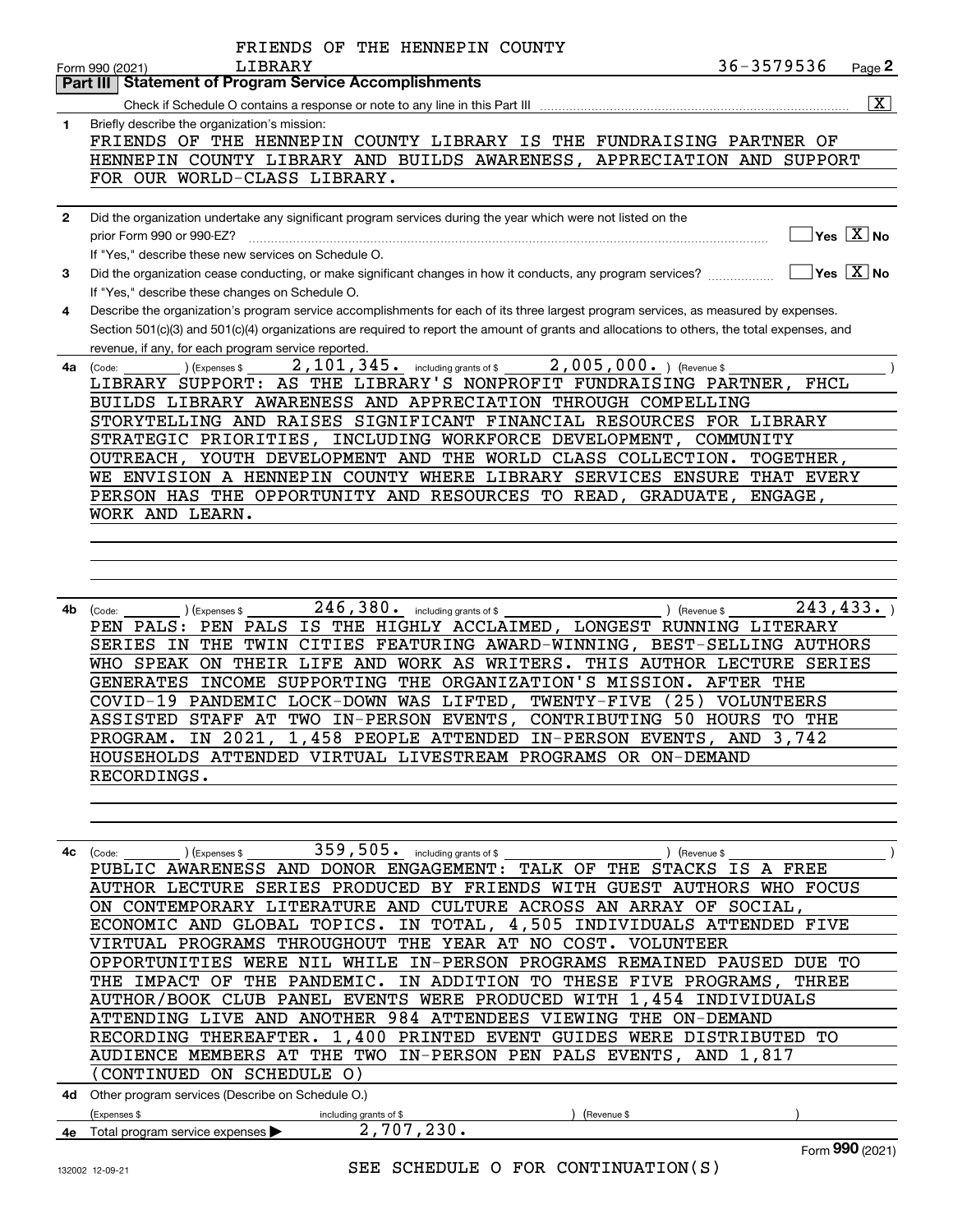|     |                                                                                                                                   |                 | Yes   No    |                         |
|-----|-----------------------------------------------------------------------------------------------------------------------------------|-----------------|-------------|-------------------------|
| 1.  | Is the organization described in section $501(c)(3)$ or $4947(a)(1)$ (other than a private foundation)?                           |                 |             |                         |
|     |                                                                                                                                   | 1.              | X           |                         |
| 2   |                                                                                                                                   | $\overline{2}$  | $\mathbf X$ |                         |
| 3   | Did the organization engage in direct or indirect political campaign activities on behalf of or in opposition to candidates for   |                 |             |                         |
|     |                                                                                                                                   | 3               |             | x                       |
| 4   | Section 501(c)(3) organizations. Did the organization engage in lobbying activities, or have a section 501(h) election in effect  |                 |             |                         |
|     |                                                                                                                                   | 4               |             | x                       |
| 5   | Is the organization a section 501(c)(4), 501(c)(5), or 501(c)(6) organization that receives membership dues, assessments, or      |                 |             |                         |
|     |                                                                                                                                   | 5               |             | x                       |
| 6   | Did the organization maintain any donor advised funds or any similar funds or accounts for which donors have the right to         |                 |             |                         |
|     | provide advice on the distribution or investment of amounts in such funds or accounts? If "Yes," complete Schedule D, Part I      | 6               |             | x                       |
| 7   | Did the organization receive or hold a conservation easement, including easements to preserve open space,                         |                 |             |                         |
|     |                                                                                                                                   | $\overline{7}$  |             | x                       |
| 8   | Did the organization maintain collections of works of art, historical treasures, or other similar assets? If "Yes," complete      |                 |             |                         |
|     |                                                                                                                                   | 8               |             | x                       |
| 9   | Did the organization report an amount in Part X, line 21, for escrow or custodial account liability, serve as a custodian for     |                 |             |                         |
|     | amounts not listed in Part X; or provide credit counseling, debt management, credit repair, or debt negotiation services?         |                 |             |                         |
|     |                                                                                                                                   | 9               |             | x                       |
| 10  | Did the organization, directly or through a related organization, hold assets in donor-restricted endowments                      |                 |             |                         |
|     |                                                                                                                                   | 10              | x           |                         |
| 11  | If the organization's answer to any of the following questions is "Yes," then complete Schedule D, Parts VI, VII, VIII, IX, or X, |                 |             |                         |
|     | as applicable.                                                                                                                    |                 |             |                         |
| а   | Did the organization report an amount for land, buildings, and equipment in Part X, line 10? If "Yes," complete Schedule D.       |                 | x           |                         |
|     |                                                                                                                                   | 11a             |             |                         |
|     | Did the organization report an amount for investments - other securities in Part X, line 12, that is 5% or more of its total      | 11 <sub>b</sub> |             | x                       |
| c   | Did the organization report an amount for investments - program related in Part X, line 13, that is 5% or more of its total       |                 |             |                         |
|     |                                                                                                                                   | 11c             |             | x                       |
| d   | Did the organization report an amount for other assets in Part X, line 15, that is 5% or more of its total assets reported in     |                 |             |                         |
|     |                                                                                                                                   | 11d             |             | x                       |
|     |                                                                                                                                   | <b>11e</b>      |             | $\overline{\mathbf{X}}$ |
| f   | Did the organization's separate or consolidated financial statements for the tax year include a footnote that addresses           |                 |             |                         |
|     | the organization's liability for uncertain tax positions under FIN 48 (ASC 740)? If "Yes," complete Schedule D, Part X            | 11f             | х           |                         |
|     | 12a Did the organization obtain separate, independent audited financial statements for the tax year? If "Yes," complete           |                 |             |                         |
|     |                                                                                                                                   | 12a             | х           |                         |
|     | <b>b</b> Was the organization included in consolidated, independent audited financial statements for the tax year?                |                 |             |                         |
|     | If "Yes," and if the organization answered "No" to line 12a, then completing Schedule D, Parts XI and XII is optional             | 12 <sub>b</sub> |             | 47                      |
| 13  | Is the organization a school described in section $170(b)(1)(A)(ii)?$ If "Yes," complete Schedule E                               | 13              |             | X                       |
| 14a | Did the organization maintain an office, employees, or agents outside of the United States?                                       | 14a             |             | X                       |
| b   | Did the organization have aggregate revenues or expenses of more than \$10,000 from grantmaking, fundraising, business,           |                 |             |                         |
|     | investment, and program service activities outside the United States, or aggregate foreign investments valued at \$100,000        |                 |             |                         |
|     |                                                                                                                                   | 14b             |             | X                       |
| 15  | Did the organization report on Part IX, column (A), line 3, more than \$5,000 of grants or other assistance to or for any         |                 |             |                         |
|     |                                                                                                                                   | 15              |             | x                       |
| 16  | Did the organization report on Part IX, column (A), line 3, more than \$5,000 of aggregate grants or other assistance to          |                 |             |                         |
|     |                                                                                                                                   | 16              |             | x                       |
| 17  | Did the organization report a total of more than \$15,000 of expenses for professional fundraising services on Part IX,           |                 |             |                         |
|     |                                                                                                                                   | 17              |             | x                       |
| 18  | Did the organization report more than \$15,000 total of fundraising event gross income and contributions on Part VIII, lines      |                 |             |                         |
|     |                                                                                                                                   | 18              |             | x                       |
| 19  | Did the organization report more than \$15,000 of gross income from gaming activities on Part VIII, line 9a? If "Yes."            |                 |             |                         |
|     |                                                                                                                                   | 19              |             | x                       |
| 20a |                                                                                                                                   | <b>20a</b>      |             | X                       |
| b   | If "Yes" to line 20a, did the organization attach a copy of its audited financial statements to this return?                      | 20 <sub>b</sub> |             |                         |
| 21  | Did the organization report more than \$5,000 of grants or other assistance to any domestic organization or                       |                 |             |                         |
|     |                                                                                                                                   | 21              | Х           |                         |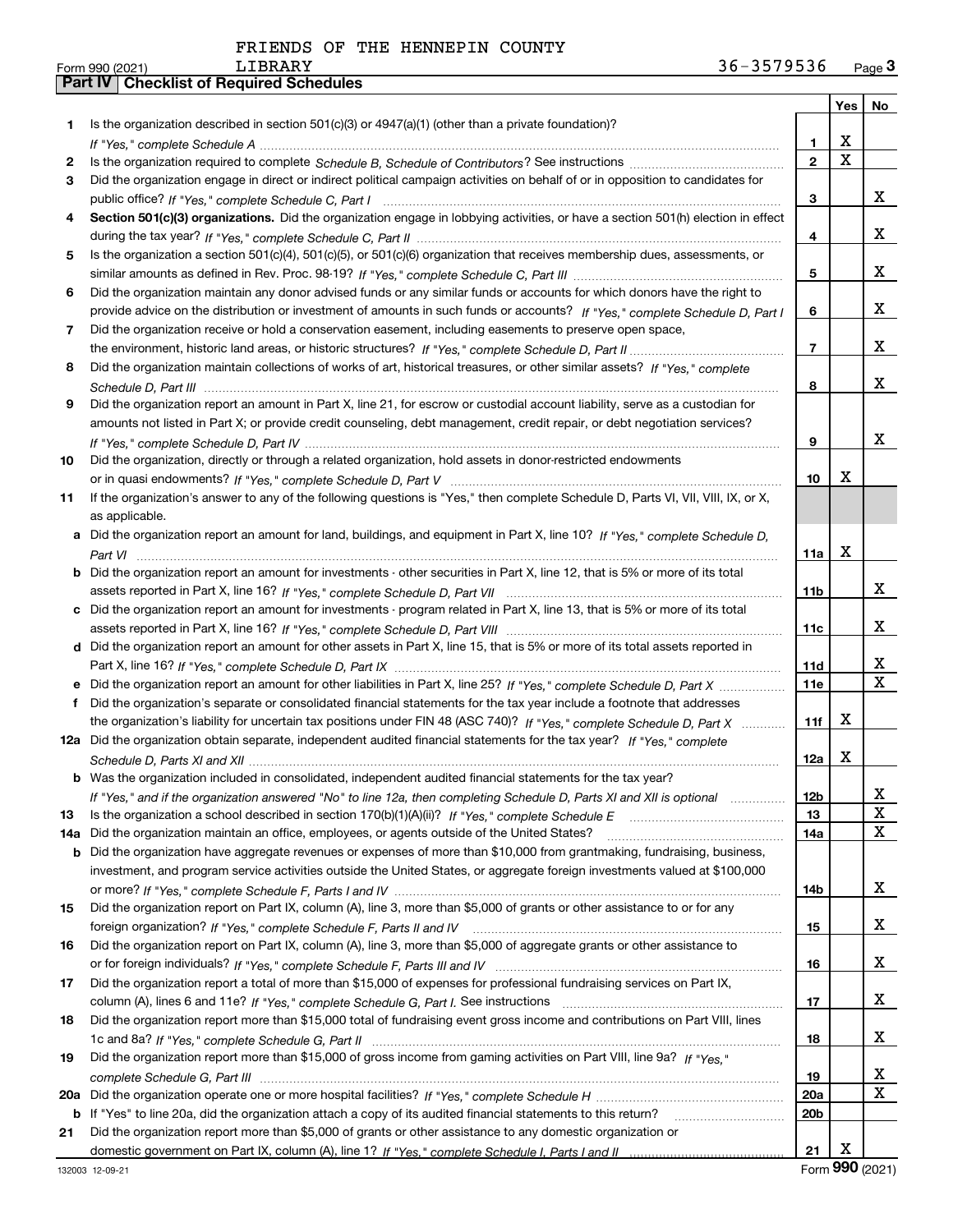|  |  |  | FRIENDS OF THE HENNEPIN COUNTY |  |
|--|--|--|--------------------------------|--|
|--|--|--|--------------------------------|--|

|        | Pall IV  <br>Crieckist of Required Scriedules (continued)                                                                             |                 |     |     |
|--------|---------------------------------------------------------------------------------------------------------------------------------------|-----------------|-----|-----|
|        |                                                                                                                                       |                 | Yes | No. |
| 22     | Did the organization report more than \$5,000 of grants or other assistance to or for domestic individuals on                         |                 |     |     |
|        |                                                                                                                                       | 22              |     | x   |
| 23     | Did the organization answer "Yes" to Part VII, Section A, line 3, 4, or 5, about compensation of the organization's current           |                 |     |     |
|        | and former officers, directors, trustees, key employees, and highest compensated employees? If "Yes," complete                        |                 |     |     |
|        |                                                                                                                                       | 23              | X   |     |
|        | 24a Did the organization have a tax-exempt bond issue with an outstanding principal amount of more than \$100,000 as of the           |                 |     |     |
|        | last day of the year, that was issued after December 31, 2002? If "Yes," answer lines 24b through 24d and complete                    |                 |     |     |
|        |                                                                                                                                       | 24a             |     | x   |
|        | <b>b</b> Did the organization invest any proceeds of tax-exempt bonds beyond a temporary period exception?                            | 24 <sub>b</sub> |     |     |
|        | c Did the organization maintain an escrow account other than a refunding escrow at any time during the year to defease                |                 |     |     |
|        |                                                                                                                                       | 24c             |     |     |
|        |                                                                                                                                       | 24d             |     |     |
|        | 25a Section 501(c)(3), 501(c)(4), and 501(c)(29) organizations. Did the organization engage in an excess benefit                      |                 |     |     |
|        |                                                                                                                                       | 25a             |     | x   |
|        | b Is the organization aware that it engaged in an excess benefit transaction with a disqualified person in a prior year, and          |                 |     |     |
|        | that the transaction has not been reported on any of the organization's prior Forms 990 or 990-EZ? If "Yes," complete                 |                 |     |     |
|        |                                                                                                                                       | 25b             |     | x   |
| 26     | Schedule L. Part I<br>Did the organization report any amount on Part X, line 5 or 22, for receivables from or payables to any current |                 |     |     |
|        | or former officer, director, trustee, key employee, creator or founder, substantial contributor, or 35%                               |                 |     |     |
|        |                                                                                                                                       | 26              |     | х   |
|        |                                                                                                                                       |                 |     |     |
| 27     | Did the organization provide a grant or other assistance to any current or former officer, director, trustee, key employee,           |                 |     |     |
|        | creator or founder, substantial contributor or employee thereof, a grant selection committee member, or to a 35% controlled           |                 |     | x   |
|        | entity (including an employee thereof) or family member of any of these persons? If "Yes," complete Schedule L, Part III              | 27              |     |     |
| 28     | Was the organization a party to a business transaction with one of the following parties (see the Schedule L, Part IV,                |                 |     |     |
|        | instructions for applicable filing thresholds, conditions, and exceptions):                                                           |                 |     |     |
|        | a A current or former officer, director, trustee, key employee, creator or founder, or substantial contributor? If                    |                 |     |     |
|        |                                                                                                                                       | 28a             |     | х   |
|        |                                                                                                                                       | 28 <sub>b</sub> |     | X   |
|        | c A 35% controlled entity of one or more individuals and/or organizations described in line 28a or 28b? If                            |                 |     |     |
|        |                                                                                                                                       | 28c             |     | X   |
| 29     |                                                                                                                                       | 29              | X   |     |
| 30     | Did the organization receive contributions of art, historical treasures, or other similar assets, or qualified conservation           |                 |     |     |
|        |                                                                                                                                       | 30              |     | х   |
| 31     | Did the organization liquidate, terminate, or dissolve and cease operations? If "Yes," complete Schedule N, Part I                    | 31              |     | X   |
| 32     | Did the organization sell, exchange, dispose of, or transfer more than 25% of its net assets? If "Yes," complete                      |                 |     |     |
|        | Schedule N. Part II                                                                                                                   | 32              |     | х   |
| 33     | Did the organization own 100% of an entity disregarded as separate from the organization under Regulations                            |                 |     |     |
|        |                                                                                                                                       | 33              |     | x   |
| 34     | Was the organization related to any tax-exempt or taxable entity? If "Yes," complete Schedule R, Part II, III, or IV, and             |                 |     |     |
|        |                                                                                                                                       | 34              |     | х   |
|        | 35a Did the organization have a controlled entity within the meaning of section 512(b)(13)?                                           | 35a             |     | х   |
|        | <b>b</b> If "Yes" to line 35a, did the organization receive any payment from or engage in any transaction with a controlled entity    |                 |     |     |
|        |                                                                                                                                       | 35b             |     |     |
| 36     | Section 501(c)(3) organizations. Did the organization make any transfers to an exempt non-charitable related organization?            |                 |     |     |
|        |                                                                                                                                       | 36              |     | x   |
| 37     | Did the organization conduct more than 5% of its activities through an entity that is not a related organization                      |                 |     |     |
|        |                                                                                                                                       | 37              |     | x   |
| 38     | Did the organization complete Schedule O and provide explanations on Schedule O for Part VI, lines 11b and 19?                        |                 |     |     |
|        | Note: All Form 990 filers are required to complete Schedule O                                                                         | 38              | х   |     |
| Part V | <b>Statements Regarding Other IRS Filings and Tax Compliance</b>                                                                      |                 |     |     |
|        | Check if Schedule O contains a response or note to any line in this Part V                                                            |                 |     |     |
|        |                                                                                                                                       |                 | Yes | No  |
|        | <b>1a</b> Enter the number reported in box 3 of Form 1096. Enter -0- if not applicable<br>1a                                          |                 |     |     |
|        | 0<br><b>b</b> Enter the number of Forms W-2G included on line 1a. Enter -0- if not applicable <i>manumumum</i><br>1b                  |                 |     |     |
| с      | Did the organization comply with backup withholding rules for reportable payments to vendors and reportable gaming                    |                 |     |     |
|        | (gambling) winnings to prize winners?                                                                                                 | 1c              | х   |     |
|        |                                                                                                                                       |                 |     |     |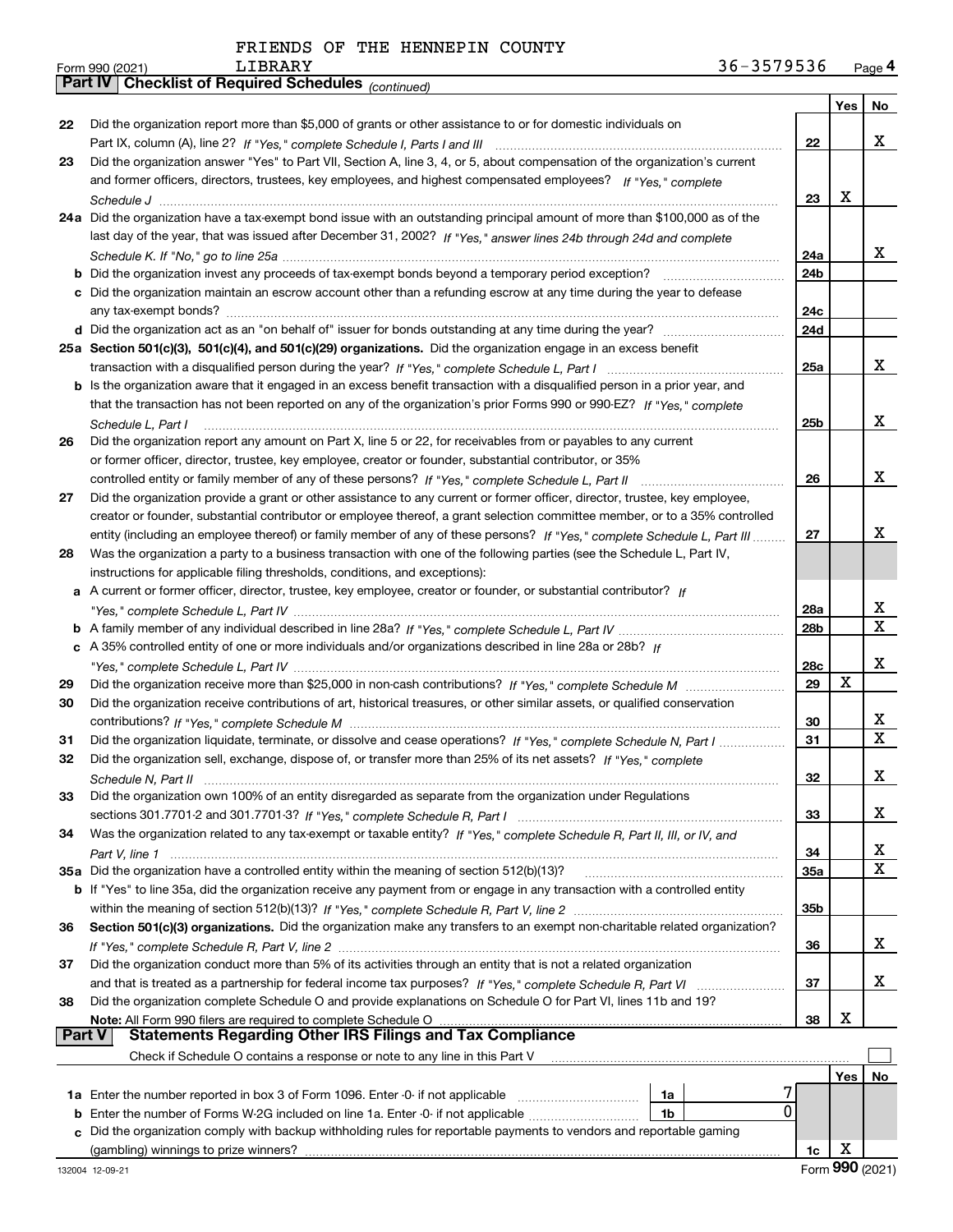|  | FRIENDS OF THE HENNEPIN COUNTY |  |
|--|--------------------------------|--|
|  |                                |  |

|               | 36-3579536<br>LIBRARY<br>Form 990 (2021)                                                                                                        |                |     | $_{\text{Page}}$ 5 |
|---------------|-------------------------------------------------------------------------------------------------------------------------------------------------|----------------|-----|--------------------|
| <b>Part V</b> | Statements Regarding Other IRS Filings and Tax Compliance (continued)                                                                           |                |     |                    |
|               |                                                                                                                                                 |                | Yes | No                 |
|               | 2a Enter the number of employees reported on Form W-3, Transmittal of Wage and Tax Statements,                                                  |                |     |                    |
|               | 11<br>filed for the calendar year ending with or within the year covered by this return<br>2a                                                   |                |     |                    |
|               |                                                                                                                                                 | 2 <sub>b</sub> | х   |                    |
| b             |                                                                                                                                                 |                |     |                    |
|               |                                                                                                                                                 |                |     |                    |
| За            | Did the organization have unrelated business gross income of \$1,000 or more during the year?                                                   | 3a             |     | x                  |
| b             |                                                                                                                                                 | 3 <sub>b</sub> |     |                    |
|               | 4a At any time during the calendar year, did the organization have an interest in, or a signature or other authority over, a                    |                |     |                    |
|               |                                                                                                                                                 | 4a             |     | x                  |
|               | <b>b</b> If "Yes," enter the name of the foreign country $\blacktriangleright$                                                                  |                |     |                    |
|               | See instructions for filing requirements for FinCEN Form 114, Report of Foreign Bank and Financial Accounts (FBAR).                             |                |     |                    |
| 5a            | Was the organization a party to a prohibited tax shelter transaction at any time during the tax year?                                           | 5a             |     | х                  |
| b             |                                                                                                                                                 | 5 <sub>b</sub> |     | X                  |
| с             |                                                                                                                                                 | 5c             |     |                    |
|               | 6a Does the organization have annual gross receipts that are normally greater than \$100,000, and did the organization solicit                  |                |     |                    |
|               | any contributions that were not tax deductible as charitable contributions?                                                                     | 6a             |     | x                  |
|               | If "Yes," did the organization include with every solicitation an express statement that such contributions or gifts                            |                |     |                    |
| b             |                                                                                                                                                 |                |     |                    |
|               | were not tax deductible?                                                                                                                        | 6b             |     |                    |
| 7             | Organizations that may receive deductible contributions under section 170(c).                                                                   |                |     |                    |
| а             | Did the organization receive a payment in excess of \$75 made partly as a contribution and partly for goods and services provided to the payor? | 7a             |     | x                  |
| b             | If "Yes," did the organization notify the donor of the value of the goods or services provided?                                                 | 7b             |     |                    |
| c             | Did the organization sell, exchange, or otherwise dispose of tangible personal property for which it was required                               |                |     |                    |
|               |                                                                                                                                                 | 7c             |     | х                  |
| d             | 7d                                                                                                                                              |                |     |                    |
| е             | Did the organization receive any funds, directly or indirectly, to pay premiums on a personal benefit contract?                                 | 7e             |     | х<br>X             |
| f             | Did the organization, during the year, pay premiums, directly or indirectly, on a personal benefit contract?                                    |                |     |                    |
| g             | If the organization received a contribution of qualified intellectual property, did the organization file Form 8899 as required?                | 7g             |     |                    |
| h             | If the organization received a contribution of cars, boats, airplanes, or other vehicles, did the organization file a Form 1098-C?              | 7h             |     |                    |
| 8             | Sponsoring organizations maintaining donor advised funds. Did a donor advised fund maintained by the                                            |                |     |                    |
|               | sponsoring organization have excess business holdings at any time during the year?                                                              |                |     |                    |
| 9             | Sponsoring organizations maintaining donor advised funds.                                                                                       |                |     |                    |
| а             | Did the sponsoring organization make any taxable distributions under section 4966?                                                              | 9а             |     |                    |
| b             | Did the sponsoring organization make a distribution to a donor, donor advisor, or related person?                                               | 9b             |     |                    |
| 10            | Section 501(c)(7) organizations. Enter:                                                                                                         |                |     |                    |
|               | 10a                                                                                                                                             |                |     |                    |
| а             | 10b                                                                                                                                             |                |     |                    |
|               | Gross receipts, included on Form 990, Part VIII, line 12, for public use of club facilities                                                     |                |     |                    |
| 11            | Section 501(c)(12) organizations. Enter:                                                                                                        |                |     |                    |
| a             | Gross income from members or shareholders<br>11a                                                                                                |                |     |                    |
| b             | Gross income from other sources. (Do not net amounts due or paid to other sources against                                                       |                |     |                    |
|               | 11 <sub>b</sub><br>amounts due or received from them.)                                                                                          |                |     |                    |
|               | 12a Section 4947(a)(1) non-exempt charitable trusts. Is the organization filing Form 990 in lieu of Form 1041?                                  | 12a            |     |                    |
|               | 12b<br><b>b</b> If "Yes," enter the amount of tax-exempt interest received or accrued during the year                                           |                |     |                    |
| 13            | Section 501(c)(29) qualified nonprofit health insurance issuers.                                                                                |                |     |                    |
| a             | Is the organization licensed to issue qualified health plans in more than one state?                                                            | 13a            |     |                    |
|               | Note: See the instructions for additional information the organization must report on Schedule O.                                               |                |     |                    |
| b             | Enter the amount of reserves the organization is required to maintain by the states in which the                                                |                |     |                    |
|               | 13 <sub>b</sub>                                                                                                                                 |                |     |                    |
| c             | 13 <sub>c</sub>                                                                                                                                 |                |     |                    |
| 14a           | Did the organization receive any payments for indoor tanning services during the tax year?                                                      | 14a            |     | X                  |
|               |                                                                                                                                                 | 14b            |     |                    |
|               | Is the organization subject to the section 4960 tax on payment(s) of more than \$1,000,000 in remuneration or                                   |                |     |                    |
| 15            |                                                                                                                                                 |                |     | х                  |
|               |                                                                                                                                                 | 15             |     |                    |
|               | If "Yes," see the instructions and file Form 4720, Schedule N.                                                                                  |                |     |                    |
| 16            | Is the organization an educational institution subject to the section 4968 excise tax on net investment income?                                 | 16             |     | х                  |
|               | If "Yes," complete Form 4720, Schedule O.                                                                                                       |                |     |                    |
| 17            | Section 501(c)(21) organizations. Did the trust, any disqualified person, or mine operator engage in any                                        |                |     |                    |
|               |                                                                                                                                                 | 17             |     |                    |
|               | If "Yes," complete Form 6069.                                                                                                                   |                |     |                    |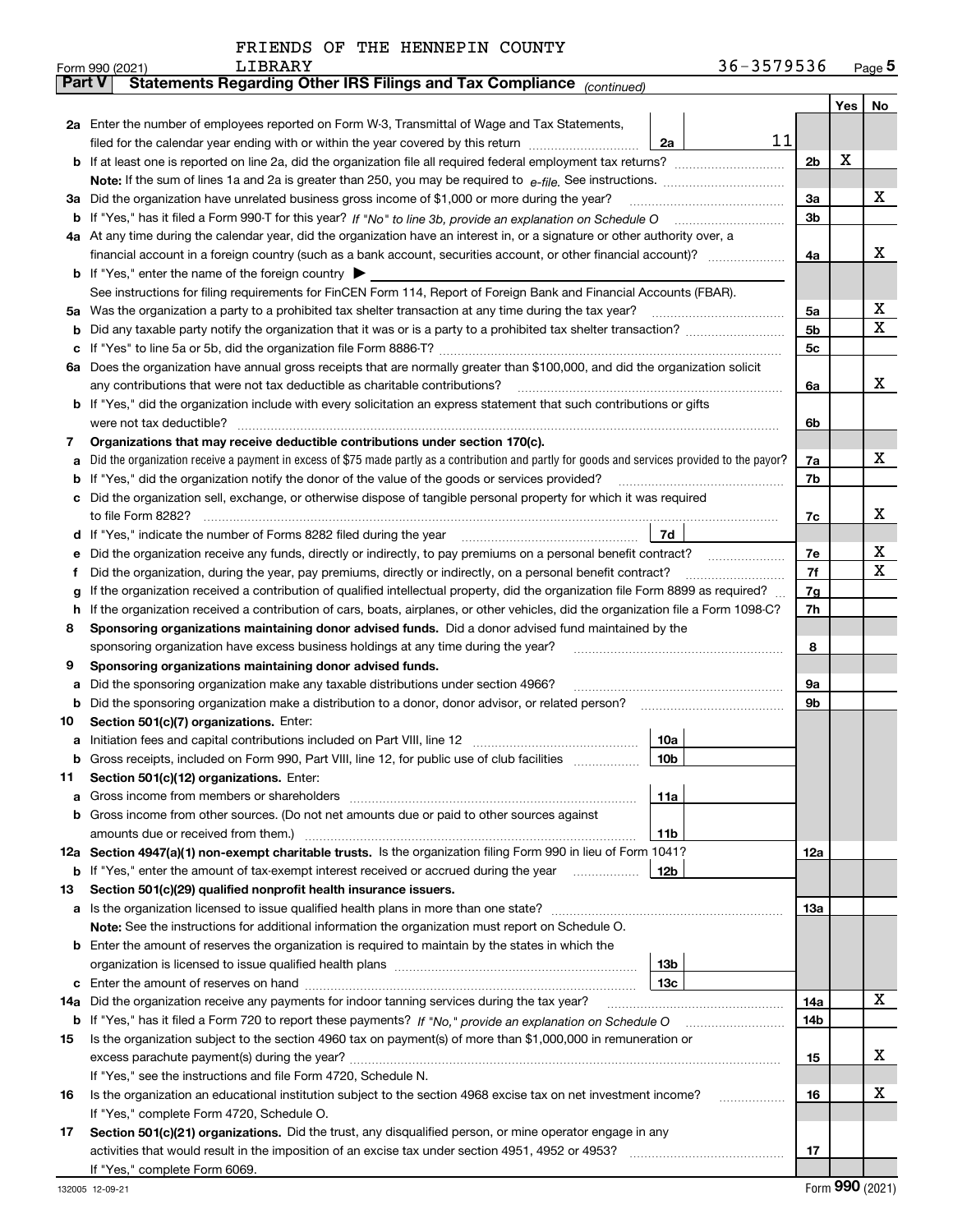| <b>Part VI</b><br>Governance, Management, and Disclosure. For each "Yes" response to lines 2 through 7b below, and for a "No" response<br>to line 8a, 8b, or 10b below, describe the circumstances, processes, or changes on Schedule O. See instructions.<br>$\overline{\mathtt{x}}$<br>Check if Schedule O contains a response or note to any line in this Part VI [11] [12] Check if Schedule O contains a response or note to any line in this Part VI<br><b>Section A. Governing Body and Management</b><br>Yes  <br><b>No</b><br>16<br>1a Enter the number of voting members of the governing body at the end of the tax year<br>1a<br>If there are material differences in voting rights among members of the governing body, or if the governing<br>body delegated broad authority to an executive committee or similar committee, explain on Schedule O.<br>16<br>Enter the number of voting members included on line 1a, above, who are independent <i>management</i><br>1b<br>b<br>Did any officer, director, trustee, or key employee have a family relationship or a business relationship with any other<br>2<br>х<br>officer, director, trustee, or key employee?<br>$\mathbf{2}$<br>Did the organization delegate control over management duties customarily performed by or under the direct supervision<br>3<br>х<br>of officers, directors, trustees, or key employees to a management company or other person?<br>3<br>$\mathbf x$<br>Did the organization make any significant changes to its governing documents since the prior Form 990 was filed?<br>4<br>4<br>X<br>5<br>Did the organization become aware during the year of a significant diversion of the organization's assets?<br>5<br>$\mathbf x$<br>Did the organization have members or stockholders?<br>6<br>6<br>Did the organization have members, stockholders, or other persons who had the power to elect or appoint one or<br>7a<br>x<br>more members of the governing body?<br>7a<br>b Are any governance decisions of the organization reserved to (or subject to approval by) members, stockholders, or<br>X<br>persons other than the governing body?<br>7b<br>Did the organization contemporaneously document the meetings held or written actions undertaken during the year by the following:<br>8<br>х<br>The governing body?<br>8a<br>a<br>X<br>Each committee with authority to act on behalf of the governing body?<br>8b<br>b<br>Is there any officer, director, trustee, or key employee listed in Part VII, Section A, who cannot be reached at the<br>9<br>x<br>9 | LIBRARY<br>Form 990 (2021) | 36-3579536 |  | Page $6$ |
|--------------------------------------------------------------------------------------------------------------------------------------------------------------------------------------------------------------------------------------------------------------------------------------------------------------------------------------------------------------------------------------------------------------------------------------------------------------------------------------------------------------------------------------------------------------------------------------------------------------------------------------------------------------------------------------------------------------------------------------------------------------------------------------------------------------------------------------------------------------------------------------------------------------------------------------------------------------------------------------------------------------------------------------------------------------------------------------------------------------------------------------------------------------------------------------------------------------------------------------------------------------------------------------------------------------------------------------------------------------------------------------------------------------------------------------------------------------------------------------------------------------------------------------------------------------------------------------------------------------------------------------------------------------------------------------------------------------------------------------------------------------------------------------------------------------------------------------------------------------------------------------------------------------------------------------------------------------------------------------------------------------------------------------------------------------------------------------------------------------------------------------------------------------------------------------------------------------------------------------------------------------------------------------------------------------------------------------------------------------------------------------------------------------------------------------------------------------------------------------------------------------------------------------------------------------------------|----------------------------|------------|--|----------|
|                                                                                                                                                                                                                                                                                                                                                                                                                                                                                                                                                                                                                                                                                                                                                                                                                                                                                                                                                                                                                                                                                                                                                                                                                                                                                                                                                                                                                                                                                                                                                                                                                                                                                                                                                                                                                                                                                                                                                                                                                                                                                                                                                                                                                                                                                                                                                                                                                                                                                                                                                                          |                            |            |  |          |
|                                                                                                                                                                                                                                                                                                                                                                                                                                                                                                                                                                                                                                                                                                                                                                                                                                                                                                                                                                                                                                                                                                                                                                                                                                                                                                                                                                                                                                                                                                                                                                                                                                                                                                                                                                                                                                                                                                                                                                                                                                                                                                                                                                                                                                                                                                                                                                                                                                                                                                                                                                          |                            |            |  |          |
|                                                                                                                                                                                                                                                                                                                                                                                                                                                                                                                                                                                                                                                                                                                                                                                                                                                                                                                                                                                                                                                                                                                                                                                                                                                                                                                                                                                                                                                                                                                                                                                                                                                                                                                                                                                                                                                                                                                                                                                                                                                                                                                                                                                                                                                                                                                                                                                                                                                                                                                                                                          |                            |            |  |          |
|                                                                                                                                                                                                                                                                                                                                                                                                                                                                                                                                                                                                                                                                                                                                                                                                                                                                                                                                                                                                                                                                                                                                                                                                                                                                                                                                                                                                                                                                                                                                                                                                                                                                                                                                                                                                                                                                                                                                                                                                                                                                                                                                                                                                                                                                                                                                                                                                                                                                                                                                                                          |                            |            |  |          |
|                                                                                                                                                                                                                                                                                                                                                                                                                                                                                                                                                                                                                                                                                                                                                                                                                                                                                                                                                                                                                                                                                                                                                                                                                                                                                                                                                                                                                                                                                                                                                                                                                                                                                                                                                                                                                                                                                                                                                                                                                                                                                                                                                                                                                                                                                                                                                                                                                                                                                                                                                                          |                            |            |  |          |
|                                                                                                                                                                                                                                                                                                                                                                                                                                                                                                                                                                                                                                                                                                                                                                                                                                                                                                                                                                                                                                                                                                                                                                                                                                                                                                                                                                                                                                                                                                                                                                                                                                                                                                                                                                                                                                                                                                                                                                                                                                                                                                                                                                                                                                                                                                                                                                                                                                                                                                                                                                          |                            |            |  |          |
|                                                                                                                                                                                                                                                                                                                                                                                                                                                                                                                                                                                                                                                                                                                                                                                                                                                                                                                                                                                                                                                                                                                                                                                                                                                                                                                                                                                                                                                                                                                                                                                                                                                                                                                                                                                                                                                                                                                                                                                                                                                                                                                                                                                                                                                                                                                                                                                                                                                                                                                                                                          |                            |            |  |          |
|                                                                                                                                                                                                                                                                                                                                                                                                                                                                                                                                                                                                                                                                                                                                                                                                                                                                                                                                                                                                                                                                                                                                                                                                                                                                                                                                                                                                                                                                                                                                                                                                                                                                                                                                                                                                                                                                                                                                                                                                                                                                                                                                                                                                                                                                                                                                                                                                                                                                                                                                                                          |                            |            |  |          |
|                                                                                                                                                                                                                                                                                                                                                                                                                                                                                                                                                                                                                                                                                                                                                                                                                                                                                                                                                                                                                                                                                                                                                                                                                                                                                                                                                                                                                                                                                                                                                                                                                                                                                                                                                                                                                                                                                                                                                                                                                                                                                                                                                                                                                                                                                                                                                                                                                                                                                                                                                                          |                            |            |  |          |
|                                                                                                                                                                                                                                                                                                                                                                                                                                                                                                                                                                                                                                                                                                                                                                                                                                                                                                                                                                                                                                                                                                                                                                                                                                                                                                                                                                                                                                                                                                                                                                                                                                                                                                                                                                                                                                                                                                                                                                                                                                                                                                                                                                                                                                                                                                                                                                                                                                                                                                                                                                          |                            |            |  |          |
|                                                                                                                                                                                                                                                                                                                                                                                                                                                                                                                                                                                                                                                                                                                                                                                                                                                                                                                                                                                                                                                                                                                                                                                                                                                                                                                                                                                                                                                                                                                                                                                                                                                                                                                                                                                                                                                                                                                                                                                                                                                                                                                                                                                                                                                                                                                                                                                                                                                                                                                                                                          |                            |            |  |          |
|                                                                                                                                                                                                                                                                                                                                                                                                                                                                                                                                                                                                                                                                                                                                                                                                                                                                                                                                                                                                                                                                                                                                                                                                                                                                                                                                                                                                                                                                                                                                                                                                                                                                                                                                                                                                                                                                                                                                                                                                                                                                                                                                                                                                                                                                                                                                                                                                                                                                                                                                                                          |                            |            |  |          |
|                                                                                                                                                                                                                                                                                                                                                                                                                                                                                                                                                                                                                                                                                                                                                                                                                                                                                                                                                                                                                                                                                                                                                                                                                                                                                                                                                                                                                                                                                                                                                                                                                                                                                                                                                                                                                                                                                                                                                                                                                                                                                                                                                                                                                                                                                                                                                                                                                                                                                                                                                                          |                            |            |  |          |
|                                                                                                                                                                                                                                                                                                                                                                                                                                                                                                                                                                                                                                                                                                                                                                                                                                                                                                                                                                                                                                                                                                                                                                                                                                                                                                                                                                                                                                                                                                                                                                                                                                                                                                                                                                                                                                                                                                                                                                                                                                                                                                                                                                                                                                                                                                                                                                                                                                                                                                                                                                          |                            |            |  |          |
|                                                                                                                                                                                                                                                                                                                                                                                                                                                                                                                                                                                                                                                                                                                                                                                                                                                                                                                                                                                                                                                                                                                                                                                                                                                                                                                                                                                                                                                                                                                                                                                                                                                                                                                                                                                                                                                                                                                                                                                                                                                                                                                                                                                                                                                                                                                                                                                                                                                                                                                                                                          |                            |            |  |          |
|                                                                                                                                                                                                                                                                                                                                                                                                                                                                                                                                                                                                                                                                                                                                                                                                                                                                                                                                                                                                                                                                                                                                                                                                                                                                                                                                                                                                                                                                                                                                                                                                                                                                                                                                                                                                                                                                                                                                                                                                                                                                                                                                                                                                                                                                                                                                                                                                                                                                                                                                                                          |                            |            |  |          |
|                                                                                                                                                                                                                                                                                                                                                                                                                                                                                                                                                                                                                                                                                                                                                                                                                                                                                                                                                                                                                                                                                                                                                                                                                                                                                                                                                                                                                                                                                                                                                                                                                                                                                                                                                                                                                                                                                                                                                                                                                                                                                                                                                                                                                                                                                                                                                                                                                                                                                                                                                                          |                            |            |  |          |
|                                                                                                                                                                                                                                                                                                                                                                                                                                                                                                                                                                                                                                                                                                                                                                                                                                                                                                                                                                                                                                                                                                                                                                                                                                                                                                                                                                                                                                                                                                                                                                                                                                                                                                                                                                                                                                                                                                                                                                                                                                                                                                                                                                                                                                                                                                                                                                                                                                                                                                                                                                          |                            |            |  |          |
|                                                                                                                                                                                                                                                                                                                                                                                                                                                                                                                                                                                                                                                                                                                                                                                                                                                                                                                                                                                                                                                                                                                                                                                                                                                                                                                                                                                                                                                                                                                                                                                                                                                                                                                                                                                                                                                                                                                                                                                                                                                                                                                                                                                                                                                                                                                                                                                                                                                                                                                                                                          |                            |            |  |          |
|                                                                                                                                                                                                                                                                                                                                                                                                                                                                                                                                                                                                                                                                                                                                                                                                                                                                                                                                                                                                                                                                                                                                                                                                                                                                                                                                                                                                                                                                                                                                                                                                                                                                                                                                                                                                                                                                                                                                                                                                                                                                                                                                                                                                                                                                                                                                                                                                                                                                                                                                                                          |                            |            |  |          |
|                                                                                                                                                                                                                                                                                                                                                                                                                                                                                                                                                                                                                                                                                                                                                                                                                                                                                                                                                                                                                                                                                                                                                                                                                                                                                                                                                                                                                                                                                                                                                                                                                                                                                                                                                                                                                                                                                                                                                                                                                                                                                                                                                                                                                                                                                                                                                                                                                                                                                                                                                                          |                            |            |  |          |
|                                                                                                                                                                                                                                                                                                                                                                                                                                                                                                                                                                                                                                                                                                                                                                                                                                                                                                                                                                                                                                                                                                                                                                                                                                                                                                                                                                                                                                                                                                                                                                                                                                                                                                                                                                                                                                                                                                                                                                                                                                                                                                                                                                                                                                                                                                                                                                                                                                                                                                                                                                          |                            |            |  |          |
|                                                                                                                                                                                                                                                                                                                                                                                                                                                                                                                                                                                                                                                                                                                                                                                                                                                                                                                                                                                                                                                                                                                                                                                                                                                                                                                                                                                                                                                                                                                                                                                                                                                                                                                                                                                                                                                                                                                                                                                                                                                                                                                                                                                                                                                                                                                                                                                                                                                                                                                                                                          |                            |            |  |          |
|                                                                                                                                                                                                                                                                                                                                                                                                                                                                                                                                                                                                                                                                                                                                                                                                                                                                                                                                                                                                                                                                                                                                                                                                                                                                                                                                                                                                                                                                                                                                                                                                                                                                                                                                                                                                                                                                                                                                                                                                                                                                                                                                                                                                                                                                                                                                                                                                                                                                                                                                                                          |                            |            |  |          |
|                                                                                                                                                                                                                                                                                                                                                                                                                                                                                                                                                                                                                                                                                                                                                                                                                                                                                                                                                                                                                                                                                                                                                                                                                                                                                                                                                                                                                                                                                                                                                                                                                                                                                                                                                                                                                                                                                                                                                                                                                                                                                                                                                                                                                                                                                                                                                                                                                                                                                                                                                                          |                            |            |  |          |
| Section B. Policies (This Section B requests information about policies not required by the Internal Revenue Code.)                                                                                                                                                                                                                                                                                                                                                                                                                                                                                                                                                                                                                                                                                                                                                                                                                                                                                                                                                                                                                                                                                                                                                                                                                                                                                                                                                                                                                                                                                                                                                                                                                                                                                                                                                                                                                                                                                                                                                                                                                                                                                                                                                                                                                                                                                                                                                                                                                                                      |                            |            |  |          |

|     |                                                                                                                                                  |                 | Yes | No           |
|-----|--------------------------------------------------------------------------------------------------------------------------------------------------|-----------------|-----|--------------|
| 10a |                                                                                                                                                  | 10a             |     | x            |
| b   | If "Yes," did the organization have written policies and procedures governing the activities of such chapters, affiliates,                       |                 |     |              |
|     | and branches to ensure their operations are consistent with the organization's exempt purposes?                                                  | 10 <sub>b</sub> |     |              |
| 11a | Has the organization provided a complete copy of this Form 990 to all members of its governing body before filing the form?                      | 11a             | X   |              |
| b   | Describe on Schedule O the process, if any, used by the organization to review this Form 990.                                                    |                 |     |              |
| 12a |                                                                                                                                                  | 12a             | X   |              |
| b   | Were officers, directors, or trustees, and key employees required to disclose annually interests that could give rise to conflicts?              | 12 <sub>b</sub> | X   |              |
| c   | Did the organization regularly and consistently monitor and enforce compliance with the policy? If "Yes," describe                               |                 |     |              |
|     |                                                                                                                                                  | 12c             | x   |              |
| 13  |                                                                                                                                                  | 13              | X   |              |
| 14  | Did the organization have a written document retention and destruction policy?                                                                   | 14              | x   |              |
| 15  | Did the process for determining compensation of the following persons include a review and approval by independent                               |                 |     |              |
|     | persons, comparability data, and contemporaneous substantiation of the deliberation and decision?                                                |                 |     |              |
| a   |                                                                                                                                                  | <b>15a</b>      | x   |              |
| b   | Other officers or key employees of the organization                                                                                              | <b>15b</b>      |     | $\mathbf{x}$ |
|     | If "Yes" to line 15a or 15b, describe the process on Schedule O. See instructions.                                                               |                 |     |              |
| 16а | Did the organization invest in, contribute assets to, or participate in a joint venture or similar arrangement with a                            |                 |     |              |
|     | taxable entity during the year?                                                                                                                  | 16a             |     | x            |
| b   | If "Yes," did the organization follow a written policy or procedure requiring the organization to evaluate its participation                     |                 |     |              |
|     | in joint venture arrangements under applicable federal tax law, and take steps to safeguard the organization's                                   |                 |     |              |
|     |                                                                                                                                                  | 16 <sub>b</sub> |     |              |
|     | Section C. Disclosure                                                                                                                            |                 |     |              |
| 17  | List the states with which a copy of this Form 990 is required to be filed $\blacktriangleright$ MN                                              |                 |     |              |
| 18  | Section 6104 requires an organization to make its Forms 1023 (1024 or 1024-A, if applicable), 990, and 990-T (section 501(c)(3)s only) available |                 |     |              |

|    | for public inspection. Indicate how you made these available. Check all that apply.                                                       |                                 |                                      |  |
|----|-------------------------------------------------------------------------------------------------------------------------------------------|---------------------------------|--------------------------------------|--|
|    | $\boxed{\mathbf{X}}$ Own website $\boxed{\phantom{0}}$ Another's website                                                                  | $\boxed{\text{X}}$ Upon request | $\Box$ Other (explain on Schedule O) |  |
| 19 | Describe on Schedule O whether (and if so, how) the organization made its governing documents, conflict of interest policy, and financial |                                 |                                      |  |
|    | statements available to the public during the tax year.                                                                                   |                                 |                                      |  |

|                                          | 20 State the name, address, and telephone number of the person who possesses the organization's books and records |  |
|------------------------------------------|-------------------------------------------------------------------------------------------------------------------|--|
| LINDA K. MERRITT - 612-543-8100          |                                                                                                                   |  |
| 300 NICOLLET MALL, MINNEAPOLIS, MN 55401 |                                                                                                                   |  |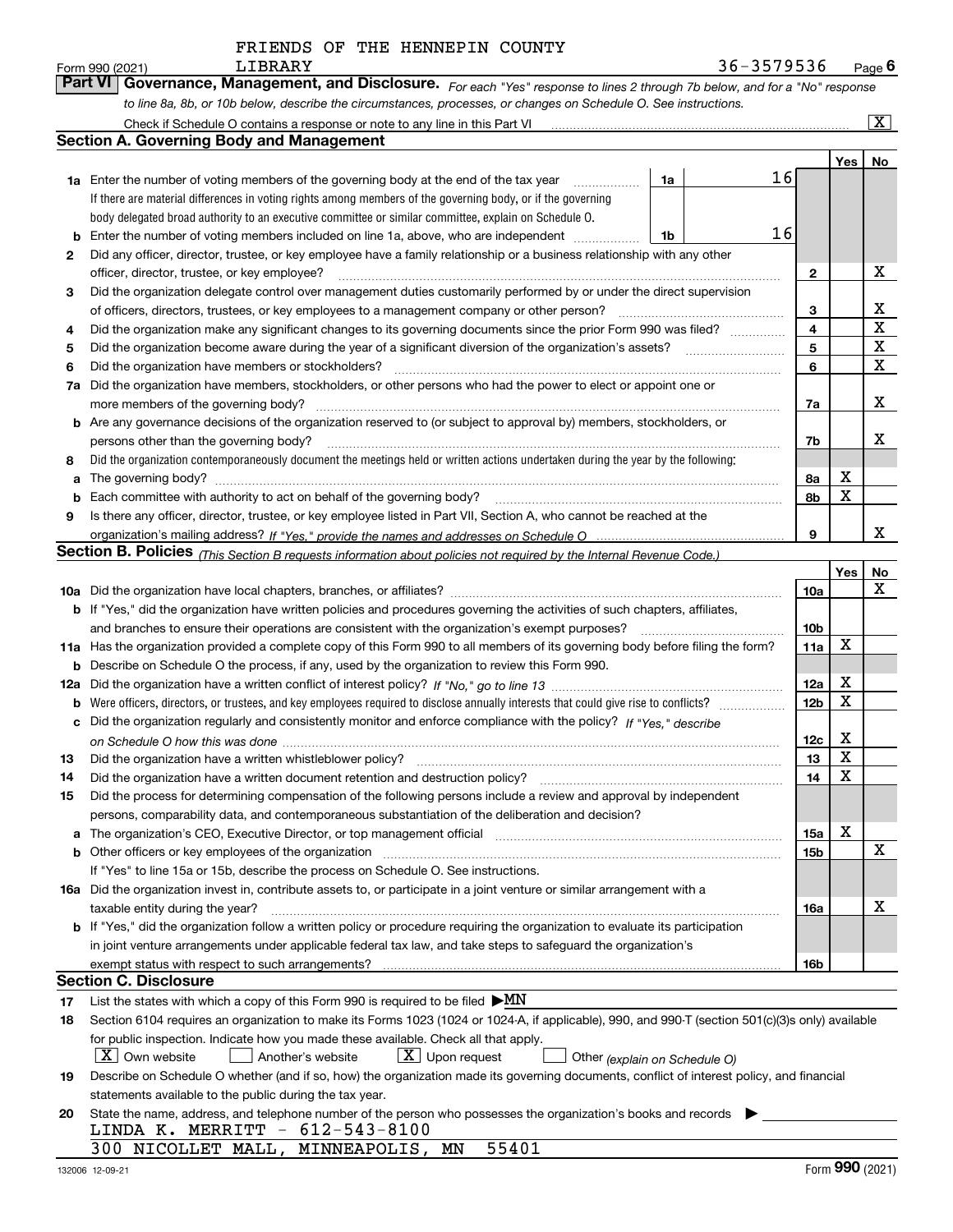$\mathcal{L}^{\text{max}}$ 

| orm 990 (2021) | LIBRARY                                       | 36-3579536                                                                                 | Page <i>I</i> |
|----------------|-----------------------------------------------|--------------------------------------------------------------------------------------------|---------------|
|                |                                               | Part VII Compensation of Officers, Directors, Trustees, Key Employees, Highest Compensated |               |
|                | <b>Employees, and Independent Contractors</b> |                                                                                            |               |

Check if Schedule O contains a response or note to any line in this Part VII

**Section A. Officers, Directors, Trustees, Key Employees, and Highest Compensated Employees**

**1a**  Complete this table for all persons required to be listed. Report compensation for the calendar year ending with or within the organization's tax year. **•** List all of the organization's current officers, directors, trustees (whether individuals or organizations), regardless of amount of compensation.

Enter -0- in columns (D), (E), and (F) if no compensation was paid.

 $\bullet$  List all of the organization's  $\sf current$  key employees, if any. See the instructions for definition of "key employee."

**•** List the organization's five current highest compensated employees (other than an officer, director, trustee, or key employee) who received reportable compensation (box 5 of Form W-2, Form 1099-MISC, and/or box 1 of Form 1099-NEC) of more than \$100,000 from the organization and any related organizations.

**•** List all of the organization's former officers, key employees, and highest compensated employees who received more than \$100,000 of reportable compensation from the organization and any related organizations.

**former directors or trustees**  ¥ List all of the organization's that received, in the capacity as a former director or trustee of the organization, more than \$10,000 of reportable compensation from the organization and any related organizations.

See the instructions for the order in which to list the persons above.

Check this box if neither the organization nor any related organization compensated any current officer, director, or trustee.  $\mathcal{L}^{\text{max}}$ 

| (A)                          | (B)                                                                  | (C)<br>Position                                                                                 |                        |                         |              |                                   |                                           | (D)                                          | (E)                                           | (F)                                                                      |  |  |
|------------------------------|----------------------------------------------------------------------|-------------------------------------------------------------------------------------------------|------------------------|-------------------------|--------------|-----------------------------------|-------------------------------------------|----------------------------------------------|-----------------------------------------------|--------------------------------------------------------------------------|--|--|
| Name and title               | Average<br>hours per<br>week                                         | (do not check more than one<br>box, unless person is both an<br>officer and a director/trustee) |                        |                         |              |                                   | Reportable<br>compensation<br>from<br>the | Reportable<br>compensation<br>from related   | Estimated<br>amount of<br>other               |                                                                          |  |  |
|                              | (list any<br>hours for<br>related<br>organizations<br>below<br>line) | ndividual trustee or director                                                                   | In stitutional trustee | Officer                 | Key employee | Highest compensated<br>  employee | Former                                    | organization<br>(W-2/1099-MISC/<br>1099-NEC) | organizations<br>(W-2/1099-MISC/<br>1099-NEC) | compensation<br>from the<br>organization<br>and related<br>organizations |  |  |
| (1)<br>KRISTI PEARSON        | 40.00                                                                |                                                                                                 |                        |                         |              |                                   |                                           |                                              |                                               |                                                                          |  |  |
| CEO                          |                                                                      |                                                                                                 |                        | $\overline{\textbf{X}}$ |              |                                   |                                           | 166,265.                                     | $\mathbf 0$ .                                 | 7,208.                                                                   |  |  |
| (2)<br><b>JULIE ALLINSON</b> | 1.00                                                                 |                                                                                                 |                        |                         |              |                                   |                                           |                                              |                                               |                                                                          |  |  |
| PRESIDENT                    |                                                                      | X                                                                                               |                        | $\overline{\textbf{X}}$ |              |                                   |                                           | 0.                                           | $\mathbf 0$ .                                 | $\mathbf 0$ .                                                            |  |  |
| ROSA MARROQUIN<br>(3)        | 1.00                                                                 |                                                                                                 |                        |                         |              |                                   |                                           |                                              |                                               |                                                                          |  |  |
| VICE PRESIDENT               |                                                                      | $\mathbf X$                                                                                     |                        | $\overline{\textbf{X}}$ |              |                                   |                                           | $\mathbf 0$ .                                | $\mathbf 0$ .                                 | $0_{.}$                                                                  |  |  |
| PETER LANCASTER<br>(4)       | 1.00                                                                 |                                                                                                 |                        |                         |              |                                   |                                           |                                              |                                               |                                                                          |  |  |
| <b>TREASURER</b>             |                                                                      | $\overline{\text{X}}$                                                                           |                        | $\overline{\text{X}}$   |              |                                   |                                           | 0.                                           | $\mathbf 0$ .                                 | $0_{.}$                                                                  |  |  |
| SUZAN MCGINNIS<br>(5)        | 1.00                                                                 |                                                                                                 |                        |                         |              |                                   |                                           |                                              |                                               |                                                                          |  |  |
| <b>SECRETARY</b>             |                                                                      | $\mathbf X$                                                                                     |                        | $\overline{\text{X}}$   |              |                                   |                                           | 0.                                           | $\mathbf 0$ .                                 | $0_{.}$                                                                  |  |  |
| (6)<br>JULIA DAYTON KLEIN    | 1.00                                                                 |                                                                                                 |                        |                         |              |                                   |                                           |                                              |                                               |                                                                          |  |  |
| <b>DIRECTOR</b>              |                                                                      | $\overline{\text{X}}$                                                                           |                        |                         |              |                                   |                                           | 0.                                           | $\mathbf 0$ .                                 | $\mathbf 0$ .                                                            |  |  |
| CHARLES GROSSMAN<br>(7)      | 1.00                                                                 |                                                                                                 |                        |                         |              |                                   |                                           |                                              |                                               |                                                                          |  |  |
| <b>DIRECTOR</b>              |                                                                      | $\rm X$                                                                                         |                        |                         |              |                                   |                                           | 0.                                           | $\mathbf 0$ .                                 | $\mathbf 0$ .                                                            |  |  |
| RUDY HERNANDEZ<br>(8)        | 1.00                                                                 |                                                                                                 |                        |                         |              |                                   |                                           |                                              |                                               |                                                                          |  |  |
| <b>DIRECTOR</b>              |                                                                      | $\overline{\textbf{X}}$                                                                         |                        |                         |              |                                   |                                           | 0.                                           | $\mathbf 0$ .                                 | $\mathbf 0$ .                                                            |  |  |
| CHARLIE KNUTH<br>(9)         | 1.00                                                                 |                                                                                                 |                        |                         |              |                                   |                                           |                                              |                                               |                                                                          |  |  |
| <b>DIRECTOR</b>              |                                                                      | $\rm X$                                                                                         |                        |                         |              |                                   |                                           | 0.                                           | $\mathbf 0$ .                                 | $0_{.}$                                                                  |  |  |
| (10) MOHAMMED LAWAL          | 1.00                                                                 |                                                                                                 |                        |                         |              |                                   |                                           |                                              |                                               |                                                                          |  |  |
| <b>DIRECTOR</b>              |                                                                      | $\overline{\textbf{X}}$                                                                         |                        |                         |              |                                   |                                           | 0.                                           | $\mathbf 0$ .                                 | $0_{.}$                                                                  |  |  |
| (11) NAWAL NOOR              | 1.00                                                                 |                                                                                                 |                        |                         |              |                                   |                                           |                                              |                                               |                                                                          |  |  |
| <b>DIRECTOR</b>              |                                                                      | $\rm X$                                                                                         |                        |                         |              |                                   |                                           | 0.                                           | $\mathbf 0$ .                                 | $0_{.}$                                                                  |  |  |
| (12) CHERYL OLSETH           | 1.00                                                                 |                                                                                                 |                        |                         |              |                                   |                                           |                                              |                                               |                                                                          |  |  |
| <b>DIRECTOR</b>              |                                                                      | $\mathbf x$                                                                                     |                        |                         |              |                                   |                                           | 0.                                           | $\mathbf 0$ .                                 | $0_{.}$                                                                  |  |  |
| (13) KYLE PARSONS            | 1.00                                                                 |                                                                                                 |                        |                         |              |                                   |                                           |                                              |                                               |                                                                          |  |  |
| <b>DIRECTOR</b>              |                                                                      | $\mathbf X$                                                                                     |                        |                         |              |                                   |                                           | $\mathbf 0$ .                                | $\mathbf 0$ .                                 | $0_{.}$                                                                  |  |  |
| (14) TOM RACCIATTI           | 1.00                                                                 |                                                                                                 |                        |                         |              |                                   |                                           |                                              |                                               |                                                                          |  |  |
| <b>DIRECTOR</b>              |                                                                      | X                                                                                               |                        |                         |              |                                   |                                           | 0.                                           | $\mathbf 0$ .                                 | $\mathbf 0$ .                                                            |  |  |
| (15) KAI SAKSTRUP            | 1.00                                                                 |                                                                                                 |                        |                         |              |                                   |                                           |                                              |                                               |                                                                          |  |  |
| <b>DIRECTOR</b>              |                                                                      | X                                                                                               |                        |                         |              |                                   |                                           | 0.                                           | $\mathbf 0$ .                                 | $0_{.}$                                                                  |  |  |
| (16) ADDIS TESFAYE           | 1.00                                                                 |                                                                                                 |                        |                         |              |                                   |                                           |                                              |                                               |                                                                          |  |  |
| <b>DIRECTOR</b>              |                                                                      | $\overline{\textbf{X}}$                                                                         |                        |                         |              |                                   |                                           | 0.                                           | $\mathbf 0$ .                                 | $\mathbf 0$ .                                                            |  |  |
| (17) AIMEE ROGSTAD           | 1.00                                                                 |                                                                                                 |                        |                         |              |                                   |                                           |                                              |                                               |                                                                          |  |  |
| <b>DIRECTOR</b>              |                                                                      | $\rm X$                                                                                         |                        |                         |              |                                   |                                           | 0.                                           | $\mathbf 0$ .                                 | $0_{.}$                                                                  |  |  |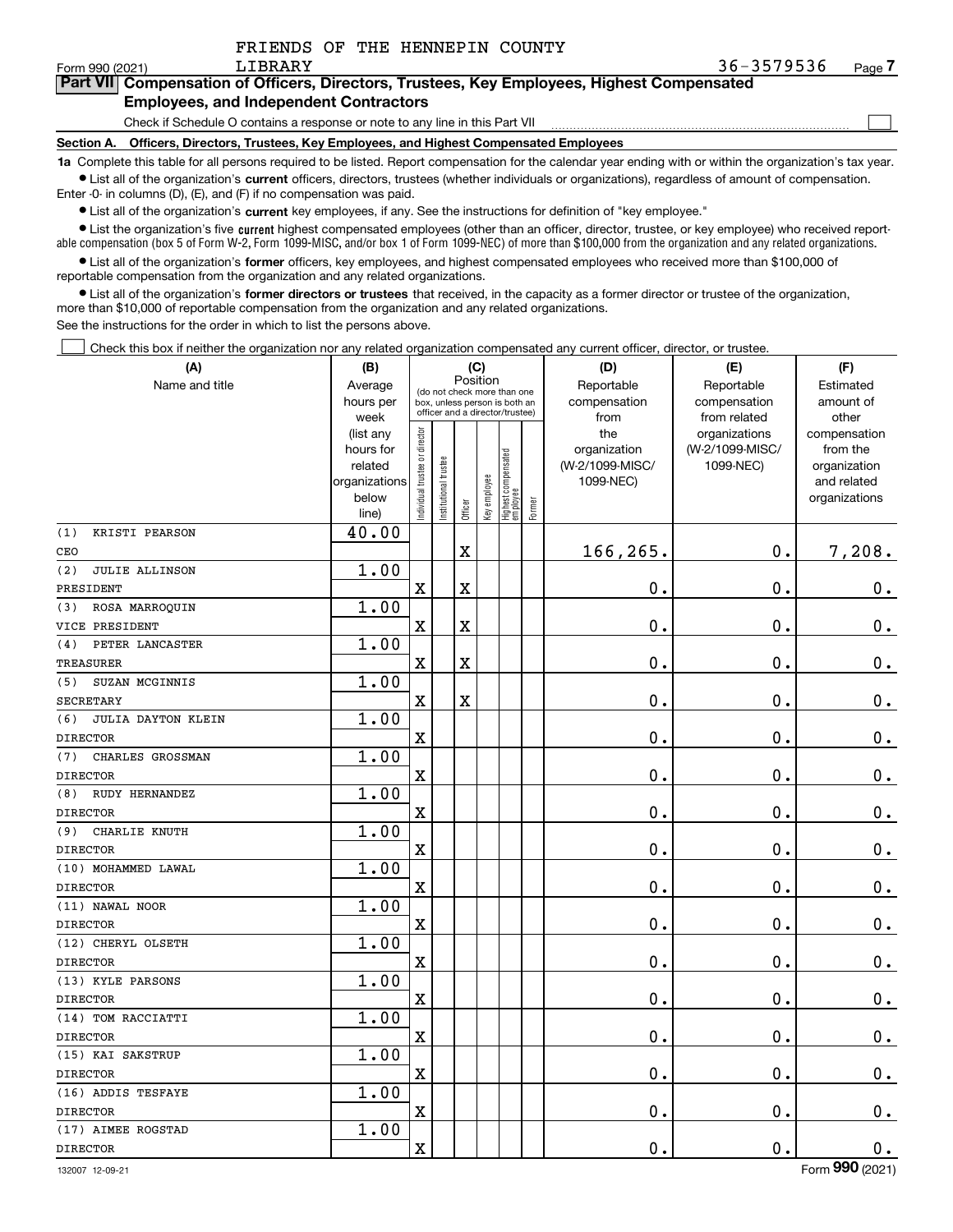|   | FRIENDS OF THE HENNEPIN COUNTY<br>LIBRARY<br>Form 990 (2021)                                                                                                                                                                                                        |                                                                      |                                |                       |         |              |                                                                                                             |        |                                                     | 36-3579536                                        |                                                                          |                     |                                        | Page 8          |
|---|---------------------------------------------------------------------------------------------------------------------------------------------------------------------------------------------------------------------------------------------------------------------|----------------------------------------------------------------------|--------------------------------|-----------------------|---------|--------------|-------------------------------------------------------------------------------------------------------------|--------|-----------------------------------------------------|---------------------------------------------------|--------------------------------------------------------------------------|---------------------|----------------------------------------|-----------------|
|   | <b>Part VII</b><br>Section A. Officers, Directors, Trustees, Key Employees, and Highest Compensated Employees (continued)                                                                                                                                           |                                                                      |                                |                       |         |              |                                                                                                             |        |                                                     |                                                   |                                                                          |                     |                                        |                 |
|   | (A)<br>Name and title                                                                                                                                                                                                                                               | (B)<br>Average<br>hours per<br>week                                  |                                |                       |         |              | Position<br>(do not check more than one<br>box, unless person is both an<br>officer and a director/trustee) |        | (D)<br>Reportable<br>compensation<br>from           | (E)<br>Reportable<br>compensation<br>from related |                                                                          |                     | (F)<br>Estimated<br>amount of<br>other |                 |
|   |                                                                                                                                                                                                                                                                     | (list any<br>hours for<br>related<br>organizations<br>below<br>line) | Individual trustee or director | Institutional trustee | Officer | Key employee | Highest compensated<br>employee                                                                             | Former | the<br>organization<br>(W-2/1099-MISC/<br>1099-NEC) | organizations<br>(W-2/1099-MISC/<br>1099-NEC)     | compensation<br>from the<br>organization<br>and related<br>organizations |                     |                                        |                 |
|   |                                                                                                                                                                                                                                                                     |                                                                      |                                |                       |         |              |                                                                                                             |        |                                                     |                                                   |                                                                          |                     |                                        |                 |
|   |                                                                                                                                                                                                                                                                     |                                                                      |                                |                       |         |              |                                                                                                             |        |                                                     |                                                   |                                                                          |                     |                                        |                 |
|   |                                                                                                                                                                                                                                                                     |                                                                      |                                |                       |         |              |                                                                                                             |        |                                                     |                                                   |                                                                          |                     |                                        |                 |
|   |                                                                                                                                                                                                                                                                     |                                                                      |                                |                       |         |              |                                                                                                             |        |                                                     |                                                   |                                                                          |                     |                                        |                 |
|   |                                                                                                                                                                                                                                                                     |                                                                      |                                |                       |         |              |                                                                                                             |        |                                                     |                                                   |                                                                          |                     |                                        |                 |
|   |                                                                                                                                                                                                                                                                     |                                                                      |                                |                       |         |              |                                                                                                             |        |                                                     |                                                   |                                                                          |                     |                                        |                 |
|   | 1b Subtotal                                                                                                                                                                                                                                                         |                                                                      |                                |                       |         |              |                                                                                                             |        | 166, 265.                                           |                                                   | 0.                                                                       |                     |                                        | 7,208.          |
| 2 | d $Total (add lines 1b and 1c)$<br>Total number of individuals (including but not limited to those listed above) who received more than \$100,000 of reportable                                                                                                     |                                                                      |                                |                       |         |              |                                                                                                             |        | 0.<br>166, 265.                                     |                                                   | $\overline{0}$ .<br>$\overline{0}$ .                                     |                     |                                        | $0$ .<br>7,208. |
|   | compensation from the organization $\blacktriangleright$                                                                                                                                                                                                            |                                                                      |                                |                       |         |              |                                                                                                             |        |                                                     |                                                   |                                                                          |                     |                                        | 1               |
| 3 | Did the organization list any former officer, director, trustee, key employee, or highest compensated employee on                                                                                                                                                   |                                                                      |                                |                       |         |              |                                                                                                             |        |                                                     |                                                   |                                                                          |                     | Yes                                    | No              |
| 4 | line 1a? If "Yes," complete Schedule J for such individual manufactured contained and the Yes," complete Schedule J for such individual<br>For any individual listed on line 1a, is the sum of reportable compensation and other compensation from the organization |                                                                      |                                |                       |         |              |                                                                                                             |        |                                                     |                                                   |                                                                          | 3<br>4              | х                                      | X               |
| 5 | Did any person listed on line 1a receive or accrue compensation from any unrelated organization or individual for services                                                                                                                                          |                                                                      |                                |                       |         |              |                                                                                                             |        |                                                     |                                                   |                                                                          | 5                   |                                        | x               |
|   | <b>Section B. Independent Contractors</b>                                                                                                                                                                                                                           |                                                                      |                                |                       |         |              |                                                                                                             |        |                                                     |                                                   |                                                                          |                     |                                        |                 |
| 1 | Complete this table for your five highest compensated independent contractors that received more than \$100,000 of compensation from<br>the organization. Report compensation for the calendar year ending with or within the organization's tax year.              |                                                                      |                                |                       |         |              |                                                                                                             |        |                                                     |                                                   |                                                                          |                     |                                        |                 |
|   | (A)<br>Name and business address                                                                                                                                                                                                                                    |                                                                      |                                | <b>NONE</b>           |         |              |                                                                                                             |        | (B)<br>Description of services                      |                                                   |                                                                          | (C)<br>Compensation |                                        |                 |
|   |                                                                                                                                                                                                                                                                     |                                                                      |                                |                       |         |              |                                                                                                             |        |                                                     |                                                   |                                                                          |                     |                                        |                 |
|   |                                                                                                                                                                                                                                                                     |                                                                      |                                |                       |         |              |                                                                                                             |        |                                                     |                                                   |                                                                          |                     |                                        |                 |
|   |                                                                                                                                                                                                                                                                     |                                                                      |                                |                       |         |              |                                                                                                             |        |                                                     |                                                   |                                                                          |                     |                                        |                 |
|   |                                                                                                                                                                                                                                                                     |                                                                      |                                |                       |         |              |                                                                                                             |        |                                                     |                                                   |                                                                          |                     |                                        |                 |
| 2 | Total number of independent contractors (including but not limited to those listed above) who received more than<br>\$100,000 of compensation from the organization                                                                                                 |                                                                      |                                |                       |         | 0            |                                                                                                             |        |                                                     |                                                   |                                                                          |                     |                                        |                 |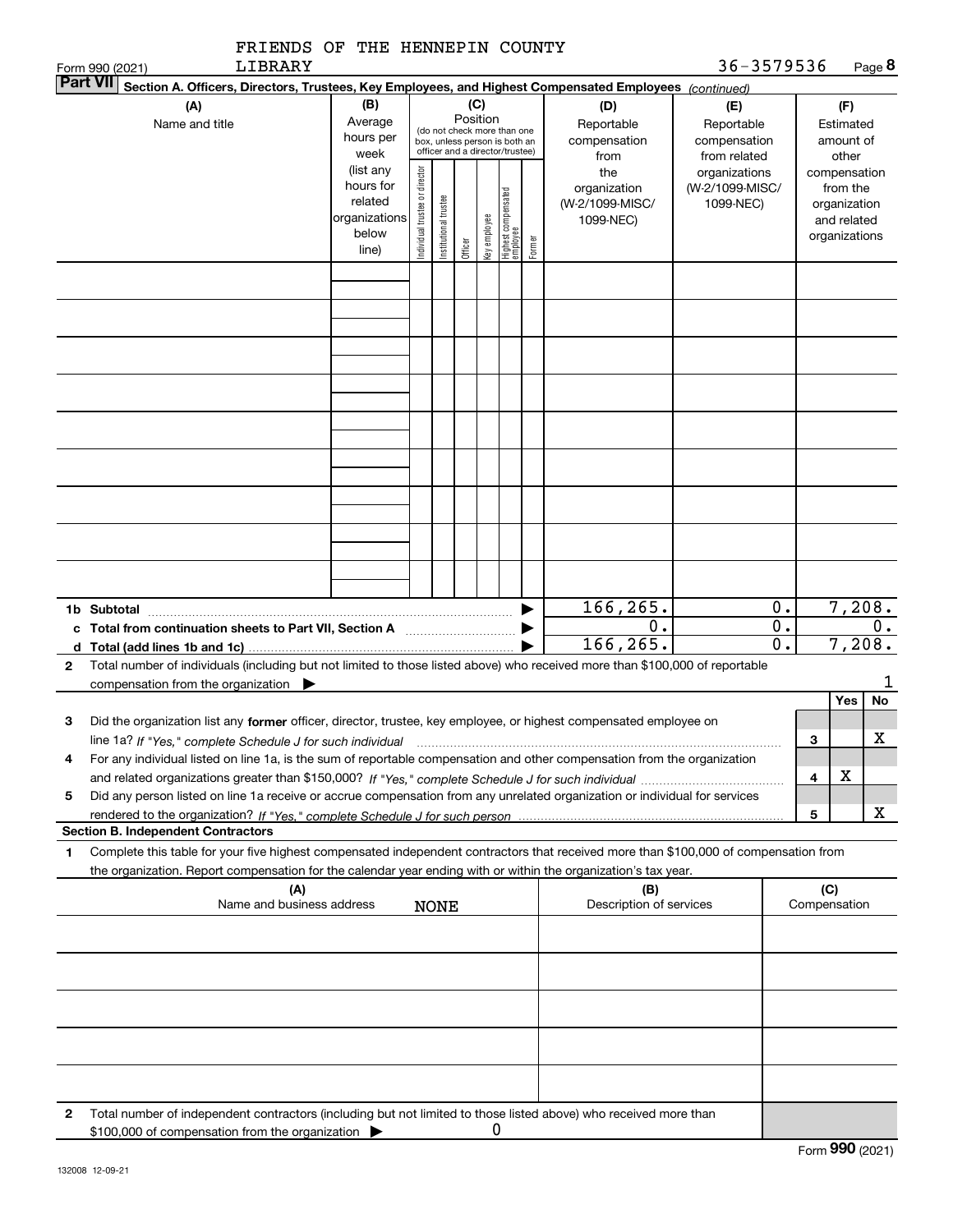| FRIENDS OF THE HENNEPIN COUNTY |  |
|--------------------------------|--|
|                                |  |

LIBRARY

|                                                                                         | <b>Part VIII</b> |                  | <b>Statement of Revenue</b>                                                                                                                                                                                                                                                                                                                                                                                                                                                                                                                                                             |                                                                            |                        |                                              |                                                 |                                                                 |
|-----------------------------------------------------------------------------------------|------------------|------------------|-----------------------------------------------------------------------------------------------------------------------------------------------------------------------------------------------------------------------------------------------------------------------------------------------------------------------------------------------------------------------------------------------------------------------------------------------------------------------------------------------------------------------------------------------------------------------------------------|----------------------------------------------------------------------------|------------------------|----------------------------------------------|-------------------------------------------------|-----------------------------------------------------------------|
|                                                                                         |                  |                  | Check if Schedule O contains a response or note to any line in this Part VIII                                                                                                                                                                                                                                                                                                                                                                                                                                                                                                           |                                                                            |                        |                                              |                                                 |                                                                 |
|                                                                                         |                  |                  |                                                                                                                                                                                                                                                                                                                                                                                                                                                                                                                                                                                         |                                                                            | (A)<br>Total revenue   | (B)<br>Related or exempt<br>function revenue | $\overline{C}$<br>Unrelated<br>business revenue | (D)<br>Revenue excluded<br>from tax under<br>sections 512 - 514 |
| Contributions, Gifts, Grants<br>and Other Similar Amounts<br>Program Service<br>Revenue | 2a               | b<br>с<br>d<br>е | 1 a Federated campaigns<br>1a<br><b>b</b> Membership dues<br>1b<br>c Fundraising events<br>1c<br>d Related organizations<br>1d<br>$\overline{\phantom{a}}$<br>e Government grants (contributions)<br>1e<br>f All other contributions, gifts, grants, and<br>similar amounts not included above<br>1f<br>$1g$ $\frac{1}{3}$<br>g Noncash contributions included in lines 1a-1f<br>PROGRAM REVENUE<br><u> 1989 - Johann Barn, amerikansk politiker (d. 1989)</u><br><u> 1989 - Johann Stein, marwolaethau a bhann an t-Amhainn an t-Amhainn an t-Amhainn an t-Amhainn an t-Amhainn an</u> | 117,372.<br>5, 149, 567.<br>62,254.<br>▶<br><b>Business Code</b><br>713990 | 5,266,939.<br>243,433. | 243, 433.                                    |                                                 |                                                                 |
|                                                                                         |                  |                  | f All other program service revenue                                                                                                                                                                                                                                                                                                                                                                                                                                                                                                                                                     | ▶                                                                          | 243,433.               |                                              |                                                 |                                                                 |
|                                                                                         | 3<br>4           |                  | Investment income (including dividends, interest, and<br>Income from investment of tax-exempt bond proceeds                                                                                                                                                                                                                                                                                                                                                                                                                                                                             | ▶                                                                          | 94,230.                |                                              |                                                 | 94,230.                                                         |
|                                                                                         | 5<br>6а          |                  | (i) Real<br>Gross rents<br>6a<br>.<br><b>b</b> Less: rental expenses $\ldots$<br>6b<br>6c<br>c Rental income or (loss)                                                                                                                                                                                                                                                                                                                                                                                                                                                                  | (ii) Personal                                                              |                        |                                              |                                                 |                                                                 |
|                                                                                         |                  |                  | d Net rental income or (loss)<br>(i) Securities<br>7 a Gross amount from sales of<br>1,058,246.<br>assets other than inventory<br>7a<br><b>b</b> Less: cost or other basis<br>712,794.<br>7b<br>and sales expenses                                                                                                                                                                                                                                                                                                                                                                      | (ii) Other                                                                 |                        |                                              |                                                 |                                                                 |
| Revenue                                                                                 |                  |                  | 345,452.<br>7c<br>c Gain or (loss)                                                                                                                                                                                                                                                                                                                                                                                                                                                                                                                                                      |                                                                            |                        |                                              |                                                 |                                                                 |
| 늦<br><b>Other</b>                                                                       |                  |                  | 8 a Gross income from fundraising events (not<br>including \$                                                                                                                                                                                                                                                                                                                                                                                                                                                                                                                           | ▶                                                                          | 345,452.               |                                              |                                                 | 345,452.                                                        |
|                                                                                         |                  |                  | contributions reported on line 1c). See<br>  8a<br>8 <sub>b</sub><br>c Net income or (loss) from fundraising events                                                                                                                                                                                                                                                                                                                                                                                                                                                                     | ▶                                                                          |                        |                                              |                                                 |                                                                 |
|                                                                                         |                  |                  | 9 a Gross income from gaming activities. See<br>  9a<br>9 <sub>b</sub><br>c Net income or (loss) from gaming activities                                                                                                                                                                                                                                                                                                                                                                                                                                                                 | ▶                                                                          |                        |                                              |                                                 |                                                                 |
|                                                                                         |                  |                  | 10 a Gross sales of inventory, less returns<br> 10a<br>10 <sub>b</sub><br><b>b</b> Less: cost of goods sold                                                                                                                                                                                                                                                                                                                                                                                                                                                                             | .                                                                          |                        |                                              |                                                 |                                                                 |
|                                                                                         |                  |                  | c Net income or (loss) from sales of inventory                                                                                                                                                                                                                                                                                                                                                                                                                                                                                                                                          | <b>Business Code</b>                                                       |                        |                                              |                                                 |                                                                 |
|                                                                                         | 11 a             |                  |                                                                                                                                                                                                                                                                                                                                                                                                                                                                                                                                                                                         |                                                                            |                        |                                              |                                                 |                                                                 |
| Miscellaneous<br>Revenue                                                                |                  | b                | <u> 1989 - Johann Stein, marwolaethau a bhann an t-Amhain an t-Amhain an t-Amhain an t-Amhain an t-Amhain an t-A</u><br>the control of the control of the control of the control of the control of the control of                                                                                                                                                                                                                                                                                                                                                                       |                                                                            |                        |                                              |                                                 |                                                                 |
|                                                                                         |                  | с                | the control of the control of the control of the control of the control of                                                                                                                                                                                                                                                                                                                                                                                                                                                                                                              |                                                                            |                        |                                              |                                                 |                                                                 |
|                                                                                         |                  |                  |                                                                                                                                                                                                                                                                                                                                                                                                                                                                                                                                                                                         |                                                                            |                        |                                              |                                                 |                                                                 |
|                                                                                         |                  |                  |                                                                                                                                                                                                                                                                                                                                                                                                                                                                                                                                                                                         | $\blacktriangleright$                                                      |                        |                                              |                                                 |                                                                 |
|                                                                                         | 12               |                  |                                                                                                                                                                                                                                                                                                                                                                                                                                                                                                                                                                                         |                                                                            | 5,950,054.             | 243,433.                                     | 0.                                              | 439,682.                                                        |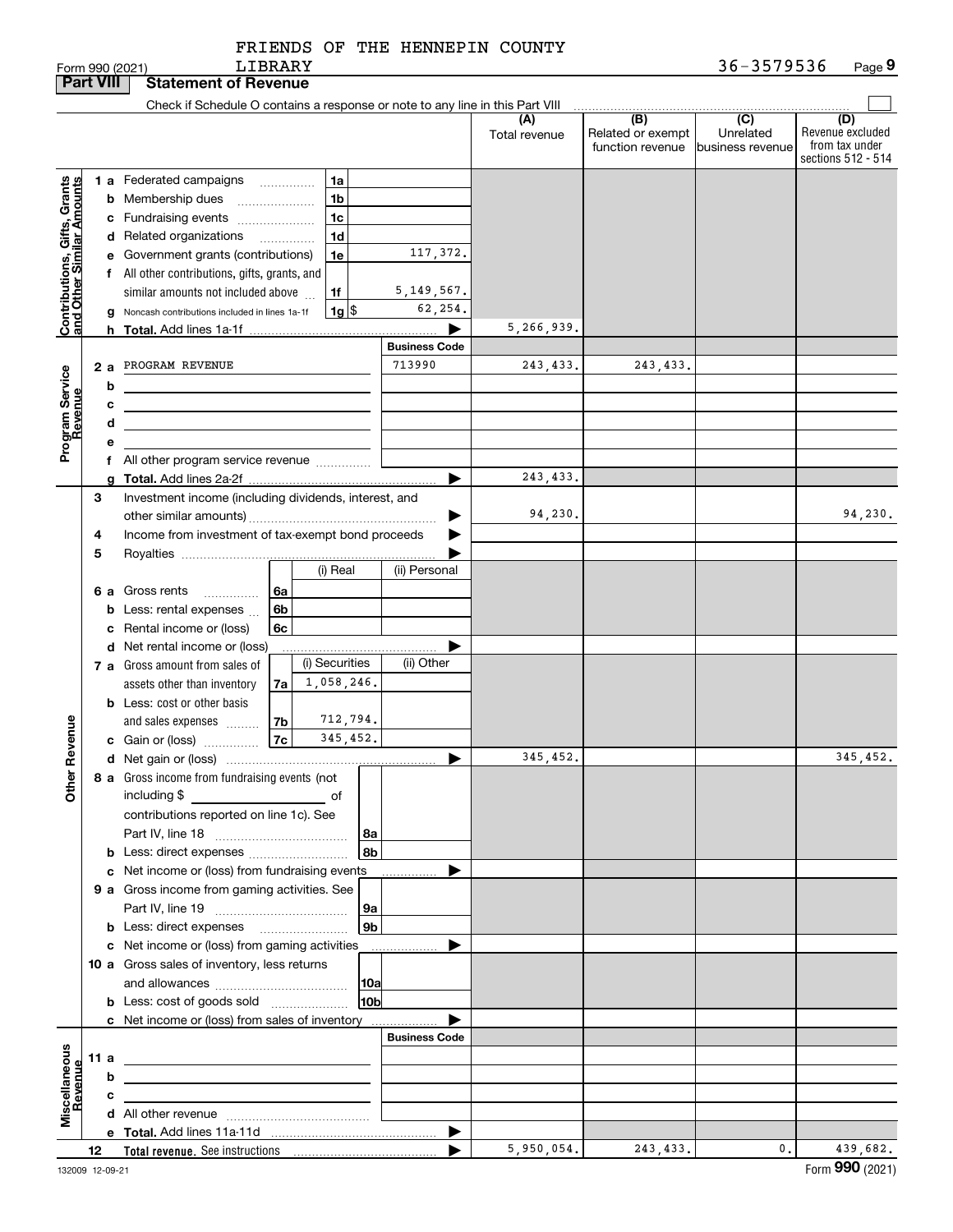**Part IX Statement of Functional Expenses**

*Section 501(c)(3) and 501(c)(4) organizations must complete all columns. All other organizations must complete column (A).*

|              | Check if Schedule O contains a response or note to any line in this Part IX                                                                                |                       |                                                 |                                                      |                                |  |  |  |  |  |  |
|--------------|------------------------------------------------------------------------------------------------------------------------------------------------------------|-----------------------|-------------------------------------------------|------------------------------------------------------|--------------------------------|--|--|--|--|--|--|
|              | Do not include amounts reported on lines 6b,<br>7b, 8b, 9b, and 10b of Part VIII.                                                                          | Total expenses        | $\overline{(B)}$<br>Program service<br>expenses | $\overline{C}$<br>Management and<br>general expenses | (D)<br>Fundraising<br>expenses |  |  |  |  |  |  |
| 1.           | Grants and other assistance to domestic organizations                                                                                                      |                       |                                                 |                                                      |                                |  |  |  |  |  |  |
|              | and domestic governments. See Part IV, line 21                                                                                                             | 2,005,000.            | 2,005,000.                                      |                                                      |                                |  |  |  |  |  |  |
| $\mathbf{2}$ | Grants and other assistance to domestic                                                                                                                    |                       |                                                 |                                                      |                                |  |  |  |  |  |  |
|              | individuals. See Part IV, line 22                                                                                                                          |                       |                                                 |                                                      |                                |  |  |  |  |  |  |
| 3            | Grants and other assistance to foreign                                                                                                                     |                       |                                                 |                                                      |                                |  |  |  |  |  |  |
|              | organizations, foreign governments, and foreign                                                                                                            |                       |                                                 |                                                      |                                |  |  |  |  |  |  |
|              | individuals. See Part IV, lines 15 and 16                                                                                                                  |                       |                                                 |                                                      |                                |  |  |  |  |  |  |
| 4            | Benefits paid to or for members                                                                                                                            |                       |                                                 |                                                      |                                |  |  |  |  |  |  |
| 5            | Compensation of current officers, directors,                                                                                                               |                       |                                                 |                                                      |                                |  |  |  |  |  |  |
|              | trustees, and key employees                                                                                                                                | 173,473.              | 102,752.                                        | 17,125.                                              | 53,596.                        |  |  |  |  |  |  |
| 6            | Compensation not included above to disqualified                                                                                                            |                       |                                                 |                                                      |                                |  |  |  |  |  |  |
|              | persons (as defined under section 4958(f)(1)) and                                                                                                          |                       |                                                 |                                                      |                                |  |  |  |  |  |  |
|              | persons described in section 4958(c)(3)(B)                                                                                                                 |                       |                                                 |                                                      |                                |  |  |  |  |  |  |
| 7            |                                                                                                                                                            | 543, 722.             | 282, 159.                                       | 42,780.                                              | 218,783.                       |  |  |  |  |  |  |
| 8            | Pension plan accruals and contributions (include                                                                                                           |                       |                                                 |                                                      |                                |  |  |  |  |  |  |
|              | section 401(k) and 403(b) employer contributions)                                                                                                          | 15,987.<br>49,904.    | 7,769.<br>31,406.                               | 1,255.<br>880.                                       | 6,963.<br>17,618.              |  |  |  |  |  |  |
| 9            |                                                                                                                                                            | 48,816.               | 26, 305.                                        | 4,083.                                               | 18,428.                        |  |  |  |  |  |  |
| 10           |                                                                                                                                                            |                       |                                                 |                                                      |                                |  |  |  |  |  |  |
| 11           | Fees for services (nonemployees):                                                                                                                          |                       |                                                 |                                                      |                                |  |  |  |  |  |  |
| а            |                                                                                                                                                            |                       |                                                 |                                                      |                                |  |  |  |  |  |  |
| b            |                                                                                                                                                            | 11,355.               |                                                 | 11, 355.                                             |                                |  |  |  |  |  |  |
| с<br>d       |                                                                                                                                                            |                       |                                                 |                                                      |                                |  |  |  |  |  |  |
| е            | Professional fundraising services. See Part IV, line 17                                                                                                    |                       |                                                 |                                                      |                                |  |  |  |  |  |  |
| f            | Investment management fees                                                                                                                                 | $\overline{57,314}$ . |                                                 | 57,314.                                              |                                |  |  |  |  |  |  |
| g            | Other. (If line 11g amount exceeds 10% of line 25,                                                                                                         |                       |                                                 |                                                      |                                |  |  |  |  |  |  |
|              | column (A), amount, list line 11g expenses on Sch O.)                                                                                                      | 82,910.               | 44,270.                                         | 24,240.                                              |                                |  |  |  |  |  |  |
| 12           |                                                                                                                                                            | 51,910.               | 3,005.                                          | 1,091.                                               | $\frac{14,400}{47,814}$ .      |  |  |  |  |  |  |
| 13           |                                                                                                                                                            | 243,997.              | 40,961.                                         | 4,402.                                               | 198,634.                       |  |  |  |  |  |  |
| 14           |                                                                                                                                                            | 36,391.               | 18,773.                                         | 4,396.                                               | 13,222.                        |  |  |  |  |  |  |
| 15           |                                                                                                                                                            |                       |                                                 |                                                      |                                |  |  |  |  |  |  |
| 16           |                                                                                                                                                            |                       |                                                 |                                                      |                                |  |  |  |  |  |  |
| 17           | Travel                                                                                                                                                     | 2,408.                | 1,990.                                          | 33.                                                  | 385.                           |  |  |  |  |  |  |
| 18           | Payments of travel or entertainment expenses                                                                                                               |                       |                                                 |                                                      |                                |  |  |  |  |  |  |
|              | for any federal, state, or local public officials                                                                                                          |                       |                                                 |                                                      |                                |  |  |  |  |  |  |
| 19           | Conferences, conventions, and meetings                                                                                                                     | 3,799.                | 118.                                            | 2,019.                                               | 1,662.                         |  |  |  |  |  |  |
| 20           | Interest                                                                                                                                                   |                       |                                                 |                                                      |                                |  |  |  |  |  |  |
| 21           |                                                                                                                                                            |                       |                                                 |                                                      |                                |  |  |  |  |  |  |
| 22           | Depreciation, depletion, and amortization                                                                                                                  | 22, 365.              | 12,041.<br>615.                                 | 1,685.                                               | 8,639.                         |  |  |  |  |  |  |
| 23           | Insurance                                                                                                                                                  | 3,956.                |                                                 | 3,341.                                               |                                |  |  |  |  |  |  |
| 24           | Other expenses. Itemize expenses not covered<br>above. (List miscellaneous expenses on line 24e. If<br>line 24e amount exceeds 10% of line 25, column (A), |                       |                                                 |                                                      |                                |  |  |  |  |  |  |
|              | amount, list line 24e expenses on Schedule O.)                                                                                                             |                       |                                                 |                                                      |                                |  |  |  |  |  |  |
| a            | PROGRAM EVENTS                                                                                                                                             | 113,416.              | 113,224.                                        |                                                      | 192.                           |  |  |  |  |  |  |
| b            | PROCESSING FEES                                                                                                                                            | 52,588.               | 16,842.                                         | 6,784.                                               | 28,962.                        |  |  |  |  |  |  |
| с            |                                                                                                                                                            |                       |                                                 |                                                      |                                |  |  |  |  |  |  |
| d            |                                                                                                                                                            |                       |                                                 |                                                      |                                |  |  |  |  |  |  |
| е            | All other expenses                                                                                                                                         | 3,519,311.            | 2,707,230.                                      | 182,783.                                             | 629,298.                       |  |  |  |  |  |  |
| 25<br>26     | Total functional expenses. Add lines 1 through 24e<br>Joint costs. Complete this line only if the organization                                             |                       |                                                 |                                                      |                                |  |  |  |  |  |  |
|              | reported in column (B) joint costs from a combined                                                                                                         |                       |                                                 |                                                      |                                |  |  |  |  |  |  |
|              | educational campaign and fundraising solicitation.                                                                                                         |                       |                                                 |                                                      |                                |  |  |  |  |  |  |
|              | Check here $\blacktriangleright$<br>if following SOP 98-2 (ASC 958-720)                                                                                    |                       |                                                 |                                                      |                                |  |  |  |  |  |  |
|              |                                                                                                                                                            |                       |                                                 |                                                      |                                |  |  |  |  |  |  |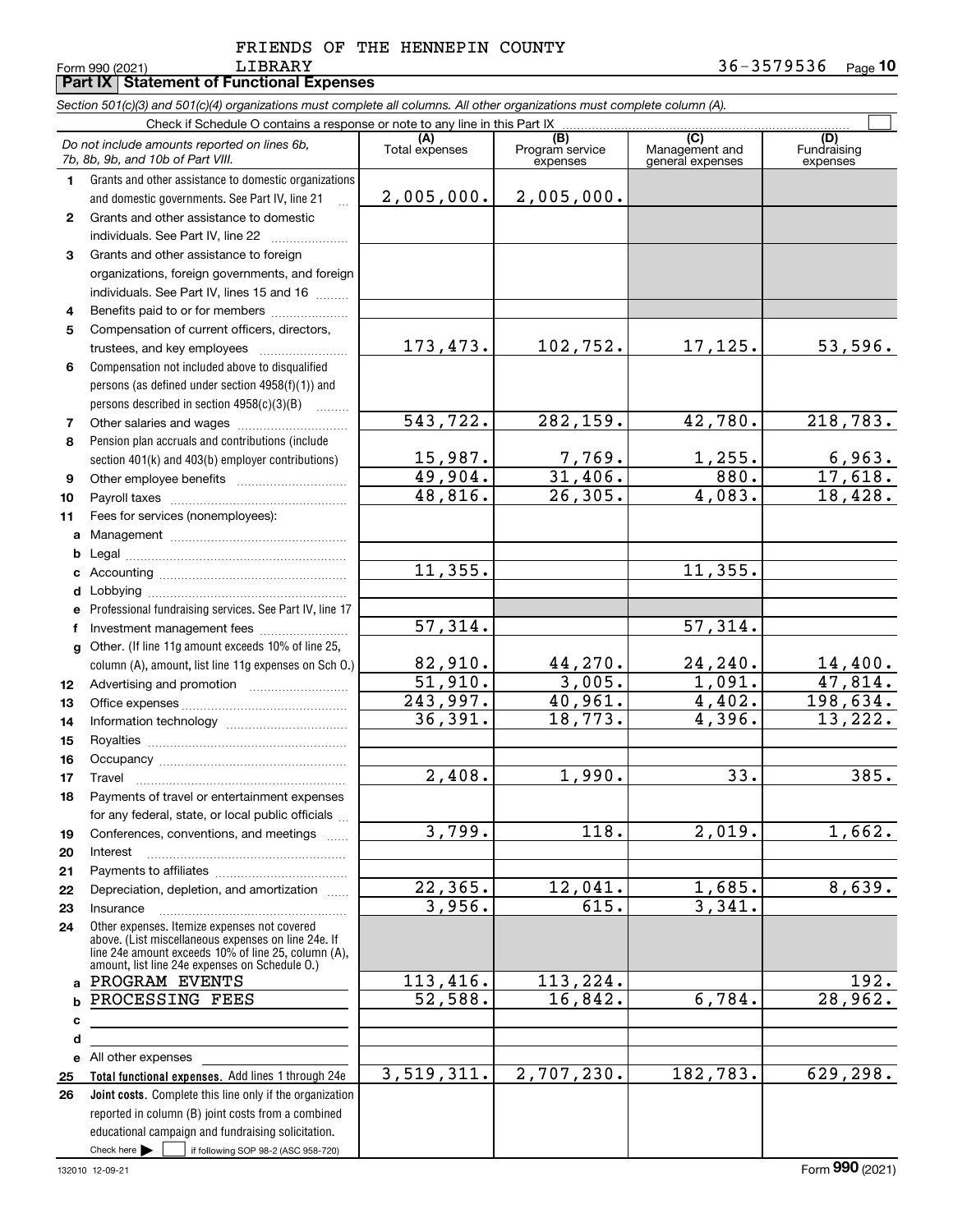|                             | Part X   | <b>Balance Sheet</b>                                                                                                                                                                                                           |            |                         |                                                   |                 |                             |
|-----------------------------|----------|--------------------------------------------------------------------------------------------------------------------------------------------------------------------------------------------------------------------------------|------------|-------------------------|---------------------------------------------------|-----------------|-----------------------------|
|                             |          |                                                                                                                                                                                                                                |            |                         |                                                   |                 |                             |
|                             |          |                                                                                                                                                                                                                                |            |                         | (A)<br>Beginning of year                          |                 | (B)<br>End of year          |
|                             | 1        |                                                                                                                                                                                                                                |            |                         | 325,899.                                          | $\mathbf{1}$    | 263, 277.                   |
|                             | 2        |                                                                                                                                                                                                                                |            |                         | 241, 673.                                         | $\overline{2}$  | 772, 263.                   |
|                             | з        |                                                                                                                                                                                                                                | 67, 134.   | $\overline{\mathbf{3}}$ | 42,387.                                           |                 |                             |
|                             | 4        |                                                                                                                                                                                                                                |            | $\overline{4}$          |                                                   |                 |                             |
|                             | 5        | Loans and other receivables from any current or former officer, director,                                                                                                                                                      |            |                         |                                                   |                 |                             |
|                             |          | trustee, key employee, creator or founder, substantial contributor, or 35%                                                                                                                                                     |            |                         |                                                   |                 |                             |
|                             |          | controlled entity or family member of any of these persons                                                                                                                                                                     |            |                         |                                                   | 5               |                             |
|                             | 6        | Loans and other receivables from other disqualified persons (as defined                                                                                                                                                        |            |                         |                                                   |                 |                             |
|                             |          | under section $4958(f)(1)$ , and persons described in section $4958(c)(3)(B)$                                                                                                                                                  |            | 6                       |                                                   |                 |                             |
|                             | 7        |                                                                                                                                                                                                                                |            | $\overline{7}$          |                                                   |                 |                             |
| Assets                      | 8        |                                                                                                                                                                                                                                |            |                         |                                                   | 8               |                             |
|                             | 9        | Prepaid expenses and deferred charges                                                                                                                                                                                          |            |                         | 44,026.                                           | 9               | 37,057.                     |
|                             |          | <b>10a</b> Land, buildings, and equipment: cost or other                                                                                                                                                                       |            |                         |                                                   |                 |                             |
|                             |          | basis. Complete Part VI of Schedule D  10a                                                                                                                                                                                     |            | <u>154,638.</u>         |                                                   |                 |                             |
|                             | b        | Less: accumulated depreciation                                                                                                                                                                                                 |            | 91,237.                 | 46,466.                                           | 10 <sub>c</sub> | $\frac{63,401}{6,758,571.}$ |
|                             | 11       |                                                                                                                                                                                                                                | 4,636,605. | 11                      |                                                   |                 |                             |
|                             | 12       |                                                                                                                                                                                                                                |            | 12                      |                                                   |                 |                             |
|                             | 13       |                                                                                                                                                                                                                                |            | 13                      |                                                   |                 |                             |
|                             | 14       |                                                                                                                                                                                                                                |            |                         |                                                   | 14              |                             |
|                             | 15       |                                                                                                                                                                                                                                |            |                         |                                                   | 15              |                             |
|                             | 16       |                                                                                                                                                                                                                                |            |                         | $\overline{5,361,803}$ .<br>$\overline{57,450}$ . | 16              | 7,936,956.<br>69,769.       |
|                             | 17       |                                                                                                                                                                                                                                |            |                         | 17                                                |                 |                             |
|                             | 18       |                                                                                                                                                                                                                                | 207,654.   | 18<br>19                | 262, 141.                                         |                 |                             |
|                             | 19<br>20 | Deferred revenue manual contracts and contracts are all the manual contracts and contracts are contracted and contracts are contracted and contract are contracted and contract are contracted and contract are contracted and |            |                         |                                                   | 20              |                             |
|                             | 21       | Escrow or custodial account liability. Complete Part IV of Schedule D                                                                                                                                                          |            |                         |                                                   | 21              |                             |
|                             | 22       | Loans and other payables to any current or former officer, director,                                                                                                                                                           |            |                         |                                                   |                 |                             |
| Liabilities                 |          | trustee, key employee, creator or founder, substantial contributor, or 35%                                                                                                                                                     |            |                         |                                                   |                 |                             |
|                             |          | controlled entity or family member of any of these persons                                                                                                                                                                     |            |                         |                                                   | 22              |                             |
|                             | 23       | Secured mortgages and notes payable to unrelated third parties                                                                                                                                                                 |            |                         |                                                   | 23              |                             |
|                             | 24       | Unsecured notes and loans payable to unrelated third parties                                                                                                                                                                   |            |                         |                                                   | 24              |                             |
|                             | 25       | Other liabilities (including federal income tax, payables to related third                                                                                                                                                     |            |                         |                                                   |                 |                             |
|                             |          | parties, and other liabilities not included on lines 17-24). Complete Part X                                                                                                                                                   |            |                         |                                                   |                 |                             |
|                             |          | of Schedule D                                                                                                                                                                                                                  |            |                         |                                                   | 25              |                             |
|                             | 26       | Total liabilities. Add lines 17 through 25                                                                                                                                                                                     |            |                         | 265, 104.                                         | 26              | 331,910.                    |
|                             |          | Organizations that follow FASB ASC 958, check here $\blacktriangleright \boxed{X}$                                                                                                                                             |            |                         |                                                   |                 |                             |
|                             |          | and complete lines 27, 28, 32, and 33.                                                                                                                                                                                         |            |                         |                                                   |                 |                             |
|                             | 27       | Net assets without donor restrictions                                                                                                                                                                                          |            |                         | 3,558,153.                                        | 27              | 6, 235, 079.                |
|                             | 28       | Net assets with donor restrictions                                                                                                                                                                                             | 1,538,546. | 28                      | 1,369,967.                                        |                 |                             |
|                             |          | Organizations that do not follow FASB ASC 958, check here $\blacktriangleright$                                                                                                                                                |            |                         |                                                   |                 |                             |
|                             |          | and complete lines 29 through 33.                                                                                                                                                                                              |            |                         |                                                   |                 |                             |
| Net Assets or Fund Balances | 29       |                                                                                                                                                                                                                                |            |                         |                                                   | 29              |                             |
|                             | 30       | Paid-in or capital surplus, or land, building, or equipment fund                                                                                                                                                               |            |                         |                                                   | 30              |                             |
|                             | 31       | Retained earnings, endowment, accumulated income, or other funds                                                                                                                                                               |            |                         |                                                   | 31              |                             |
|                             | 32       |                                                                                                                                                                                                                                |            |                         | $\overline{5,096,699}$ .                          | 32              | 7,605,046.                  |
|                             | 33       |                                                                                                                                                                                                                                |            |                         | 5,361,803.                                        | 33              | 7,936,956.                  |

Form (2021) **990**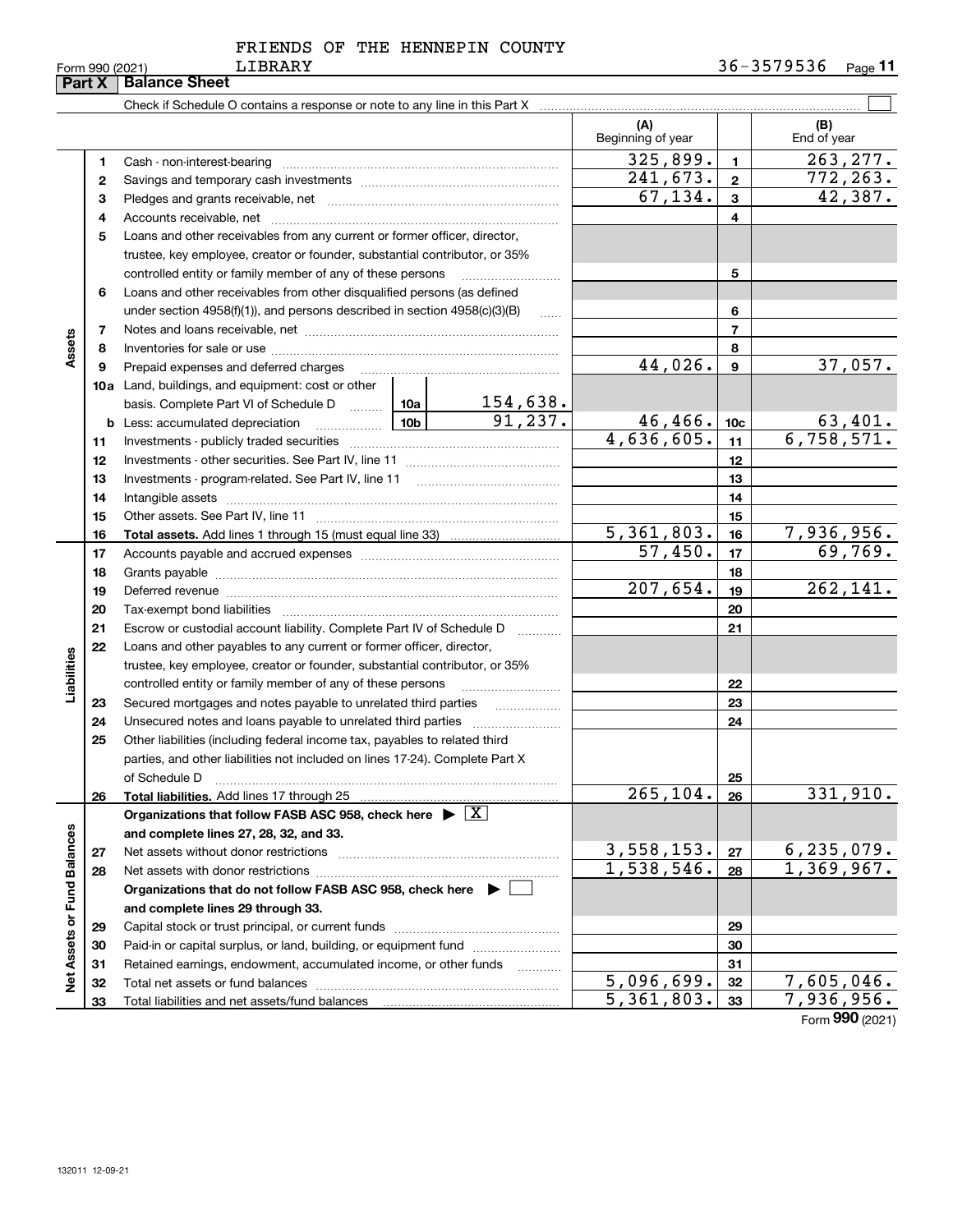|  | FRIENDS OF THE HENNEPIN COUNTY |  |
|--|--------------------------------|--|
|  |                                |  |

|                | LIBRARY<br>Form 990 (2021)                                                                                                                                                                                                     |                | 36-3579536     |            | Page $12$ |
|----------------|--------------------------------------------------------------------------------------------------------------------------------------------------------------------------------------------------------------------------------|----------------|----------------|------------|-----------|
|                | <b>Reconciliation of Net Assets</b><br>Part XI I                                                                                                                                                                               |                |                |            |           |
|                |                                                                                                                                                                                                                                |                |                |            |           |
|                |                                                                                                                                                                                                                                |                |                |            |           |
| 1              | Total revenue (must equal Part VIII, column (A), line 12)                                                                                                                                                                      | $\blacksquare$ | 5,950,054.     |            |           |
| $\overline{2}$ | Total expenses (must equal Part IX, column (A), line 25)                                                                                                                                                                       | $\mathfrak{p}$ | 3,519,311.     |            |           |
| 3              | Revenue less expenses. Subtract line 2 from line 1                                                                                                                                                                             | 3              | 2,430,743.     |            |           |
| 4              |                                                                                                                                                                                                                                | $\overline{4}$ | 5,096,699.     |            |           |
| 5              |                                                                                                                                                                                                                                | 5              |                | 77,604.    |           |
| 6              | Donated services and use of facilities [111] processes and the service of facilities [11] processes and use of facilities [11] processes and the service of facilities [11] processes and the service of the service of the se | 6              |                |            |           |
| 7              |                                                                                                                                                                                                                                | $\overline{7}$ |                |            |           |
| 8              |                                                                                                                                                                                                                                | 8              |                |            |           |
| 9              | Other changes in net assets or fund balances (explain on Schedule O)                                                                                                                                                           | $\mathbf{9}$   |                |            | 0.        |
| 10             | Net assets or fund balances at end of year. Combine lines 3 through 9 (must equal Part X, line 32,                                                                                                                             |                |                |            |           |
|                |                                                                                                                                                                                                                                | 10             | 7,605,046.     |            |           |
|                | Part XII Financial Statements and Reporting                                                                                                                                                                                    |                |                |            |           |
|                |                                                                                                                                                                                                                                |                |                |            |           |
|                |                                                                                                                                                                                                                                |                |                | <b>Yes</b> | <b>No</b> |
| 1              | $\boxed{\mathbf{X}}$ Accrual<br>Accounting method used to prepare the Form 990: <u>June</u> Cash<br>Other                                                                                                                      |                |                |            |           |
|                | If the organization changed its method of accounting from a prior year or checked "Other," explain on Schedule O.                                                                                                              |                |                |            |           |
|                | 2a Were the organization's financial statements compiled or reviewed by an independent accountant?                                                                                                                             |                | 2a             |            | x         |
|                | If "Yes," check a box below to indicate whether the financial statements for the year were compiled or reviewed on a                                                                                                           |                |                |            |           |
|                | separate basis, consolidated basis, or both:                                                                                                                                                                                   |                |                |            |           |
|                | Separate basis<br>Consolidated basis<br>Both consolidated and separate basis                                                                                                                                                   |                |                |            |           |
|                | <b>b</b> Were the organization's financial statements audited by an independent accountant?                                                                                                                                    |                | 2 <sub>b</sub> | Х          |           |
|                | If "Yes," check a box below to indicate whether the financial statements for the year were audited on a separate basis,                                                                                                        |                |                |            |           |
|                | consolidated basis, or both:                                                                                                                                                                                                   |                |                |            |           |
|                | $\vert X \vert$ Separate basis<br>Consolidated basis<br>Both consolidated and separate basis                                                                                                                                   |                |                |            |           |
|                | c If "Yes" to line 2a or 2b, does the organization have a committee that assumes responsibility for oversight of the audit,                                                                                                    |                |                |            |           |
|                | review, or compilation of its financial statements and selection of an independent accountant?                                                                                                                                 |                | 2c             | Х          |           |
|                | If the organization changed either its oversight process or selection process during the tax year, explain on Schedule O.                                                                                                      |                |                |            |           |
|                | 3a As a result of a federal award, was the organization required to undergo an audit or audits as set forth in the Single Audit                                                                                                |                |                |            |           |
|                |                                                                                                                                                                                                                                |                | За             |            | x         |
|                | b If "Yes," did the organization undergo the required audit or audits? If the organization did not undergo the required audit                                                                                                  |                |                |            |           |
|                | or audits, explain why on Schedule O and describe any steps taken to undergo such audits [11] contains the school of audits [11] or audits [11] or audits [11] or audits [11] or audits [11] or audits [11] or audits [11] or  |                | 3b             |            |           |

Form (2021) **990**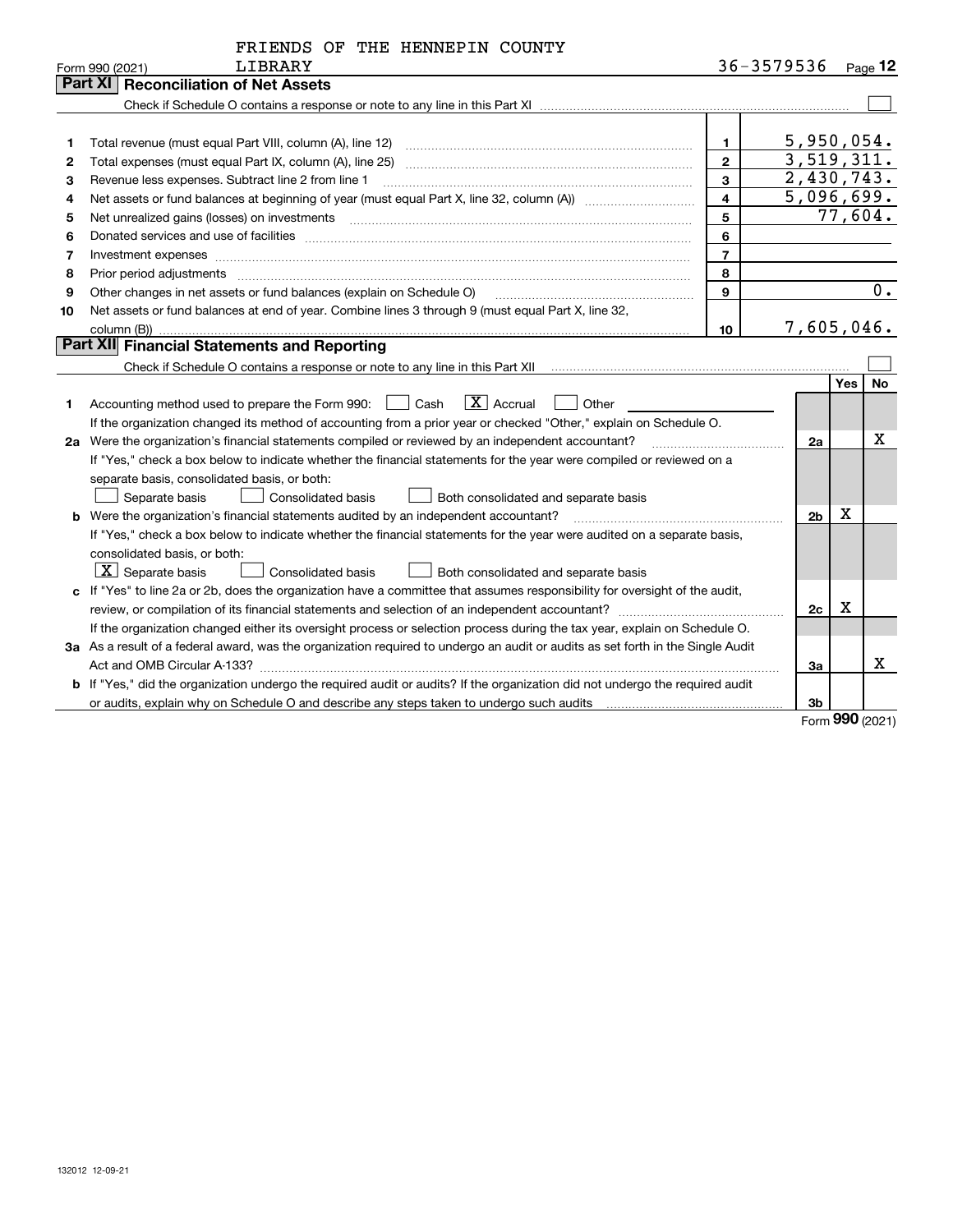| <b>SCHEDULE A</b><br>(Form 990)<br>Department of the Treasury<br>Internal Revenue Service |                          |         | <b>Public Charity Status and Public Support</b><br>Complete if the organization is a section 501(c)(3) organization or a section<br>4947(a)(1) nonexempt charitable trust.<br>Attach to Form 990 or Form 990-EZ.<br>Go to www.irs.gov/Form990 for instructions and the latest information. |                                                                                                                                                                                                                                                                                                                                                                                                                                                                                                                                                       |     |                                                                |                            |  | OMB No. 1545-0047<br><b>Open to Public</b><br>Inspection |
|-------------------------------------------------------------------------------------------|--------------------------|---------|--------------------------------------------------------------------------------------------------------------------------------------------------------------------------------------------------------------------------------------------------------------------------------------------|-------------------------------------------------------------------------------------------------------------------------------------------------------------------------------------------------------------------------------------------------------------------------------------------------------------------------------------------------------------------------------------------------------------------------------------------------------------------------------------------------------------------------------------------------------|-----|----------------------------------------------------------------|----------------------------|--|----------------------------------------------------------|
|                                                                                           | Name of the organization |         |                                                                                                                                                                                                                                                                                            | FRIENDS OF THE HENNEPIN COUNTY                                                                                                                                                                                                                                                                                                                                                                                                                                                                                                                        |     |                                                                |                            |  | <b>Employer identification number</b>                    |
|                                                                                           |                          | LIBRARY |                                                                                                                                                                                                                                                                                            |                                                                                                                                                                                                                                                                                                                                                                                                                                                                                                                                                       |     |                                                                |                            |  | 36-3579536                                               |
| Part I                                                                                    |                          |         |                                                                                                                                                                                                                                                                                            | Reason for Public Charity Status. (All organizations must complete this part.) See instructions.                                                                                                                                                                                                                                                                                                                                                                                                                                                      |     |                                                                |                            |  |                                                          |
| 1<br>2<br>3<br>4                                                                          | city, and state:         |         |                                                                                                                                                                                                                                                                                            | The organization is not a private foundation because it is: (For lines 1 through 12, check only one box.)<br>A church, convention of churches, or association of churches described in section 170(b)(1)(A)(i).<br>A school described in section 170(b)(1)(A)(ii). (Attach Schedule E (Form 990).)<br>A hospital or a cooperative hospital service organization described in section 170(b)(1)(A)(iii).<br>A medical research organization operated in conjunction with a hospital described in section 170(b)(1)(A)(iii). Enter the hospital's name, |     |                                                                |                            |  |                                                          |
| 5                                                                                         |                          |         |                                                                                                                                                                                                                                                                                            | An organization operated for the benefit of a college or university owned or operated by a governmental unit described in                                                                                                                                                                                                                                                                                                                                                                                                                             |     |                                                                |                            |  |                                                          |
|                                                                                           |                          |         | section 170(b)(1)(A)(iv). (Complete Part II.)                                                                                                                                                                                                                                              |                                                                                                                                                                                                                                                                                                                                                                                                                                                                                                                                                       |     |                                                                |                            |  |                                                          |
| 6                                                                                         |                          |         |                                                                                                                                                                                                                                                                                            | A federal, state, or local government or governmental unit described in section $170(b)(1)(A)(v)$ .                                                                                                                                                                                                                                                                                                                                                                                                                                                   |     |                                                                |                            |  |                                                          |
| $\lfloor x \rfloor$<br>$\overline{7}$                                                     |                          |         |                                                                                                                                                                                                                                                                                            | An organization that normally receives a substantial part of its support from a governmental unit or from the general public described in                                                                                                                                                                                                                                                                                                                                                                                                             |     |                                                                |                            |  |                                                          |
|                                                                                           |                          |         | section 170(b)(1)(A)(vi). (Complete Part II.)                                                                                                                                                                                                                                              |                                                                                                                                                                                                                                                                                                                                                                                                                                                                                                                                                       |     |                                                                |                            |  |                                                          |
| 8<br>9                                                                                    |                          |         |                                                                                                                                                                                                                                                                                            | A community trust described in section 170(b)(1)(A)(vi). (Complete Part II.)                                                                                                                                                                                                                                                                                                                                                                                                                                                                          |     |                                                                |                            |  |                                                          |
|                                                                                           |                          |         |                                                                                                                                                                                                                                                                                            | An agricultural research organization described in section 170(b)(1)(A)(ix) operated in conjunction with a land-grant college<br>or university or a non-land-grant college of agriculture (see instructions). Enter the name, city, and state of the college or                                                                                                                                                                                                                                                                                       |     |                                                                |                            |  |                                                          |
|                                                                                           | university:              |         |                                                                                                                                                                                                                                                                                            |                                                                                                                                                                                                                                                                                                                                                                                                                                                                                                                                                       |     |                                                                |                            |  |                                                          |
| 10                                                                                        |                          |         |                                                                                                                                                                                                                                                                                            | An organization that normally receives (1) more than 33 1/3% of its support from contributions, membership fees, and gross receipts from                                                                                                                                                                                                                                                                                                                                                                                                              |     |                                                                |                            |  |                                                          |
|                                                                                           |                          |         | See section 509(a)(2). (Complete Part III.)                                                                                                                                                                                                                                                | activities related to its exempt functions, subject to certain exceptions; and (2) no more than 33 1/3% of its support from gross investment<br>income and unrelated business taxable income (less section 511 tax) from businesses acquired by the organization after June 30, 1975.                                                                                                                                                                                                                                                                 |     |                                                                |                            |  |                                                          |
| 11                                                                                        |                          |         |                                                                                                                                                                                                                                                                                            | An organization organized and operated exclusively to test for public safety. See section 509(a)(4).                                                                                                                                                                                                                                                                                                                                                                                                                                                  |     |                                                                |                            |  |                                                          |
| 12                                                                                        |                          |         |                                                                                                                                                                                                                                                                                            | An organization organized and operated exclusively for the benefit of, to perform the functions of, or to carry out the purposes of one or                                                                                                                                                                                                                                                                                                                                                                                                            |     |                                                                |                            |  |                                                          |
|                                                                                           |                          |         |                                                                                                                                                                                                                                                                                            | more publicly supported organizations described in section 509(a)(1) or section 509(a)(2). See section 509(a)(3). Check the box on                                                                                                                                                                                                                                                                                                                                                                                                                    |     |                                                                |                            |  |                                                          |
|                                                                                           |                          |         |                                                                                                                                                                                                                                                                                            | lines 12a through 12d that describes the type of supporting organization and complete lines 12e, 12f, and 12g.                                                                                                                                                                                                                                                                                                                                                                                                                                        |     |                                                                |                            |  |                                                          |
| a                                                                                         |                          |         |                                                                                                                                                                                                                                                                                            | Type I. A supporting organization operated, supervised, or controlled by its supported organization(s), typically by giving                                                                                                                                                                                                                                                                                                                                                                                                                           |     |                                                                |                            |  |                                                          |
|                                                                                           |                          |         |                                                                                                                                                                                                                                                                                            | the supported organization(s) the power to regularly appoint or elect a majority of the directors or trustees of the supporting                                                                                                                                                                                                                                                                                                                                                                                                                       |     |                                                                |                            |  |                                                          |
|                                                                                           |                          |         | organization. You must complete Part IV, Sections A and B.                                                                                                                                                                                                                                 |                                                                                                                                                                                                                                                                                                                                                                                                                                                                                                                                                       |     |                                                                |                            |  |                                                          |
| b                                                                                         |                          |         |                                                                                                                                                                                                                                                                                            | Type II. A supporting organization supervised or controlled in connection with its supported organization(s), by having                                                                                                                                                                                                                                                                                                                                                                                                                               |     |                                                                |                            |  |                                                          |
|                                                                                           |                          |         | organization(s). You must complete Part IV, Sections A and C.                                                                                                                                                                                                                              | control or management of the supporting organization vested in the same persons that control or manage the supported                                                                                                                                                                                                                                                                                                                                                                                                                                  |     |                                                                |                            |  |                                                          |
|                                                                                           |                          |         |                                                                                                                                                                                                                                                                                            | Type III functionally integrated. A supporting organization operated in connection with, and functionally integrated with,                                                                                                                                                                                                                                                                                                                                                                                                                            |     |                                                                |                            |  |                                                          |
|                                                                                           |                          |         |                                                                                                                                                                                                                                                                                            | its supported organization(s) (see instructions). You must complete Part IV, Sections A, D, and E.                                                                                                                                                                                                                                                                                                                                                                                                                                                    |     |                                                                |                            |  |                                                          |
| d                                                                                         |                          |         |                                                                                                                                                                                                                                                                                            | Type III non-functionally integrated. A supporting organization operated in connection with its supported organization(s)                                                                                                                                                                                                                                                                                                                                                                                                                             |     |                                                                |                            |  |                                                          |
|                                                                                           |                          |         |                                                                                                                                                                                                                                                                                            | that is not functionally integrated. The organization generally must satisfy a distribution requirement and an attentiveness                                                                                                                                                                                                                                                                                                                                                                                                                          |     |                                                                |                            |  |                                                          |
|                                                                                           |                          |         |                                                                                                                                                                                                                                                                                            | requirement (see instructions). You must complete Part IV, Sections A and D, and Part V.                                                                                                                                                                                                                                                                                                                                                                                                                                                              |     |                                                                |                            |  |                                                          |
| е                                                                                         |                          |         |                                                                                                                                                                                                                                                                                            | Check this box if the organization received a written determination from the IRS that it is a Type I, Type II, Type III                                                                                                                                                                                                                                                                                                                                                                                                                               |     |                                                                |                            |  |                                                          |
|                                                                                           |                          |         |                                                                                                                                                                                                                                                                                            | functionally integrated, or Type III non-functionally integrated supporting organization.                                                                                                                                                                                                                                                                                                                                                                                                                                                             |     |                                                                |                            |  |                                                          |
|                                                                                           |                          |         |                                                                                                                                                                                                                                                                                            |                                                                                                                                                                                                                                                                                                                                                                                                                                                                                                                                                       |     |                                                                |                            |  |                                                          |
|                                                                                           |                          |         | Provide the following information about the supported organization(s).                                                                                                                                                                                                                     |                                                                                                                                                                                                                                                                                                                                                                                                                                                                                                                                                       |     |                                                                |                            |  |                                                          |
|                                                                                           | (i) Name of supported    |         | (ii) EIN                                                                                                                                                                                                                                                                                   | (iii) Type of organization<br>(described on lines 1-10                                                                                                                                                                                                                                                                                                                                                                                                                                                                                                |     | (iv) Is the organization listed<br>in your governing document? | (v) Amount of monetary     |  | (vi) Amount of other                                     |
|                                                                                           | organization             |         |                                                                                                                                                                                                                                                                                            | above (see instructions))                                                                                                                                                                                                                                                                                                                                                                                                                                                                                                                             | Yes | No                                                             | support (see instructions) |  | support (see instructions)                               |
|                                                                                           |                          |         |                                                                                                                                                                                                                                                                                            |                                                                                                                                                                                                                                                                                                                                                                                                                                                                                                                                                       |     |                                                                |                            |  |                                                          |
|                                                                                           |                          |         |                                                                                                                                                                                                                                                                                            |                                                                                                                                                                                                                                                                                                                                                                                                                                                                                                                                                       |     |                                                                |                            |  |                                                          |
|                                                                                           |                          |         |                                                                                                                                                                                                                                                                                            |                                                                                                                                                                                                                                                                                                                                                                                                                                                                                                                                                       |     |                                                                |                            |  |                                                          |
|                                                                                           |                          |         |                                                                                                                                                                                                                                                                                            |                                                                                                                                                                                                                                                                                                                                                                                                                                                                                                                                                       |     |                                                                |                            |  |                                                          |
|                                                                                           |                          |         |                                                                                                                                                                                                                                                                                            |                                                                                                                                                                                                                                                                                                                                                                                                                                                                                                                                                       |     |                                                                |                            |  |                                                          |
|                                                                                           |                          |         |                                                                                                                                                                                                                                                                                            |                                                                                                                                                                                                                                                                                                                                                                                                                                                                                                                                                       |     |                                                                |                            |  |                                                          |
|                                                                                           |                          |         |                                                                                                                                                                                                                                                                                            |                                                                                                                                                                                                                                                                                                                                                                                                                                                                                                                                                       |     |                                                                |                            |  |                                                          |
|                                                                                           |                          |         |                                                                                                                                                                                                                                                                                            |                                                                                                                                                                                                                                                                                                                                                                                                                                                                                                                                                       |     |                                                                |                            |  |                                                          |
| Total                                                                                     |                          |         |                                                                                                                                                                                                                                                                                            |                                                                                                                                                                                                                                                                                                                                                                                                                                                                                                                                                       |     |                                                                |                            |  |                                                          |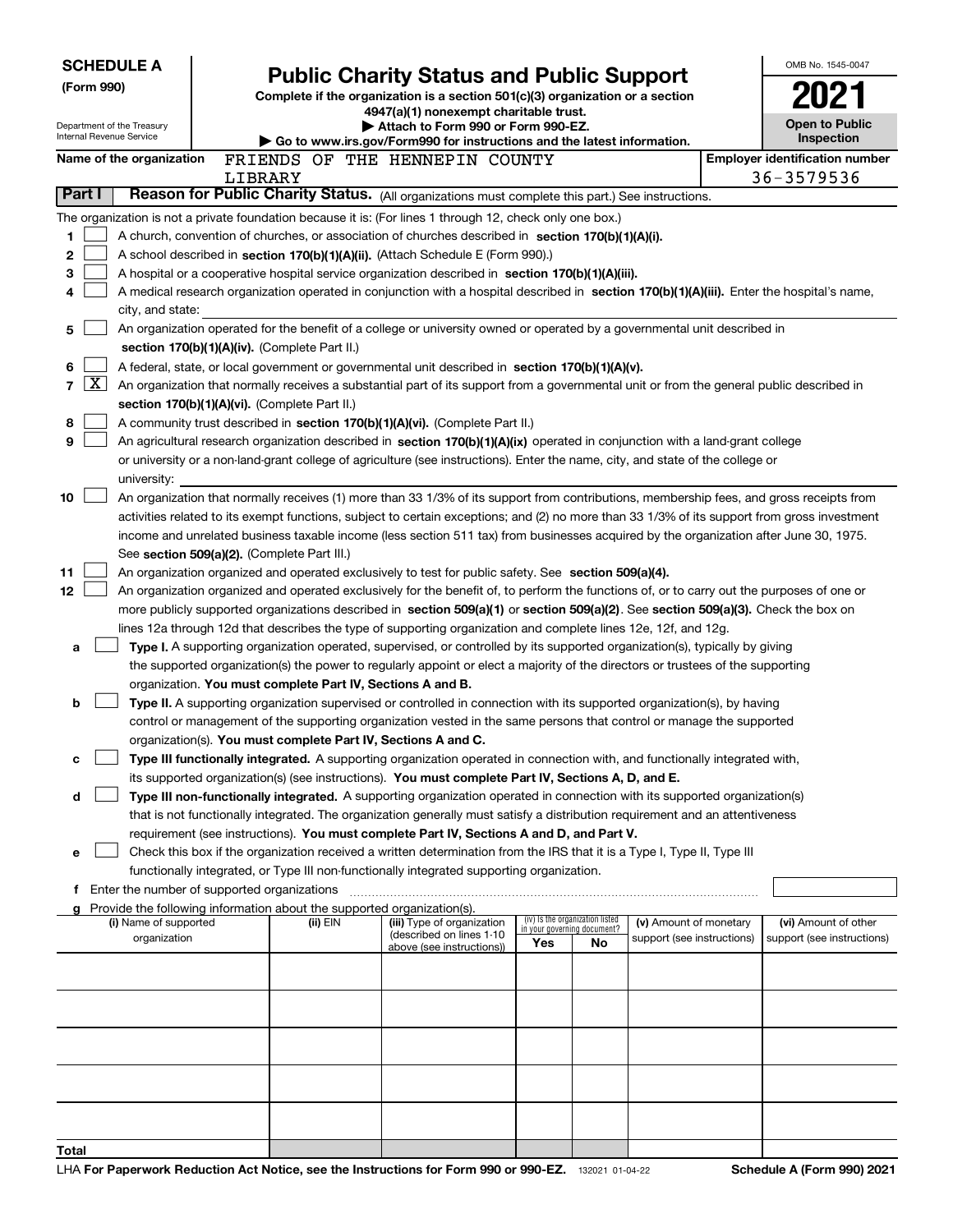|  | FRIENDS OF THE HENNEPIN COUNTY |  |
|--|--------------------------------|--|
|  |                                |  |

**2** LIBRARY 36-3579536

Schedule A (Form 990) 2021 LIBRARY<br>**Part II** Support Schedule for Organizat (Complete only if you checked the box on line 5, 7, or 8 of Part I or if the organization failed to qualify under Part III. If the organization **Part III Support Schedule for Organizations Described in Sections 170(b)(1)(A)(iv) and 170(b)(1)(A)(vi)** 

fails to qualify under the tests listed below, please complete Part III.)

|    | <b>Section A. Public Support</b>                                                                                                                                                                                                                                                             |          |            |            |            |          |                   |  |  |
|----|----------------------------------------------------------------------------------------------------------------------------------------------------------------------------------------------------------------------------------------------------------------------------------------------|----------|------------|------------|------------|----------|-------------------|--|--|
|    | Calendar year (or fiscal year beginning in)                                                                                                                                                                                                                                                  | (a) 2017 | $(b)$ 2018 | $(c)$ 2019 | $(d)$ 2020 | (e) 2021 | (f) Total         |  |  |
|    | 1 Gifts, grants, contributions, and                                                                                                                                                                                                                                                          |          |            |            |            |          |                   |  |  |
|    | membership fees received. (Do not                                                                                                                                                                                                                                                            |          |            |            |            |          |                   |  |  |
|    | include any "unusual grants.")                                                                                                                                                                                                                                                               | 1819217. | 2387278.   | 3273095.   | 2535279.   |          | 5266939.15281808. |  |  |
|    | 2 Tax revenues levied for the organ-                                                                                                                                                                                                                                                         |          |            |            |            |          |                   |  |  |
|    | ization's benefit and either paid to                                                                                                                                                                                                                                                         |          |            |            |            |          |                   |  |  |
|    | or expended on its behalf                                                                                                                                                                                                                                                                    |          |            |            |            |          |                   |  |  |
|    | 3 The value of services or facilities                                                                                                                                                                                                                                                        |          |            |            |            |          |                   |  |  |
|    | furnished by a governmental unit to                                                                                                                                                                                                                                                          |          |            |            |            |          |                   |  |  |
|    | the organization without charge                                                                                                                                                                                                                                                              |          |            |            |            |          |                   |  |  |
|    |                                                                                                                                                                                                                                                                                              | 1819217. | 2387278.   | 3273095.   | 2535279.   |          | 5266939.15281808. |  |  |
|    | 4 Total. Add lines 1 through 3<br>The portion of total contributions                                                                                                                                                                                                                         |          |            |            |            |          |                   |  |  |
| 5  | by each person (other than a                                                                                                                                                                                                                                                                 |          |            |            |            |          |                   |  |  |
|    |                                                                                                                                                                                                                                                                                              |          |            |            |            |          |                   |  |  |
|    | governmental unit or publicly                                                                                                                                                                                                                                                                |          |            |            |            |          |                   |  |  |
|    | supported organization) included                                                                                                                                                                                                                                                             |          |            |            |            |          |                   |  |  |
|    | on line 1 that exceeds 2% of the                                                                                                                                                                                                                                                             |          |            |            |            |          |                   |  |  |
|    | amount shown on line 11,                                                                                                                                                                                                                                                                     |          |            |            |            |          |                   |  |  |
|    | column (f)                                                                                                                                                                                                                                                                                   |          |            |            |            |          | 2827275.          |  |  |
|    | 6 Public support. Subtract line 5 from line 4.                                                                                                                                                                                                                                               |          |            |            |            |          | 12454533.         |  |  |
|    | <b>Section B. Total Support</b>                                                                                                                                                                                                                                                              |          |            |            |            |          |                   |  |  |
|    | Calendar year (or fiscal year beginning in)                                                                                                                                                                                                                                                  | (a) 2017 | $(b)$ 2018 | $(c)$ 2019 | $(d)$ 2020 | (e) 2021 | (f) Total         |  |  |
|    | <b>7</b> Amounts from line 4                                                                                                                                                                                                                                                                 | 1819217. | 2387278.   | 3273095.   | 2535279.   |          | 5266939.15281808. |  |  |
| 8  | Gross income from interest,                                                                                                                                                                                                                                                                  |          |            |            |            |          |                   |  |  |
|    | dividends, payments received on                                                                                                                                                                                                                                                              |          |            |            |            |          |                   |  |  |
|    | securities loans, rents, royalties,                                                                                                                                                                                                                                                          |          |            |            |            |          |                   |  |  |
|    | and income from similar sources                                                                                                                                                                                                                                                              | 52,973.  | 55, 165.   | 66,138.    | 79,014.    | 94, 230. | 347,520.          |  |  |
|    | 9 Net income from unrelated business                                                                                                                                                                                                                                                         |          |            |            |            |          |                   |  |  |
|    | activities, whether or not the                                                                                                                                                                                                                                                               |          |            |            |            |          |                   |  |  |
|    | business is regularly carried on                                                                                                                                                                                                                                                             |          |            |            |            |          |                   |  |  |
|    | 10 Other income. Do not include gain                                                                                                                                                                                                                                                         |          |            |            |            |          |                   |  |  |
|    | or loss from the sale of capital                                                                                                                                                                                                                                                             |          |            |            |            |          |                   |  |  |
|    |                                                                                                                                                                                                                                                                                              |          |            |            |            |          |                   |  |  |
|    | assets (Explain in Part VI.)                                                                                                                                                                                                                                                                 |          |            |            |            |          | 15629328.         |  |  |
|    | <b>11 Total support.</b> Add lines 7 through 10                                                                                                                                                                                                                                              |          |            |            |            |          | 1,276,249.        |  |  |
|    | <b>12</b> Gross receipts from related activities, etc. (see instructions)                                                                                                                                                                                                                    |          |            |            |            | 12       |                   |  |  |
|    | 13 First 5 years. If the Form 990 is for the organization's first, second, third, fourth, or fifth tax year as a section 501(c)(3)                                                                                                                                                           |          |            |            |            |          |                   |  |  |
|    | organization, check this box and stop here manufactured and according to the state of the state of the state of the state of the state of the state of the state of the state of the state of the state of the state of the st<br><b>Section C. Computation of Public Support Percentage</b> |          |            |            |            |          |                   |  |  |
|    |                                                                                                                                                                                                                                                                                              |          |            |            |            |          | 79.69             |  |  |
|    | 14 Public support percentage for 2021 (line 6, column (f), divided by line 11, column (f) <i>mummumumum</i>                                                                                                                                                                                  |          |            |            |            | 14       | %<br>87.07        |  |  |
|    |                                                                                                                                                                                                                                                                                              |          |            |            |            | 15       | $\%$              |  |  |
|    | 16a 33 1/3% support test - 2021. If the organization did not check the box on line 13, and line 14 is 33 1/3% or more, check this box and                                                                                                                                                    |          |            |            |            |          |                   |  |  |
|    | $\blacktriangleright$ $\boxed{\text{X}}$<br>stop here. The organization qualifies as a publicly supported organization                                                                                                                                                                       |          |            |            |            |          |                   |  |  |
|    | b 33 1/3% support test - 2020. If the organization did not check a box on line 13 or 16a, and line 15 is 33 1/3% or more, check this box                                                                                                                                                     |          |            |            |            |          |                   |  |  |
|    | and stop here. The organization qualifies as a publicly supported organization                                                                                                                                                                                                               |          |            |            |            |          |                   |  |  |
|    | 17a 10% -facts-and-circumstances test - 2021. If the organization did not check a box on line 13, 16a, or 16b, and line 14 is 10% or more,                                                                                                                                                   |          |            |            |            |          |                   |  |  |
|    | and if the organization meets the facts-and-circumstances test, check this box and stop here. Explain in Part VI how the organization                                                                                                                                                        |          |            |            |            |          |                   |  |  |
|    | meets the facts-and-circumstances test. The organization qualifies as a publicly supported organization                                                                                                                                                                                      |          |            |            |            |          |                   |  |  |
|    | <b>b 10% -facts-and-circumstances test - 2020.</b> If the organization did not check a box on line 13, 16a, 16b, or 17a, and line 15 is 10% or                                                                                                                                               |          |            |            |            |          |                   |  |  |
|    | more, and if the organization meets the facts-and-circumstances test, check this box and stop here. Explain in Part VI how the                                                                                                                                                               |          |            |            |            |          |                   |  |  |
|    | organization meets the facts-and-circumstances test. The organization qualifies as a publicly supported organization                                                                                                                                                                         |          |            |            |            |          |                   |  |  |
| 18 | Private foundation. If the organization did not check a box on line 13, 16a, 16b, 17a, or 17b, check this box and see instructions                                                                                                                                                           |          |            |            |            |          |                   |  |  |
|    |                                                                                                                                                                                                                                                                                              |          |            |            |            |          |                   |  |  |

**Schedule A (Form 990) 2021**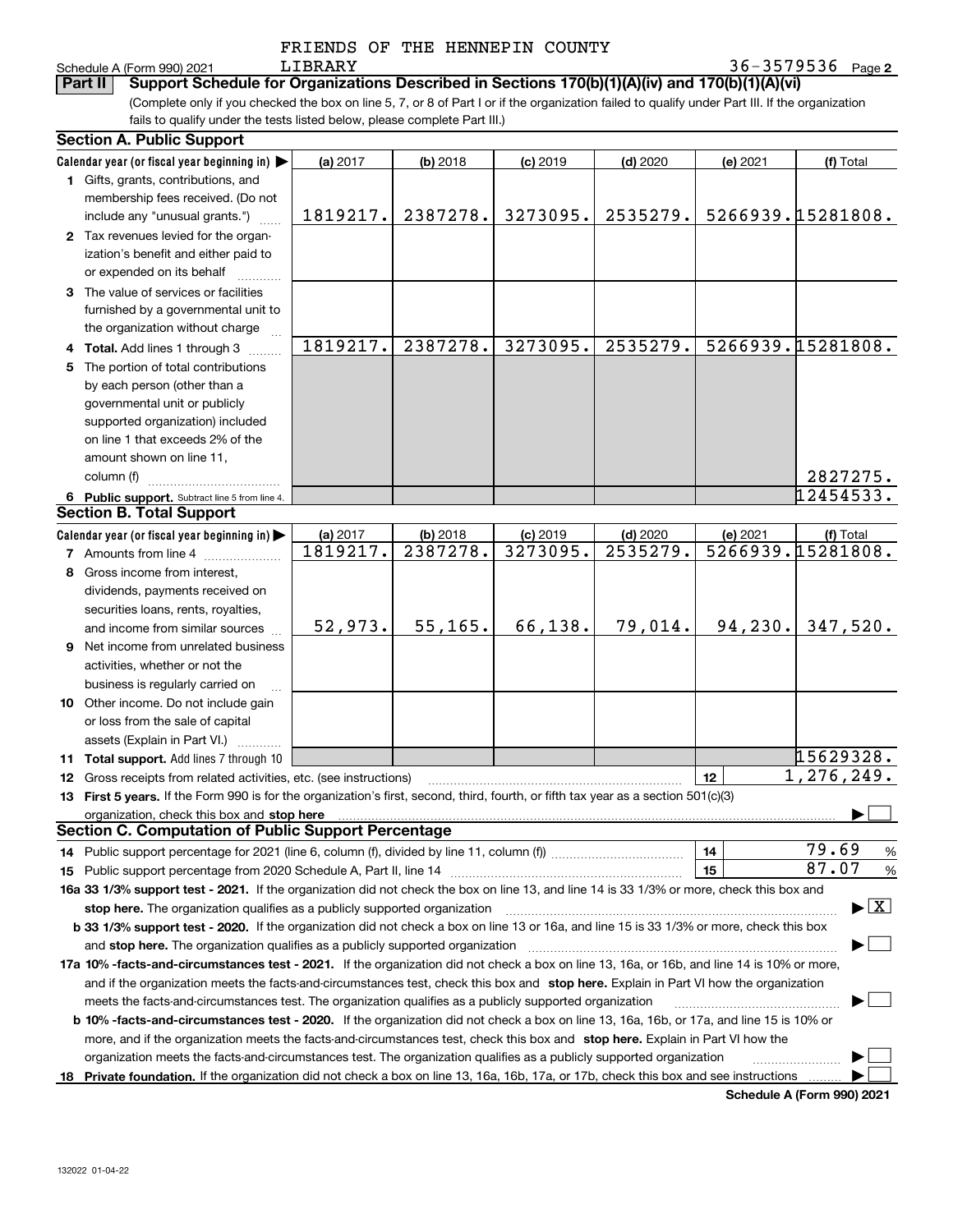| FRIENDS OF THE HENNEPIN COUNTY |  |  |
|--------------------------------|--|--|
|--------------------------------|--|--|

### **3** Schedule A (Form 990) 2021 Page LIBRARY 36-3579536 **Part III Support Schedule for Organizations Described in Section 509(a)(2)**

(Complete only if you checked the box on line 10 of Part I or if the organization failed to qualify under Part II. If the organization fails to qualify under the tests listed below, please complete Part II.)

|     | <b>Section A. Public Support</b>                                                                                                                                                                                               |            |          |            |            |          |             |
|-----|--------------------------------------------------------------------------------------------------------------------------------------------------------------------------------------------------------------------------------|------------|----------|------------|------------|----------|-------------|
|     | Calendar year (or fiscal year beginning in) $\blacktriangleright$                                                                                                                                                              | (a) 2017   | (b) 2018 | $(c)$ 2019 | $(d)$ 2020 | (e) 2021 | (f) Total   |
|     | 1 Gifts, grants, contributions, and                                                                                                                                                                                            |            |          |            |            |          |             |
|     | membership fees received. (Do not                                                                                                                                                                                              |            |          |            |            |          |             |
|     | include any "unusual grants.")                                                                                                                                                                                                 |            |          |            |            |          |             |
|     | <b>2</b> Gross receipts from admissions,                                                                                                                                                                                       |            |          |            |            |          |             |
|     | merchandise sold or services per-                                                                                                                                                                                              |            |          |            |            |          |             |
|     | formed, or facilities furnished in                                                                                                                                                                                             |            |          |            |            |          |             |
|     | any activity that is related to the<br>organization's tax-exempt purpose                                                                                                                                                       |            |          |            |            |          |             |
|     | 3 Gross receipts from activities that                                                                                                                                                                                          |            |          |            |            |          |             |
|     | are not an unrelated trade or bus-                                                                                                                                                                                             |            |          |            |            |          |             |
|     | iness under section 513                                                                                                                                                                                                        |            |          |            |            |          |             |
|     |                                                                                                                                                                                                                                |            |          |            |            |          |             |
|     | 4 Tax revenues levied for the organ-                                                                                                                                                                                           |            |          |            |            |          |             |
|     | ization's benefit and either paid to                                                                                                                                                                                           |            |          |            |            |          |             |
|     | or expended on its behalf<br>.                                                                                                                                                                                                 |            |          |            |            |          |             |
|     | 5 The value of services or facilities                                                                                                                                                                                          |            |          |            |            |          |             |
|     | furnished by a governmental unit to                                                                                                                                                                                            |            |          |            |            |          |             |
|     | the organization without charge                                                                                                                                                                                                |            |          |            |            |          |             |
|     | <b>6 Total.</b> Add lines 1 through 5                                                                                                                                                                                          |            |          |            |            |          |             |
|     | 7a Amounts included on lines 1, 2, and                                                                                                                                                                                         |            |          |            |            |          |             |
|     | 3 received from disqualified persons                                                                                                                                                                                           |            |          |            |            |          |             |
|     | <b>b</b> Amounts included on lines 2 and 3 received                                                                                                                                                                            |            |          |            |            |          |             |
|     | from other than disqualified persons that<br>exceed the greater of \$5,000 or 1% of the                                                                                                                                        |            |          |            |            |          |             |
|     | amount on line 13 for the year                                                                                                                                                                                                 |            |          |            |            |          |             |
|     | c Add lines 7a and 7b                                                                                                                                                                                                          |            |          |            |            |          |             |
|     | 8 Public support. (Subtract line 7c from line 6.)                                                                                                                                                                              |            |          |            |            |          |             |
|     | <b>Section B. Total Support</b>                                                                                                                                                                                                |            |          |            |            |          |             |
|     | Calendar year (or fiscal year beginning in) $\blacktriangleright$                                                                                                                                                              | (a) $2017$ | (b) 2018 | $(c)$ 2019 | $(d)$ 2020 | (e) 2021 | (f) Total   |
|     | 9 Amounts from line 6                                                                                                                                                                                                          |            |          |            |            |          |             |
|     | <b>10a</b> Gross income from interest,                                                                                                                                                                                         |            |          |            |            |          |             |
|     | dividends, payments received on                                                                                                                                                                                                |            |          |            |            |          |             |
|     | securities loans, rents, royalties,<br>and income from similar sources                                                                                                                                                         |            |          |            |            |          |             |
|     | <b>b</b> Unrelated business taxable income                                                                                                                                                                                     |            |          |            |            |          |             |
|     | (less section 511 taxes) from businesses                                                                                                                                                                                       |            |          |            |            |          |             |
|     | acquired after June 30, 1975                                                                                                                                                                                                   |            |          |            |            |          |             |
|     |                                                                                                                                                                                                                                |            |          |            |            |          |             |
|     | c Add lines 10a and 10b                                                                                                                                                                                                        |            |          |            |            |          |             |
|     | 11 Net income from unrelated business<br>activities not included on line 10b,                                                                                                                                                  |            |          |            |            |          |             |
|     | whether or not the business is                                                                                                                                                                                                 |            |          |            |            |          |             |
|     | regularly carried on                                                                                                                                                                                                           |            |          |            |            |          |             |
|     | <b>12</b> Other income. Do not include gain<br>or loss from the sale of capital                                                                                                                                                |            |          |            |            |          |             |
|     | assets (Explain in Part VI.)                                                                                                                                                                                                   |            |          |            |            |          |             |
|     | 13 Total support. (Add lines 9, 10c, 11, and 12.)                                                                                                                                                                              |            |          |            |            |          |             |
|     | 14 First 5 years. If the Form 990 is for the organization's first, second, third, fourth, or fifth tax year as a section 501(c)(3) organization,                                                                               |            |          |            |            |          |             |
|     | check this box and stop here measurements and contain the state of the state of the state of the state of the state of the state of the state of the state of the state of the state of the state of the state of the state of |            |          |            |            |          |             |
|     | <b>Section C. Computation of Public Support Percentage</b>                                                                                                                                                                     |            |          |            |            |          |             |
|     |                                                                                                                                                                                                                                |            |          |            |            | 15       | %           |
| 16. | Public support percentage from 2020 Schedule A, Part III, line 15                                                                                                                                                              |            |          |            |            | 16       | %           |
|     | Section D. Computation of Investment Income Percentage                                                                                                                                                                         |            |          |            |            |          |             |
|     | 17 Investment income percentage for 2021 (line 10c, column (f), divided by line 13, column (f))                                                                                                                                |            |          |            |            | 17       | %           |
|     | 18 Investment income percentage from 2020 Schedule A, Part III, line 17                                                                                                                                                        |            |          |            |            | 18       | %           |
|     | 19a 33 1/3% support tests - 2021. If the organization did not check the box on line 14, and line 15 is more than 33 1/3%, and line 17 is not                                                                                   |            |          |            |            |          |             |
|     | more than 33 1/3%, check this box and stop here. The organization qualifies as a publicly supported organization                                                                                                               |            |          |            |            |          | $\sim$<br>▶ |
|     | b 33 1/3% support tests - 2020. If the organization did not check a box on line 14 or line 19a, and line 16 is more than 33 1/3%, and                                                                                          |            |          |            |            |          |             |
|     | line 18 is not more than 33 1/3%, check this box and stop here. The organization qualifies as a publicly supported organization                                                                                                |            |          |            |            |          |             |
| 20  |                                                                                                                                                                                                                                |            |          |            |            |          |             |
|     |                                                                                                                                                                                                                                |            |          |            |            |          |             |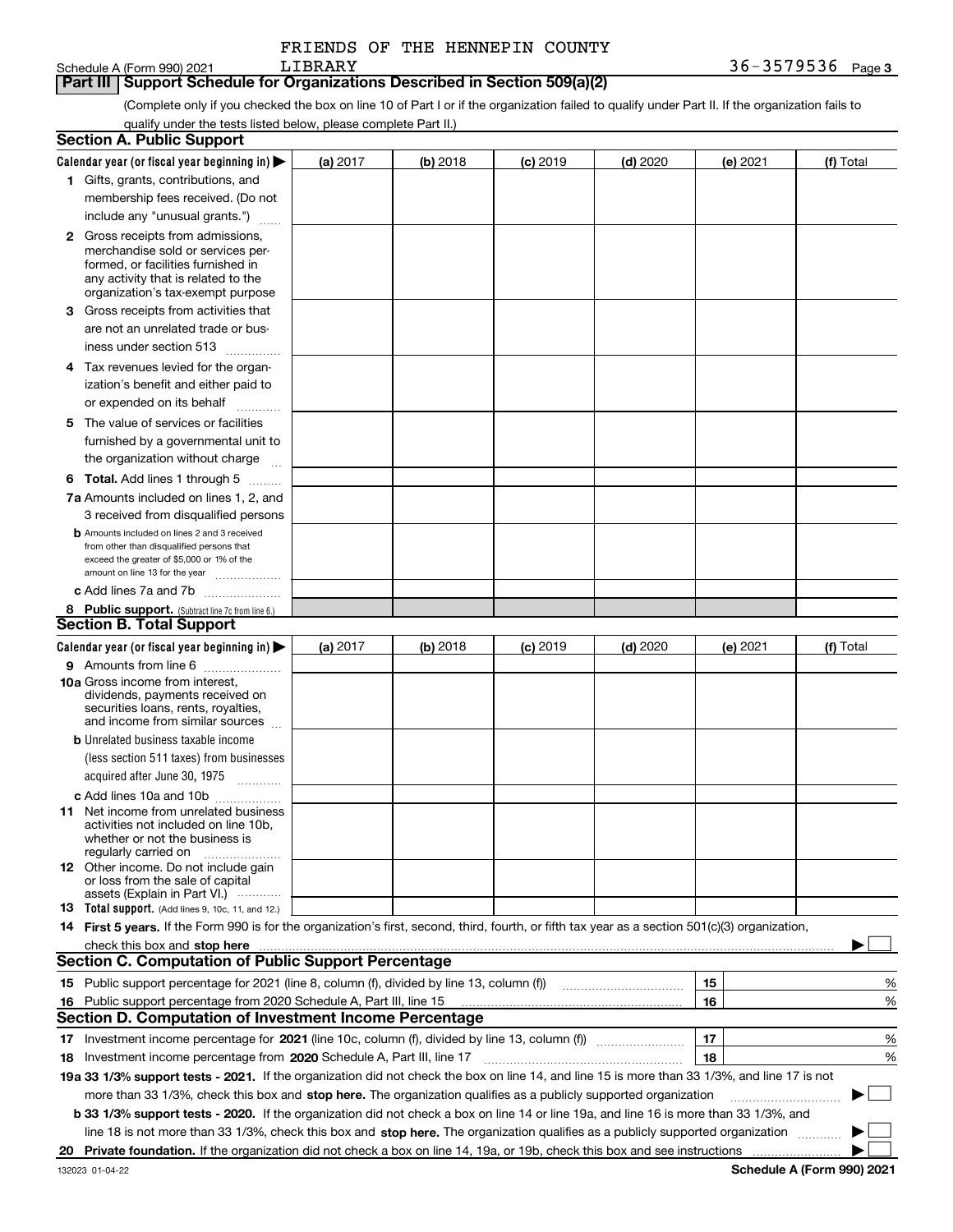**1**

**Yes**

**No**

## Schedule A (Form 990) 2021 LIBRARY

**Part IV Supporting Organizations**

(Complete only if you checked a box in line 12 on Part I. If you checked box 12a, Part I, complete Sections A and B. If you checked box 12b, Part I, complete Sections A and C. If you checked box 12c, Part I, complete Sections A, D, and E. If you checked box 12d, Part I, complete Sections A and D, and complete Part V.)

### **Section A. All Supporting Organizations**

- **1** Are all of the organization's supported organizations listed by name in the organization's governing documents? If "No," describe in **Part VI** how the supported organizations are designated. If designated by *class or purpose, describe the designation. If historic and continuing relationship, explain.*
- **2** Did the organization have any supported organization that does not have an IRS determination of status under section 509(a)(1) or (2)? If "Yes," explain in Part VI how the organization determined that the supported *organization was described in section 509(a)(1) or (2).*
- **3a** Did the organization have a supported organization described in section 501(c)(4), (5), or (6)? If "Yes," answer *lines 3b and 3c below.*
- **b** Did the organization confirm that each supported organization qualified under section 501(c)(4), (5), or (6) and satisfied the public support tests under section 509(a)(2)? If "Yes," describe in **Part VI** when and how the *organization made the determination.*
- **c**Did the organization ensure that all support to such organizations was used exclusively for section 170(c)(2)(B) purposes? If "Yes," explain in **Part VI** what controls the organization put in place to ensure such use.
- **4a***If* Was any supported organization not organized in the United States ("foreign supported organization")? *"Yes," and if you checked box 12a or 12b in Part I, answer lines 4b and 4c below.*
- **b** Did the organization have ultimate control and discretion in deciding whether to make grants to the foreign supported organization? If "Yes," describe in **Part VI** how the organization had such control and discretion *despite being controlled or supervised by or in connection with its supported organizations.*
- **c** Did the organization support any foreign supported organization that does not have an IRS determination under sections 501(c)(3) and 509(a)(1) or (2)? If "Yes," explain in **Part VI** what controls the organization used *to ensure that all support to the foreign supported organization was used exclusively for section 170(c)(2)(B) purposes.*
- **5a***If "Yes,"* Did the organization add, substitute, or remove any supported organizations during the tax year? answer lines 5b and 5c below (if applicable). Also, provide detail in **Part VI,** including (i) the names and EIN *numbers of the supported organizations added, substituted, or removed; (ii) the reasons for each such action; (iii) the authority under the organization's organizing document authorizing such action; and (iv) how the action was accomplished (such as by amendment to the organizing document).*
- **b** Type I or Type II only. Was any added or substituted supported organization part of a class already designated in the organization's organizing document?
- **cSubstitutions only.**  Was the substitution the result of an event beyond the organization's control?
- **6** Did the organization provide support (whether in the form of grants or the provision of services or facilities) to **Part VI.** *If "Yes," provide detail in* support or benefit one or more of the filing organization's supported organizations? anyone other than (i) its supported organizations, (ii) individuals that are part of the charitable class benefited by one or more of its supported organizations, or (iii) other supporting organizations that also
- **7**Did the organization provide a grant, loan, compensation, or other similar payment to a substantial contributor regard to a substantial contributor? If "Yes," complete Part I of Schedule L (Form 990). (as defined in section 4958(c)(3)(C)), a family member of a substantial contributor, or a 35% controlled entity with
- **8** Did the organization make a loan to a disqualified person (as defined in section 4958) not described on line 7? *If "Yes," complete Part I of Schedule L (Form 990).*
- **9a** Was the organization controlled directly or indirectly at any time during the tax year by one or more in section 509(a)(1) or (2))? If "Yes," *provide detail in* <code>Part VI.</code> disqualified persons, as defined in section 4946 (other than foundation managers and organizations described
- **b** Did one or more disqualified persons (as defined on line 9a) hold a controlling interest in any entity in which the supporting organization had an interest? If "Yes," provide detail in P**art VI**.
- **c**Did a disqualified person (as defined on line 9a) have an ownership interest in, or derive any personal benefit from, assets in which the supporting organization also had an interest? If "Yes," provide detail in P**art VI.**
- **10a** Was the organization subject to the excess business holdings rules of section 4943 because of section supporting organizations)? If "Yes," answer line 10b below. 4943(f) (regarding certain Type II supporting organizations, and all Type III non-functionally integrated
- **b** Did the organization have any excess business holdings in the tax year? (Use Schedule C, Form 4720, to *determine whether the organization had excess business holdings.)*

**23a3b3c4a4b4c5a5b5c6789a 9b9c10a**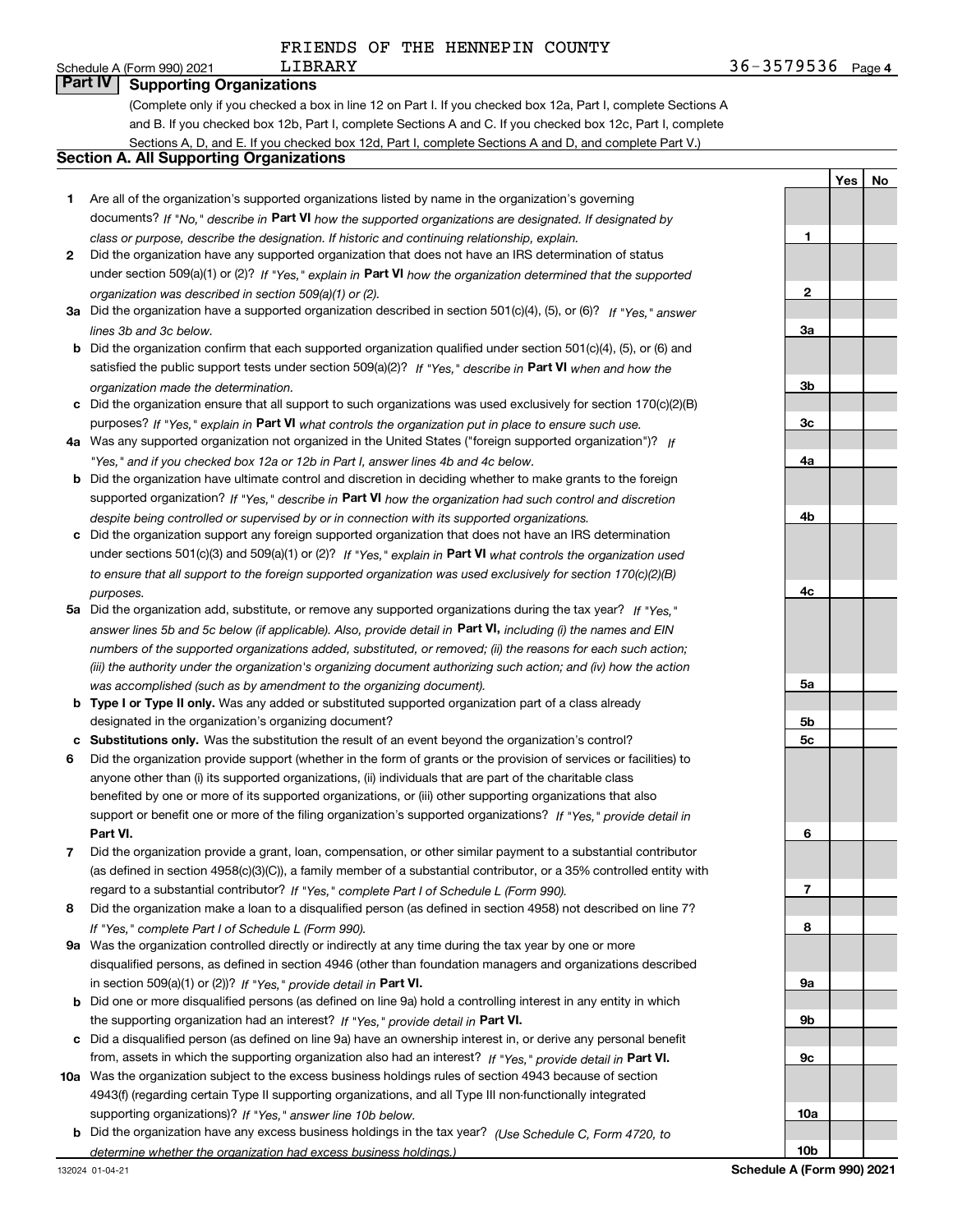|              | LIBRARY<br>Schedule A (Form 990) 2021                                                                                                                                                                                                                                                                                                                                                                                                                                                                                                                                                                                                                | 36-3579536 $_{Page 5}$ |            |    |
|--------------|------------------------------------------------------------------------------------------------------------------------------------------------------------------------------------------------------------------------------------------------------------------------------------------------------------------------------------------------------------------------------------------------------------------------------------------------------------------------------------------------------------------------------------------------------------------------------------------------------------------------------------------------------|------------------------|------------|----|
|              | Part IV<br><b>Supporting Organizations (continued)</b>                                                                                                                                                                                                                                                                                                                                                                                                                                                                                                                                                                                               |                        |            |    |
|              |                                                                                                                                                                                                                                                                                                                                                                                                                                                                                                                                                                                                                                                      |                        | Yes        | No |
| 11           | Has the organization accepted a gift or contribution from any of the following persons?                                                                                                                                                                                                                                                                                                                                                                                                                                                                                                                                                              |                        |            |    |
|              | a A person who directly or indirectly controls, either alone or together with persons described on lines 11b and                                                                                                                                                                                                                                                                                                                                                                                                                                                                                                                                     |                        |            |    |
|              | 11c below, the governing body of a supported organization?                                                                                                                                                                                                                                                                                                                                                                                                                                                                                                                                                                                           | 11a                    |            |    |
|              | <b>b</b> A family member of a person described on line 11a above?                                                                                                                                                                                                                                                                                                                                                                                                                                                                                                                                                                                    | 11 <sub>b</sub>        |            |    |
|              | c A 35% controlled entity of a person described on line 11a or 11b above? If "Yes" to line 11a, 11b, or 11c, provide                                                                                                                                                                                                                                                                                                                                                                                                                                                                                                                                 |                        |            |    |
|              | detail in Part VI.                                                                                                                                                                                                                                                                                                                                                                                                                                                                                                                                                                                                                                   | 11c                    |            |    |
|              | <b>Section B. Type I Supporting Organizations</b>                                                                                                                                                                                                                                                                                                                                                                                                                                                                                                                                                                                                    |                        |            |    |
|              |                                                                                                                                                                                                                                                                                                                                                                                                                                                                                                                                                                                                                                                      |                        | Yes        | No |
| 1            | Did the governing body, members of the governing body, officers acting in their official capacity, or membership of one or<br>more supported organizations have the power to regularly appoint or elect at least a majority of the organization's officers,<br>directors, or trustees at all times during the tax year? If "No," describe in Part VI how the supported organization(s)<br>effectively operated, supervised, or controlled the organization's activities. If the organization had more than one supported<br>organization, describe how the powers to appoint and/or remove officers, directors, or trustees were allocated among the |                        |            |    |
|              | supported organizations and what conditions or restrictions, if any, applied to such powers during the tax year.                                                                                                                                                                                                                                                                                                                                                                                                                                                                                                                                     | 1                      |            |    |
| $\mathbf{2}$ | Did the organization operate for the benefit of any supported organization other than the supported                                                                                                                                                                                                                                                                                                                                                                                                                                                                                                                                                  |                        |            |    |
|              | organization(s) that operated, supervised, or controlled the supporting organization? If "Yes," explain in                                                                                                                                                                                                                                                                                                                                                                                                                                                                                                                                           |                        |            |    |
|              | Part VI how providing such benefit carried out the purposes of the supported organization(s) that operated,                                                                                                                                                                                                                                                                                                                                                                                                                                                                                                                                          |                        |            |    |
|              | supervised, or controlled the supporting organization.                                                                                                                                                                                                                                                                                                                                                                                                                                                                                                                                                                                               | $\mathbf{2}$           |            |    |
|              | <b>Section C. Type II Supporting Organizations</b>                                                                                                                                                                                                                                                                                                                                                                                                                                                                                                                                                                                                   |                        |            |    |
|              |                                                                                                                                                                                                                                                                                                                                                                                                                                                                                                                                                                                                                                                      |                        | <b>Yes</b> | No |
| 1            | Were a majority of the organization's directors or trustees during the tax year also a majority of the directors                                                                                                                                                                                                                                                                                                                                                                                                                                                                                                                                     |                        |            |    |
|              | or trustees of each of the organization's supported organization(s)? If "No," describe in Part VI how control                                                                                                                                                                                                                                                                                                                                                                                                                                                                                                                                        |                        |            |    |
|              | or management of the supporting organization was vested in the same persons that controlled or managed                                                                                                                                                                                                                                                                                                                                                                                                                                                                                                                                               |                        |            |    |
|              | the supported organization(s).                                                                                                                                                                                                                                                                                                                                                                                                                                                                                                                                                                                                                       | 1                      |            |    |
|              | <b>Section D. All Type III Supporting Organizations</b>                                                                                                                                                                                                                                                                                                                                                                                                                                                                                                                                                                                              |                        |            |    |
|              |                                                                                                                                                                                                                                                                                                                                                                                                                                                                                                                                                                                                                                                      |                        | Yes        | No |
| 1            | Did the organization provide to each of its supported organizations, by the last day of the fifth month of the                                                                                                                                                                                                                                                                                                                                                                                                                                                                                                                                       |                        |            |    |
|              | organization's tax year, (i) a written notice describing the type and amount of support provided during the prior tax                                                                                                                                                                                                                                                                                                                                                                                                                                                                                                                                |                        |            |    |
|              | year, (ii) a copy of the Form 990 that was most recently filed as of the date of notification, and (iii) copies of the                                                                                                                                                                                                                                                                                                                                                                                                                                                                                                                               |                        |            |    |
|              | organization's governing documents in effect on the date of notification, to the extent not previously provided?                                                                                                                                                                                                                                                                                                                                                                                                                                                                                                                                     | 1                      |            |    |
| 2            | Were any of the organization's officers, directors, or trustees either (i) appointed or elected by the supported                                                                                                                                                                                                                                                                                                                                                                                                                                                                                                                                     |                        |            |    |
|              | organization(s) or (ii) serving on the governing body of a supported organization? If "No," explain in Part VI how                                                                                                                                                                                                                                                                                                                                                                                                                                                                                                                                   |                        |            |    |
|              | the organization maintained a close and continuous working relationship with the supported organization(s).                                                                                                                                                                                                                                                                                                                                                                                                                                                                                                                                          | $\mathbf{2}$           |            |    |
| З.           | By reason of the relationship described on line 2, above, did the organization's supported organizations have a                                                                                                                                                                                                                                                                                                                                                                                                                                                                                                                                      |                        |            |    |
|              | significant voice in the organization's investment policies and in directing the use of the organization's                                                                                                                                                                                                                                                                                                                                                                                                                                                                                                                                           |                        |            |    |
|              | income or assets at all times during the tax year? If "Yes," describe in Part VI the role the organization's                                                                                                                                                                                                                                                                                                                                                                                                                                                                                                                                         |                        |            |    |
|              | supported organizations played in this regard.                                                                                                                                                                                                                                                                                                                                                                                                                                                                                                                                                                                                       | 3                      |            |    |
|              |                                                                                                                                                                                                                                                                                                                                                                                                                                                                                                                                                                                                                                                      |                        |            |    |

## *supported organizations played in this regard.* **Section E. Type III Functionally Integrated Supporting Organizations**

|  | Check the box next to the method that the organization used to satisfy the Integral Part Test during the year (see instructions). |  |  |  |
|--|-----------------------------------------------------------------------------------------------------------------------------------|--|--|--|
|--|-----------------------------------------------------------------------------------------------------------------------------------|--|--|--|

- **alinupy** The organization satisfied the Activities Test. Complete line 2 below.
- **bThe organization is the parent of each of its supported organizations. Complete line 3 below.**

|  | $\mathbf{c}$ The organization supported a governmental entity. Describe in Part VI how you supported a governmental entity (see instructions). |  |  |  |  |
|--|------------------------------------------------------------------------------------------------------------------------------------------------|--|--|--|--|
|--|------------------------------------------------------------------------------------------------------------------------------------------------|--|--|--|--|

- **2Answer lines 2a and 2b below. Yes No** Activities Test.
- **a** Did substantially all of the organization's activities during the tax year directly further the exempt purposes of the supported organization(s) to which the organization was responsive? If "Yes," then in **Part VI identify those supported organizations and explain**  *how these activities directly furthered their exempt purposes, how the organization was responsive to those supported organizations, and how the organization determined that these activities constituted substantially all of its activities.*
- **b** Did the activities described on line 2a, above, constitute activities that, but for the organization's involvement, **Part VI**  *the reasons for the organization's position that its supported organization(s) would have engaged in* one or more of the organization's supported organization(s) would have been engaged in? If "Yes," e*xplain in these activities but for the organization's involvement.*
- **3** Parent of Supported Organizations. Answer lines 3a and 3b below.
- **a** Did the organization have the power to regularly appoint or elect a majority of the officers, directors, or trustees of each of the supported organizations? If "Yes" or "No" provide details in **Part VI.**
- **b** Did the organization exercise a substantial degree of direction over the policies, programs, and activities of each of its supported organizations? If "Yes," describe in Part VI the role played by the organization in this regard.

**2a**

**2b**

**3a**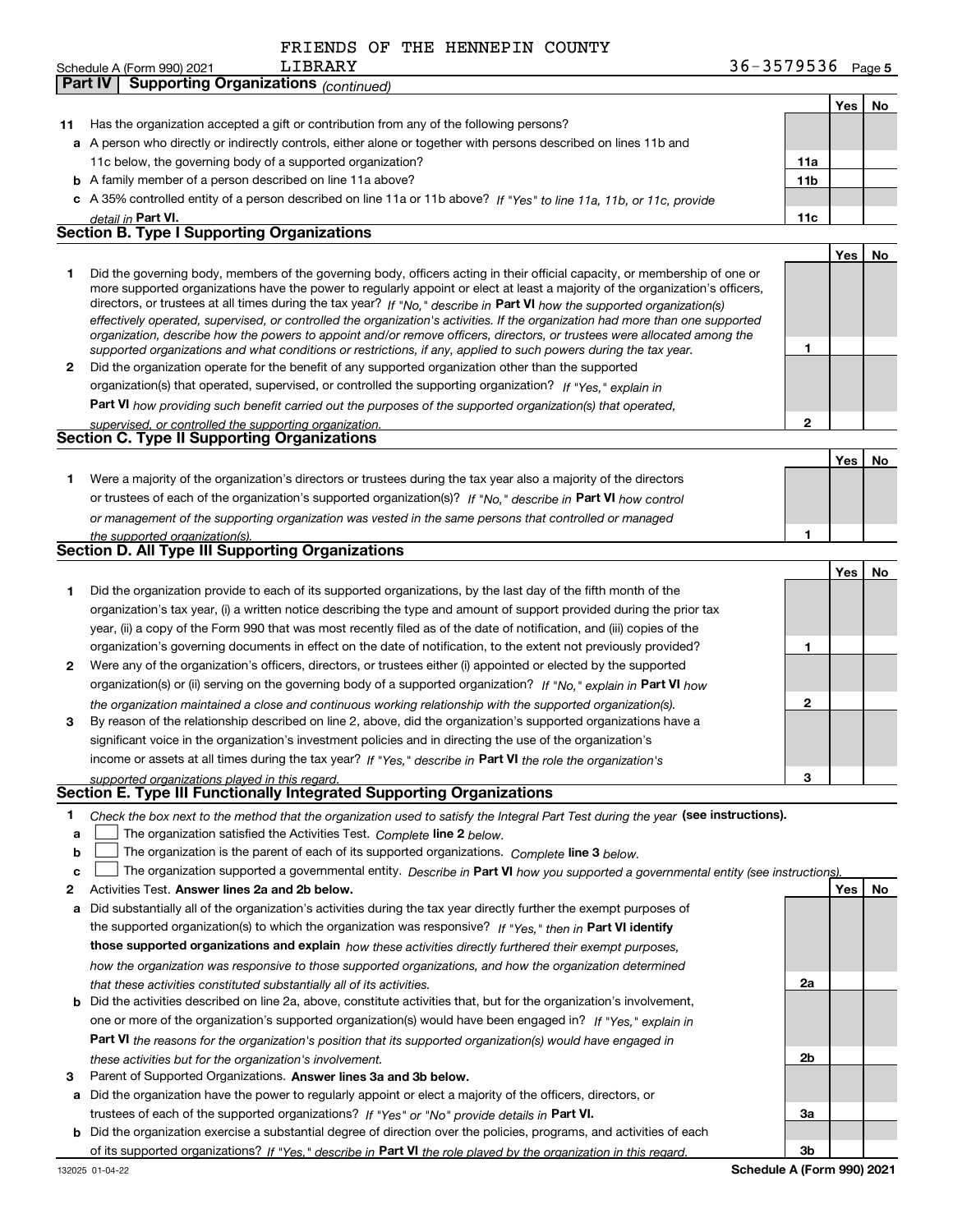|                | LIBRARY<br>Schedule A (Form 990) 2021                                                                                                          |                |                | $36 - 3579536$ Page 6          |
|----------------|------------------------------------------------------------------------------------------------------------------------------------------------|----------------|----------------|--------------------------------|
|                | Type III Non-Functionally Integrated 509(a)(3) Supporting Organizations<br><b>Part V</b>                                                       |                |                |                                |
| 1.             | Check here if the organization satisfied the Integral Part Test as a qualifying trust on Nov. 20, 1970 (explain in Part VI). See instructions. |                |                |                                |
|                | All other Type III non-functionally integrated supporting organizations must complete Sections A through E.                                    |                |                |                                |
|                | <b>Section A - Adjusted Net Income</b>                                                                                                         |                | (A) Prior Year | (B) Current Year<br>(optional) |
| 1.             | Net short-term capital gain                                                                                                                    | $\mathbf{1}$   |                |                                |
| $\mathbf{2}$   | Recoveries of prior-year distributions                                                                                                         | $\mathbf{2}$   |                |                                |
| 3              | Other gross income (see instructions)                                                                                                          | 3              |                |                                |
| 4              | Add lines 1 through 3.                                                                                                                         | 4              |                |                                |
| 5.             | Depreciation and depletion                                                                                                                     | 5              |                |                                |
| 6              | Portion of operating expenses paid or incurred for production or                                                                               |                |                |                                |
|                | collection of gross income or for management, conservation, or                                                                                 |                |                |                                |
|                | maintenance of property held for production of income (see instructions)                                                                       | 6              |                |                                |
| 7              | Other expenses (see instructions)                                                                                                              | $\overline{7}$ |                |                                |
| 8              | <b>Adjusted Net Income</b> (subtract lines 5, 6, and 7 from line 4)                                                                            | 8              |                |                                |
|                | <b>Section B - Minimum Asset Amount</b>                                                                                                        |                | (A) Prior Year | (B) Current Year<br>(optional) |
| 1.             | Aggregate fair market value of all non-exempt-use assets (see                                                                                  |                |                |                                |
|                | instructions for short tax year or assets held for part of year):                                                                              |                |                |                                |
|                | a Average monthly value of securities                                                                                                          | 1a             |                |                                |
|                | <b>b</b> Average monthly cash balances                                                                                                         | 1 <sub>b</sub> |                |                                |
|                | c Fair market value of other non-exempt-use assets                                                                                             | 1c             |                |                                |
|                | d Total (add lines 1a, 1b, and 1c)                                                                                                             | 1d             |                |                                |
|                | <b>e</b> Discount claimed for blockage or other factors                                                                                        |                |                |                                |
|                | (explain in detail in Part VI):                                                                                                                |                |                |                                |
| 2              | Acquisition indebtedness applicable to non-exempt-use assets                                                                                   | $\mathbf{2}$   |                |                                |
| 3              | Subtract line 2 from line 1d.                                                                                                                  | 3              |                |                                |
| 4              | Cash deemed held for exempt use. Enter 0.015 of line 3 (for greater amount,                                                                    |                |                |                                |
|                | see instructions).                                                                                                                             | 4              |                |                                |
| 5              | Net value of non-exempt-use assets (subtract line 4 from line 3)                                                                               | 5              |                |                                |
| 6              | Multiply line 5 by 0.035.                                                                                                                      | 6              |                |                                |
| $\overline{7}$ | Recoveries of prior-year distributions                                                                                                         | $\overline{7}$ |                |                                |
| 8              | <b>Minimum Asset Amount</b> (add line 7 to line 6)                                                                                             | 8              |                |                                |
|                | <b>Section C - Distributable Amount</b>                                                                                                        |                |                | <b>Current Year</b>            |
| 1              | Adjusted net income for prior year (from Section A, line 8, column A)                                                                          | 1              |                |                                |
| $\mathbf{2}$   | Enter 0.85 of line 1.                                                                                                                          | $\mathbf{2}$   |                |                                |
| 3              | Minimum asset amount for prior year (from Section B, line 8, column A)                                                                         | 3              |                |                                |
| 4              | Enter greater of line 2 or line 3.                                                                                                             | 4              |                |                                |
| 5              | Income tax imposed in prior year                                                                                                               | 5              |                |                                |
| 6              | <b>Distributable Amount.</b> Subtract line 5 from line 4, unless subject to                                                                    |                |                |                                |
|                | emergency temporary reduction (see instructions).                                                                                              | 6              |                |                                |
|                |                                                                                                                                                |                |                |                                |

**7** Check here if the current year is the organization's first as a non-functionally integrated Type III supporting organization (see instructions).

**Schedule A (Form 990) 2021**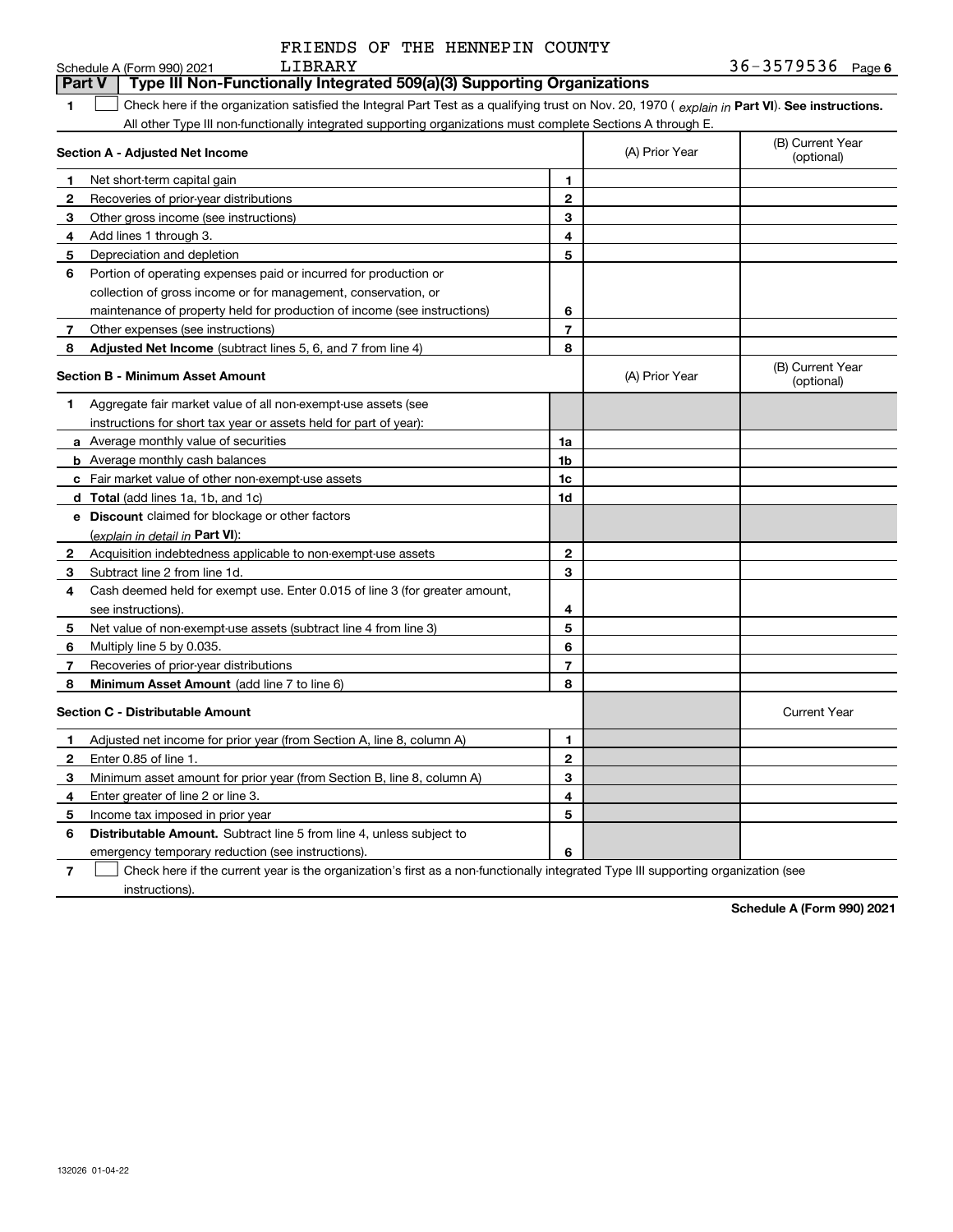|               | LIBRARY<br>Schedule A (Form 990) 2021                                                         |                                    |                                               |                | $36 - 3579536$ Page 7                            |
|---------------|-----------------------------------------------------------------------------------------------|------------------------------------|-----------------------------------------------|----------------|--------------------------------------------------|
| <b>Part V</b> | Type III Non-Functionally Integrated 509(a)(3) Supporting Organizations                       |                                    | (continued)                                   |                |                                                  |
|               | Section D - Distributions                                                                     |                                    |                                               |                | <b>Current Year</b>                              |
| 1.            | Amounts paid to supported organizations to accomplish exempt purposes                         |                                    |                                               | 1              |                                                  |
| 2             | Amounts paid to perform activity that directly furthers exempt purposes of supported          |                                    |                                               |                |                                                  |
|               | organizations, in excess of income from activity                                              |                                    | $\mathbf{2}$                                  |                |                                                  |
| 3             | Administrative expenses paid to accomplish exempt purposes of supported organizations         |                                    |                                               | 3              |                                                  |
| 4             | Amounts paid to acquire exempt-use assets                                                     |                                    |                                               | 4              |                                                  |
| 5             | Qualified set-aside amounts (prior IRS approval required - <i>provide details in</i> Part VI) |                                    |                                               | 5              |                                                  |
| 6             | Other distributions ( <i>describe in</i> Part VI). See instructions.                          |                                    |                                               | 6              |                                                  |
| 7             | Total annual distributions. Add lines 1 through 6.                                            |                                    |                                               | $\overline{7}$ |                                                  |
| 8             | Distributions to attentive supported organizations to which the organization is responsive    |                                    |                                               |                |                                                  |
|               | (provide details in Part VI). See instructions.                                               |                                    |                                               | 8              |                                                  |
| 9             | Distributable amount for 2021 from Section C, line 6                                          |                                    |                                               | 9              |                                                  |
| 10            | Line 8 amount divided by line 9 amount                                                        |                                    |                                               | 10             |                                                  |
|               | <b>Section E - Distribution Allocations</b> (see instructions)                                | (i)<br><b>Excess Distributions</b> | (ii)<br><b>Underdistributions</b><br>Pre-2021 |                | (iii)<br><b>Distributable</b><br>Amount for 2021 |
| 1.            | Distributable amount for 2021 from Section C, line 6                                          |                                    |                                               |                |                                                  |
| 2             | Underdistributions, if any, for years prior to 2021 (reason-                                  |                                    |                                               |                |                                                  |
|               | able cause required - explain in Part VI). See instructions.                                  |                                    |                                               |                |                                                  |
| 3             | Excess distributions carryover, if any, to 2021                                               |                                    |                                               |                |                                                  |
|               | <b>a</b> From 2016                                                                            |                                    |                                               |                |                                                  |
|               | <b>b</b> From 2017                                                                            |                                    |                                               |                |                                                  |
|               | <b>c</b> From 2018                                                                            |                                    |                                               |                |                                                  |
|               | d From 2019                                                                                   |                                    |                                               |                |                                                  |
|               | e From 2020                                                                                   |                                    |                                               |                |                                                  |
|               | f Total of lines 3a through 3e                                                                |                                    |                                               |                |                                                  |
|               | g Applied to underdistributions of prior years                                                |                                    |                                               |                |                                                  |
|               | <b>h</b> Applied to 2021 distributable amount                                                 |                                    |                                               |                |                                                  |
| Ť.            | Carryover from 2016 not applied (see instructions)                                            |                                    |                                               |                |                                                  |
|               | Remainder. Subtract lines 3g, 3h, and 3i from line 3f.                                        |                                    |                                               |                |                                                  |
| 4             | Distributions for 2021 from Section D.                                                        |                                    |                                               |                |                                                  |
|               | \$<br>line $7:$                                                                               |                                    |                                               |                |                                                  |
|               | a Applied to underdistributions of prior years                                                |                                    |                                               |                |                                                  |
|               | <b>b</b> Applied to 2021 distributable amount                                                 |                                    |                                               |                |                                                  |
|               | <b>c</b> Remainder. Subtract lines 4a and 4b from line 4.                                     |                                    |                                               |                |                                                  |
|               | Remaining underdistributions for years prior to 2021, if                                      |                                    |                                               |                |                                                  |
|               | any. Subtract lines 3g and 4a from line 2. For result greater                                 |                                    |                                               |                |                                                  |
|               | than zero, explain in Part VI. See instructions.                                              |                                    |                                               |                |                                                  |
| 6             | Remaining underdistributions for 2021. Subtract lines 3h                                      |                                    |                                               |                |                                                  |
|               | and 4b from line 1. For result greater than zero, explain in                                  |                                    |                                               |                |                                                  |
|               | Part VI. See instructions.                                                                    |                                    |                                               |                |                                                  |
| 7             | Excess distributions carryover to 2022. Add lines 3j                                          |                                    |                                               |                |                                                  |
|               | and 4c.                                                                                       |                                    |                                               |                |                                                  |
| 8             | Breakdown of line 7:                                                                          |                                    |                                               |                |                                                  |
|               | a Excess from 2017                                                                            |                                    |                                               |                |                                                  |
|               | <b>b</b> Excess from 2018                                                                     |                                    |                                               |                |                                                  |
|               | c Excess from 2019                                                                            |                                    |                                               |                |                                                  |
|               | d Excess from 2020                                                                            |                                    |                                               |                |                                                  |
|               | e Excess from 2021                                                                            |                                    |                                               |                |                                                  |
|               |                                                                                               |                                    |                                               |                |                                                  |

**Schedule A (Form 990) 2021**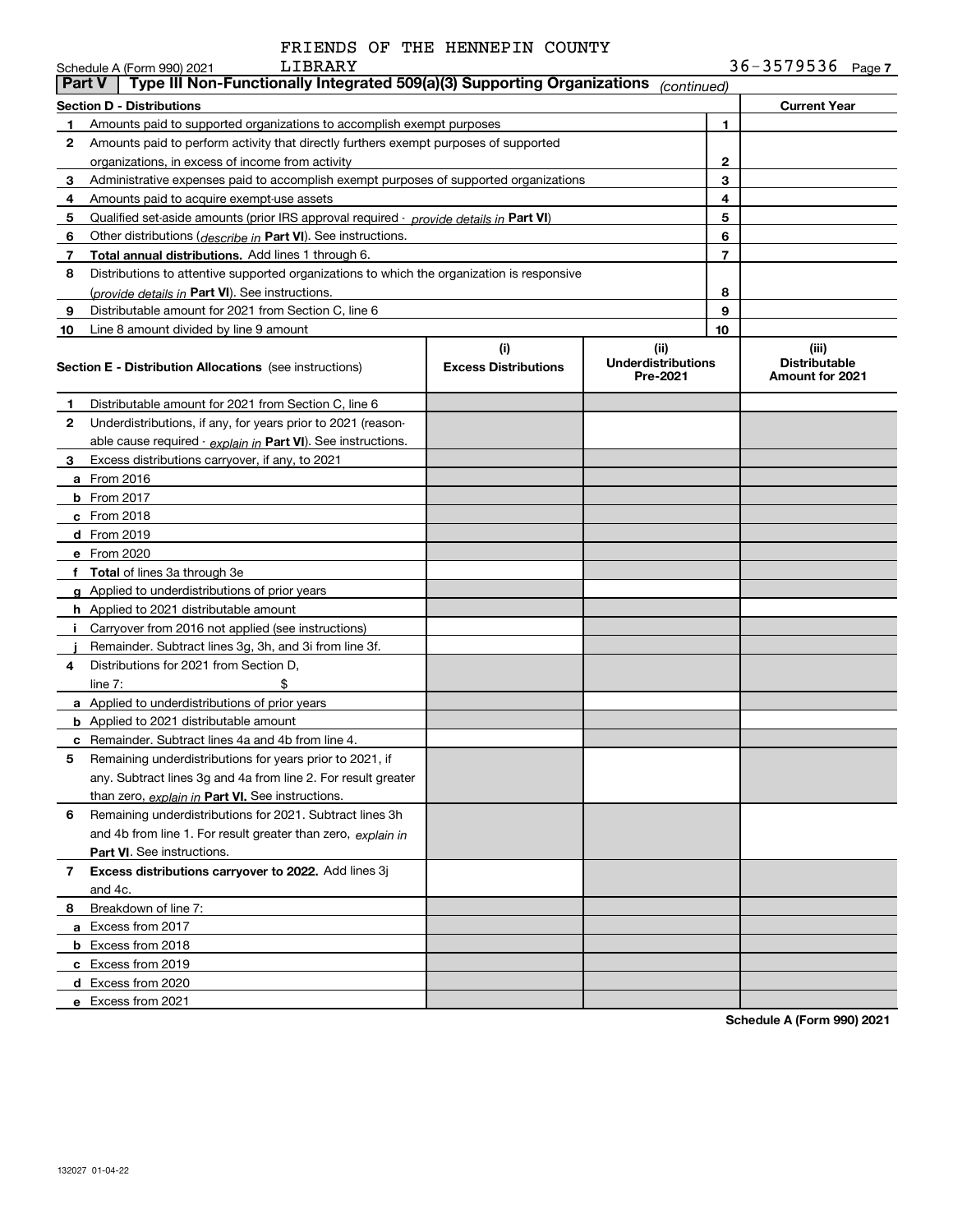|                |                                                                                                                                                                                                                                                                                         |         |  | FRIENDS OF THE HENNEPIN COUNTY |  |                                                                                                                                                                                                                                                                                                  |
|----------------|-----------------------------------------------------------------------------------------------------------------------------------------------------------------------------------------------------------------------------------------------------------------------------------------|---------|--|--------------------------------|--|--------------------------------------------------------------------------------------------------------------------------------------------------------------------------------------------------------------------------------------------------------------------------------------------------|
|                | Schedule A (Form 990) 2021                                                                                                                                                                                                                                                              | LIBRARY |  |                                |  | 36-3579536 Page 8                                                                                                                                                                                                                                                                                |
| <b>Part VI</b> | Supplemental Information. Provide the explanations required by Part II, line 10; Part II, line 17a or 17b; Part III, line 12;<br>Section D, lines 5, 6, and 8; and Part V, Section E, lines 2, 5, and 6. Also complete this part for any additional information.<br>(See instructions.) |         |  |                                |  | Part IV, Section A, lines 1, 2, 3b, 3c, 4b, 4c, 5a, 6, 9a, 9b, 9c, 11a, 11b, and 11c; Part IV, Section B, lines 1 and 2; Part IV, Section C,<br>line 1; Part IV, Section D, lines 2 and 3; Part IV, Section E, lines 1c, 2a, 2b, 3a, and 3b; Part V, line 1; Part V, Section B, line 1e; Part V, |
|                |                                                                                                                                                                                                                                                                                         |         |  |                                |  |                                                                                                                                                                                                                                                                                                  |
|                |                                                                                                                                                                                                                                                                                         |         |  |                                |  |                                                                                                                                                                                                                                                                                                  |
|                |                                                                                                                                                                                                                                                                                         |         |  |                                |  |                                                                                                                                                                                                                                                                                                  |
|                |                                                                                                                                                                                                                                                                                         |         |  |                                |  |                                                                                                                                                                                                                                                                                                  |
|                |                                                                                                                                                                                                                                                                                         |         |  |                                |  |                                                                                                                                                                                                                                                                                                  |
|                |                                                                                                                                                                                                                                                                                         |         |  |                                |  |                                                                                                                                                                                                                                                                                                  |
|                |                                                                                                                                                                                                                                                                                         |         |  |                                |  |                                                                                                                                                                                                                                                                                                  |
|                |                                                                                                                                                                                                                                                                                         |         |  |                                |  |                                                                                                                                                                                                                                                                                                  |
|                |                                                                                                                                                                                                                                                                                         |         |  |                                |  |                                                                                                                                                                                                                                                                                                  |
|                |                                                                                                                                                                                                                                                                                         |         |  |                                |  |                                                                                                                                                                                                                                                                                                  |
|                |                                                                                                                                                                                                                                                                                         |         |  |                                |  |                                                                                                                                                                                                                                                                                                  |
|                |                                                                                                                                                                                                                                                                                         |         |  |                                |  |                                                                                                                                                                                                                                                                                                  |
|                |                                                                                                                                                                                                                                                                                         |         |  |                                |  |                                                                                                                                                                                                                                                                                                  |
|                |                                                                                                                                                                                                                                                                                         |         |  |                                |  |                                                                                                                                                                                                                                                                                                  |
|                |                                                                                                                                                                                                                                                                                         |         |  |                                |  |                                                                                                                                                                                                                                                                                                  |
|                |                                                                                                                                                                                                                                                                                         |         |  |                                |  |                                                                                                                                                                                                                                                                                                  |
|                |                                                                                                                                                                                                                                                                                         |         |  |                                |  |                                                                                                                                                                                                                                                                                                  |
|                |                                                                                                                                                                                                                                                                                         |         |  |                                |  |                                                                                                                                                                                                                                                                                                  |
|                |                                                                                                                                                                                                                                                                                         |         |  |                                |  |                                                                                                                                                                                                                                                                                                  |
|                |                                                                                                                                                                                                                                                                                         |         |  |                                |  |                                                                                                                                                                                                                                                                                                  |
|                |                                                                                                                                                                                                                                                                                         |         |  |                                |  |                                                                                                                                                                                                                                                                                                  |
|                |                                                                                                                                                                                                                                                                                         |         |  |                                |  |                                                                                                                                                                                                                                                                                                  |
|                |                                                                                                                                                                                                                                                                                         |         |  |                                |  |                                                                                                                                                                                                                                                                                                  |
|                |                                                                                                                                                                                                                                                                                         |         |  |                                |  |                                                                                                                                                                                                                                                                                                  |
|                |                                                                                                                                                                                                                                                                                         |         |  |                                |  |                                                                                                                                                                                                                                                                                                  |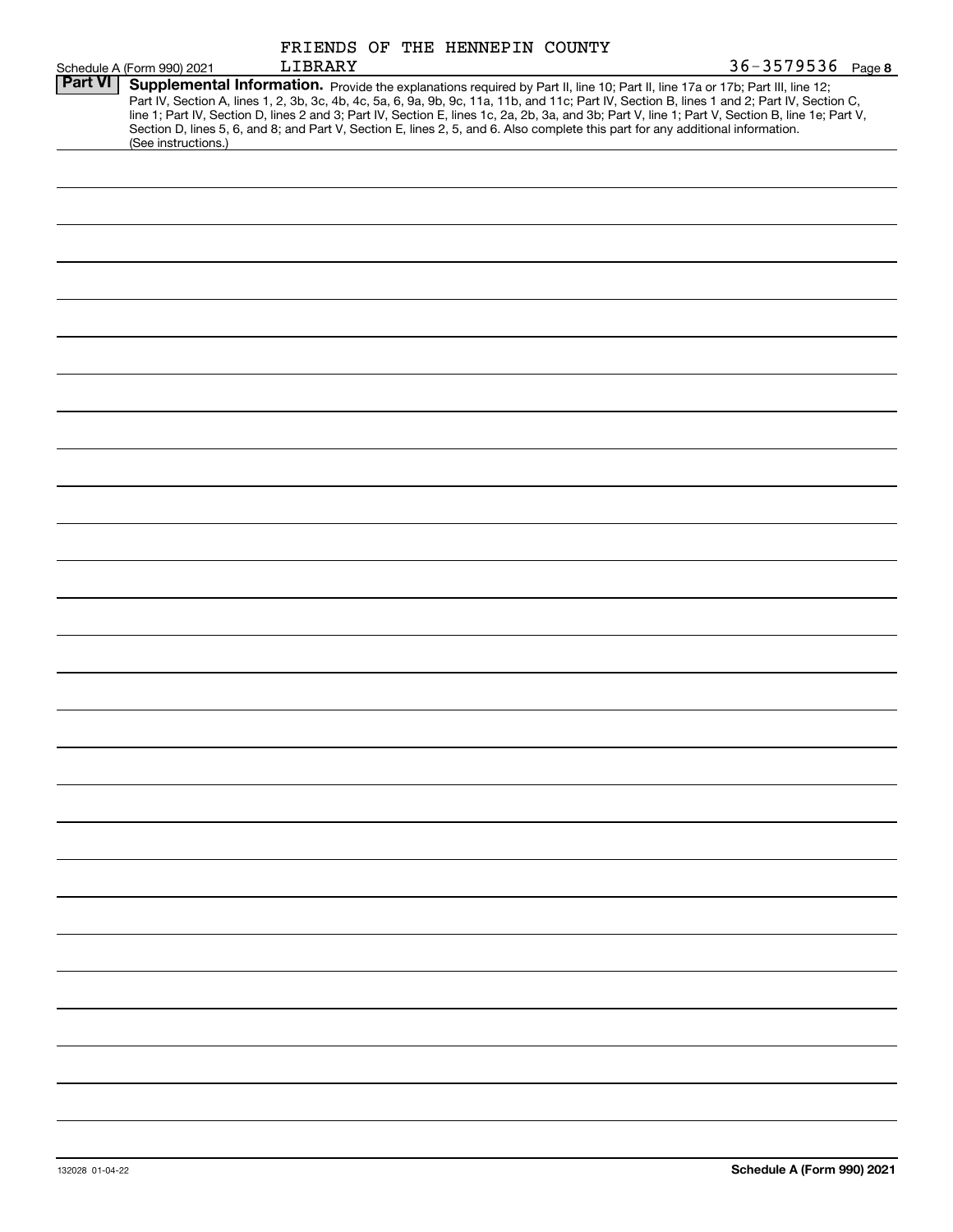|                                                      | ** PUBLIC DISCLOSURE COPY **                                                                |                                       |
|------------------------------------------------------|---------------------------------------------------------------------------------------------|---------------------------------------|
| <b>Schedule B</b>                                    | <b>Schedule of Contributors</b>                                                             | OMB No. 1545-0047                     |
| (Form 990)<br>Department of the Treasury             | Attach to Form 990 or Form 990-PF.<br>Go to www.irs.gov/Form990 for the latest information. | 2021                                  |
| Internal Revenue Service<br>Name of the organization |                                                                                             | <b>Employer identification number</b> |
|                                                      | FRIENDS OF THE HENNEPIN<br>COUNTY<br>LIBRARY                                                | 36-3579536                            |
| <b>Organization type (check one):</b>                |                                                                                             |                                       |
| Filers of:                                           | Section:                                                                                    |                                       |
| Form 990 or 990-EZ                                   | $\lfloor x \rfloor$ 501(c)( 3) (enter number) organization                                  |                                       |
|                                                      | $4947(a)(1)$ nonexempt charitable trust not treated as a private foundation                 |                                       |
|                                                      | 527 political organization                                                                  |                                       |
| Form 990-PF                                          | 501(c)(3) exempt private foundation                                                         |                                       |
|                                                      | 4947(a)(1) nonexempt charitable trust treated as a private foundation                       |                                       |
|                                                      | 501(c)(3) taxable private foundation                                                        |                                       |
|                                                      | Check if your organization is covered by the General Rule or a Special Rule.                |                                       |

**Note:**  Only a section 501(c)(7), (8), or (10) organization can check boxes for both the General Rule and a Special Rule. See instructions.

### **General Rule**

For an organization filing Form 990, 990-EZ, or 990-PF that received, during the year, contributions totaling \$5,000 or more (in money or property) from any one contributor. Complete Parts I and II. See instructions for determining a contributor's total contributions.

### **Special Rules**

contributor, during the year, total contributions of the greater of (1**)** \$5,000; or (2) 2% of the amount on (i) Form 990, Part VIII, line 1h;  $\boxed{\textbf{X}}$  For an organization described in section 501(c)(3) filing Form 990 or 990-EZ that met the 33 1/3% support test of the regulations under sections 509(a)(1) and 170(b)(1)(A)(vi), that checked Schedule A (Form 990), Part II, line 13, 16a, or 16b, and that received from any one or (ii) Form 990-EZ, line 1. Complete Parts I and II.

For an organization described in section 501(c)(7), (8), or (10) filing Form 990 or 990-EZ that received from any one contributor, during the year, total contributions of more than \$1,000 exclusively for religious, charitable, scientific, literary, or educational purposes, or for the prevention of cruelty to children or animals. Complete Parts I (entering "N/A" in column (b) instead of the contributor name and address), II, and III.

purpose. Don't complete any of the parts unless the **General Rule** applies to this organization because it received *nonexclusively* year, contributions <sub>exclusively</sub> for religious, charitable, etc., purposes, but no such contributions totaled more than \$1,000. If this box is checked, enter here the total contributions that were received during the year for an  $\;$ exclusively religious, charitable, etc., For an organization described in section 501(c)(7), (8), or (10) filing Form 990 or 990-EZ that received from any one contributor, during the religious, charitable, etc., contributions totaling \$5,000 or more during the year  $~$   $~$   $~$   $~$   $~$   $~$   $\sim$   $~$   $\bullet$   $~$   $\sim$   $~$   $\bullet$   $~$   $\sim$   $~$ 

Caution: An organization that isn't covered by the General Rule and/or the Special Rules doesn't file Schedule B (Form 990), but it **must** answer "No" on Part IV, line 2, of its Form 990; or check the box on line H of its Form 990-EZ or on its Form 990-PF, Part I, line 2, to certify that it doesn't meet the filing requirements of Schedule B (Form 990).

LHA For Paperwork Reduction Act Notice, see the instructions for Form 990, 990-EZ, or 990-PF. **In the act and Schedule B** (Form 990) (2021)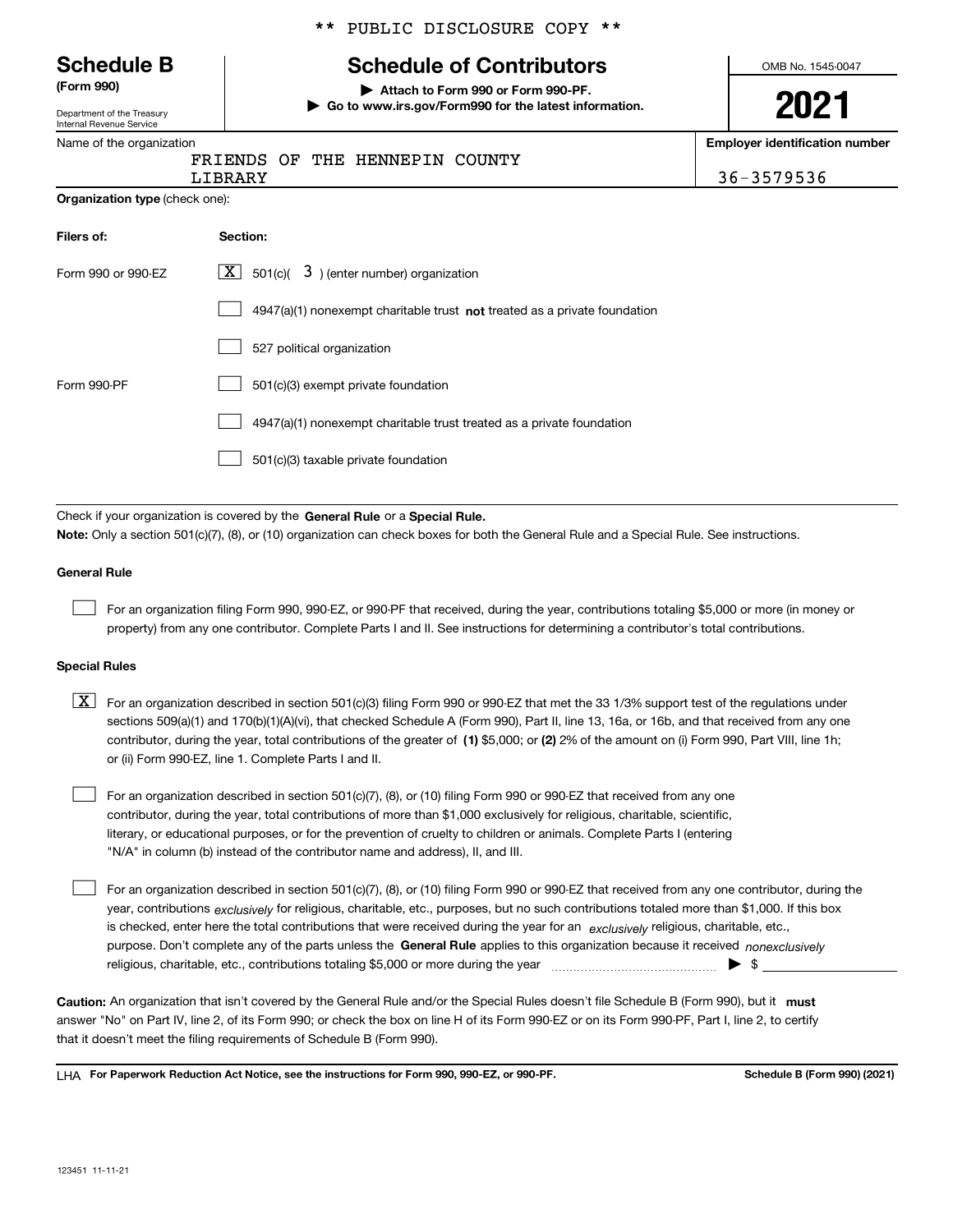|            | Schedule B (Form 990) (2021)                                                                   |                                   | Page 2                                                                                                      |
|------------|------------------------------------------------------------------------------------------------|-----------------------------------|-------------------------------------------------------------------------------------------------------------|
|            | Name of organization                                                                           |                                   | <b>Employer identification number</b>                                                                       |
| LIBRARY    | FRIENDS OF THE HENNEPIN COUNTY                                                                 |                                   | 36-3579536                                                                                                  |
| Part I     | Contributors (see instructions). Use duplicate copies of Part I if additional space is needed. |                                   |                                                                                                             |
| (a)<br>No. | (b)<br>Name, address, and ZIP + 4                                                              | (c)<br><b>Total contributions</b> | (d)<br>Type of contribution                                                                                 |
| 1          |                                                                                                | 2,429,054.<br>\$                  | $\overline{\mathbf{X}}$<br>Person<br>Payroll<br>Noncash<br>(Complete Part II for<br>noncash contributions.) |
| (a)<br>No. | (b)<br>Name, address, and ZIP + 4                                                              | (c)<br><b>Total contributions</b> | (d)<br>Type of contribution                                                                                 |
|            |                                                                                                | \$                                | Person<br>Payroll<br>Noncash<br>(Complete Part II for<br>noncash contributions.)                            |
| (a)<br>No. | (b)<br>Name, address, and ZIP + 4                                                              | (c)<br><b>Total contributions</b> | (d)<br>Type of contribution                                                                                 |
|            |                                                                                                | \$                                | Person<br>Payroll<br>Noncash<br>(Complete Part II for<br>noncash contributions.)                            |
| (a)<br>No. | (b)<br>Name, address, and ZIP + 4                                                              | (c)<br><b>Total contributions</b> | (d)<br>Type of contribution                                                                                 |
|            |                                                                                                | \$                                | Person<br>Payroll<br>Noncash<br>(Complete Part II for<br>noncash contributions.)                            |
| (a)<br>No. | (b)<br>Name, address, and ZIP + 4                                                              | (c)<br><b>Total contributions</b> | (d)<br>Type of contribution                                                                                 |
|            |                                                                                                | \$                                | Person<br>Payroll<br>Noncash<br>(Complete Part II for<br>noncash contributions.)                            |
| (a)<br>No. | (b)<br>Name, address, and ZIP + 4                                                              | (c)<br><b>Total contributions</b> | (d)<br>Type of contribution                                                                                 |
|            |                                                                                                | \$                                | Person<br>Payroll<br>Noncash<br>(Complete Part II for<br>noncash contributions.)                            |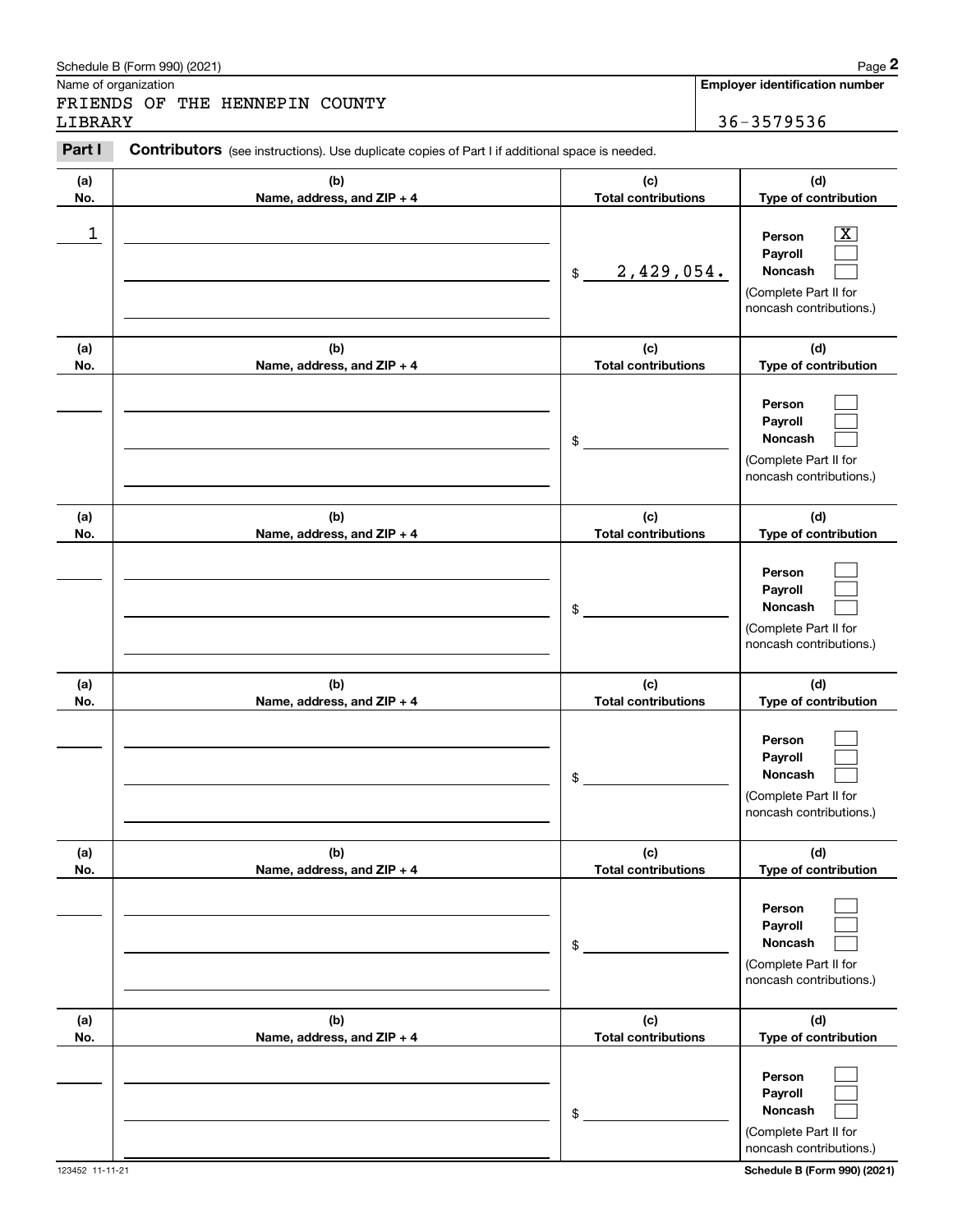|                | Schedule B (Form 990) (2021)                                                                        |                                          | Page 3                                |
|----------------|-----------------------------------------------------------------------------------------------------|------------------------------------------|---------------------------------------|
|                | Name of organization                                                                                |                                          | <b>Employer identification number</b> |
|                | FRIENDS OF THE HENNEPIN COUNTY                                                                      |                                          | 36-3579536                            |
| LIBRARY        |                                                                                                     |                                          |                                       |
| Part II        | Noncash Property (see instructions). Use duplicate copies of Part II if additional space is needed. |                                          |                                       |
| (a)            |                                                                                                     | (c)                                      |                                       |
| No.            | (b)                                                                                                 | FMV (or estimate)                        | (d)                                   |
| from           | Description of noncash property given                                                               | (See instructions.)                      | Date received                         |
| Part I         |                                                                                                     |                                          |                                       |
|                |                                                                                                     |                                          |                                       |
|                |                                                                                                     |                                          |                                       |
|                |                                                                                                     | \$                                       |                                       |
|                |                                                                                                     |                                          |                                       |
| (a)            |                                                                                                     | (c)                                      |                                       |
| No.            | (b)                                                                                                 | FMV (or estimate)                        | (d)                                   |
| from<br>Part I | Description of noncash property given                                                               | (See instructions.)                      | Date received                         |
|                |                                                                                                     |                                          |                                       |
|                |                                                                                                     |                                          |                                       |
|                |                                                                                                     |                                          |                                       |
|                |                                                                                                     | \$                                       |                                       |
|                |                                                                                                     |                                          |                                       |
| (a)            |                                                                                                     | (c)                                      |                                       |
| No.<br>from    | (b)                                                                                                 | FMV (or estimate)                        | (d)                                   |
| Part I         | Description of noncash property given                                                               | (See instructions.)                      | Date received                         |
|                |                                                                                                     |                                          |                                       |
|                |                                                                                                     |                                          |                                       |
|                |                                                                                                     |                                          |                                       |
|                |                                                                                                     | \$                                       |                                       |
| (a)            |                                                                                                     |                                          |                                       |
| No.            | (b)                                                                                                 | (c)                                      | (d)                                   |
| from           | Description of noncash property given                                                               | FMV (or estimate)<br>(See instructions.) | Date received                         |
| Part I         |                                                                                                     |                                          |                                       |
|                |                                                                                                     |                                          |                                       |
|                |                                                                                                     |                                          |                                       |
|                |                                                                                                     | \$                                       |                                       |
|                |                                                                                                     |                                          |                                       |
| (a)            |                                                                                                     |                                          |                                       |
| No.            | (b)                                                                                                 | (c)<br>FMV (or estimate)                 | (d)                                   |
| from<br>Part I | Description of noncash property given                                                               | (See instructions.)                      | Date received                         |
|                |                                                                                                     |                                          |                                       |
|                |                                                                                                     |                                          |                                       |
|                |                                                                                                     |                                          |                                       |
|                |                                                                                                     | \$                                       |                                       |
|                |                                                                                                     |                                          |                                       |
| (a)            |                                                                                                     | (c)                                      |                                       |
| No.<br>from    | (b)                                                                                                 | FMV (or estimate)                        | (d)                                   |
| Part I         | Description of noncash property given                                                               | (See instructions.)                      | Date received                         |
|                |                                                                                                     |                                          |                                       |
|                |                                                                                                     |                                          |                                       |
|                |                                                                                                     |                                          |                                       |
|                |                                                                                                     | \$                                       |                                       |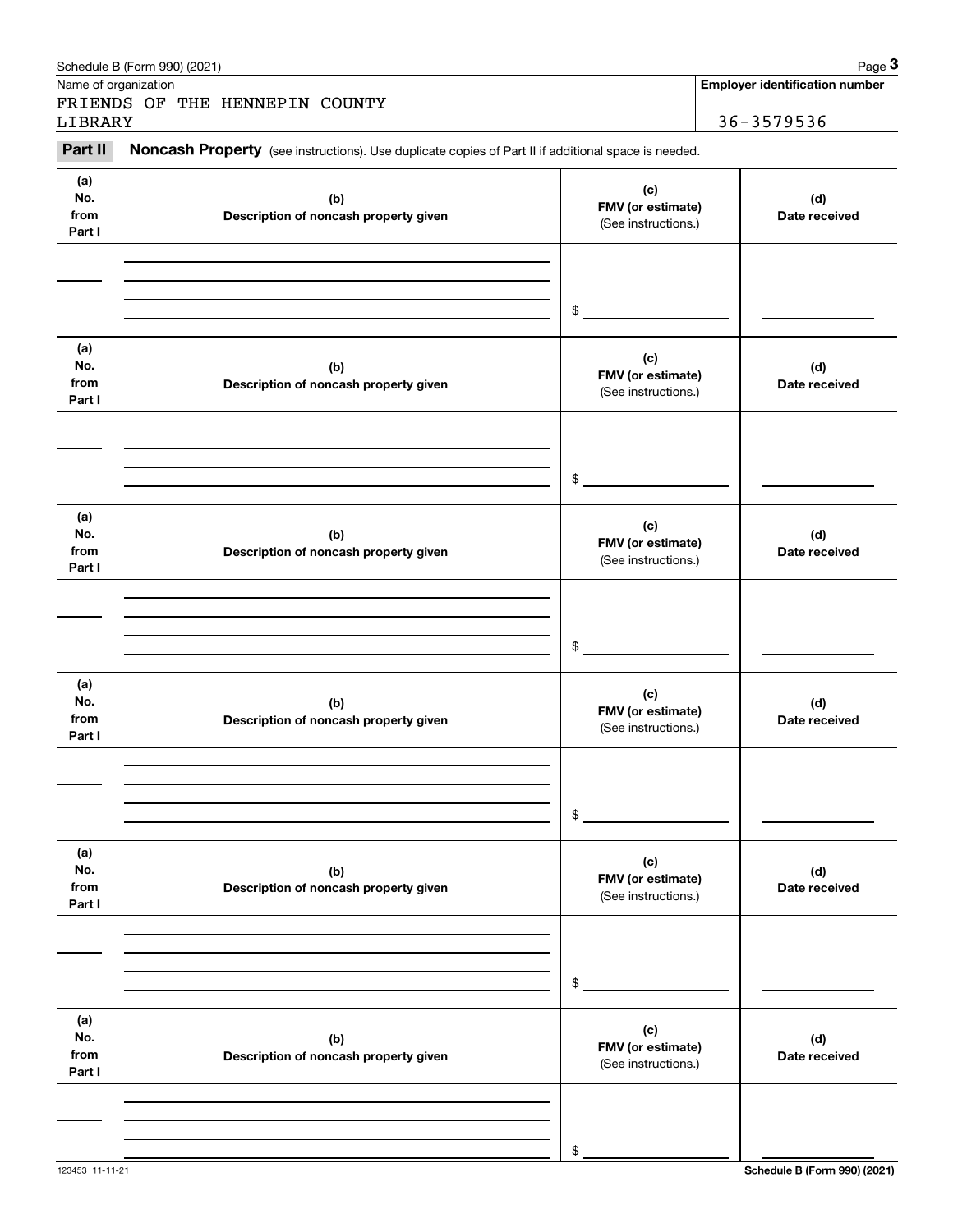|                 | Schedule B (Form 990) (2021)                                                                                                                                 |                      | Page 4                                                                                                                                                         |  |  |  |  |  |  |  |
|-----------------|--------------------------------------------------------------------------------------------------------------------------------------------------------------|----------------------|----------------------------------------------------------------------------------------------------------------------------------------------------------------|--|--|--|--|--|--|--|
|                 | Name of organization                                                                                                                                         |                      | <b>Employer identification number</b>                                                                                                                          |  |  |  |  |  |  |  |
|                 | FRIENDS OF THE HENNEPIN COUNTY                                                                                                                               |                      |                                                                                                                                                                |  |  |  |  |  |  |  |
| LIBRARY         |                                                                                                                                                              |                      | 36-3579536                                                                                                                                                     |  |  |  |  |  |  |  |
| Part III        | from any one contributor. Complete columns (a) through (e) and the following line entry. For organizations                                                   |                      | Exclusively religious, charitable, etc., contributions to organizations described in section 501(c)(7), (8), or (10) that total more than \$1,000 for the year |  |  |  |  |  |  |  |
|                 | completing Part III, enter the total of exclusively religious, charitable, etc., contributions of \$1,000 or less for the year. (Enter this info. once.) \\$ |                      |                                                                                                                                                                |  |  |  |  |  |  |  |
| (a) No.         | Use duplicate copies of Part III if additional space is needed.                                                                                              |                      |                                                                                                                                                                |  |  |  |  |  |  |  |
| from            | (b) Purpose of gift                                                                                                                                          | (c) Use of gift      | (d) Description of how gift is held                                                                                                                            |  |  |  |  |  |  |  |
| Part I          |                                                                                                                                                              |                      |                                                                                                                                                                |  |  |  |  |  |  |  |
|                 |                                                                                                                                                              |                      |                                                                                                                                                                |  |  |  |  |  |  |  |
|                 |                                                                                                                                                              |                      |                                                                                                                                                                |  |  |  |  |  |  |  |
|                 |                                                                                                                                                              |                      |                                                                                                                                                                |  |  |  |  |  |  |  |
|                 |                                                                                                                                                              | (e) Transfer of gift |                                                                                                                                                                |  |  |  |  |  |  |  |
|                 |                                                                                                                                                              |                      |                                                                                                                                                                |  |  |  |  |  |  |  |
|                 | Transferee's name, address, and $ZIP + 4$                                                                                                                    |                      | Relationship of transferor to transferee                                                                                                                       |  |  |  |  |  |  |  |
|                 |                                                                                                                                                              |                      |                                                                                                                                                                |  |  |  |  |  |  |  |
|                 |                                                                                                                                                              |                      |                                                                                                                                                                |  |  |  |  |  |  |  |
|                 |                                                                                                                                                              |                      |                                                                                                                                                                |  |  |  |  |  |  |  |
| (a) No.<br>from |                                                                                                                                                              |                      |                                                                                                                                                                |  |  |  |  |  |  |  |
| Part I          | (b) Purpose of gift                                                                                                                                          | (c) Use of gift      | (d) Description of how gift is held                                                                                                                            |  |  |  |  |  |  |  |
|                 |                                                                                                                                                              |                      |                                                                                                                                                                |  |  |  |  |  |  |  |
|                 |                                                                                                                                                              |                      |                                                                                                                                                                |  |  |  |  |  |  |  |
|                 |                                                                                                                                                              |                      |                                                                                                                                                                |  |  |  |  |  |  |  |
|                 | (e) Transfer of gift                                                                                                                                         |                      |                                                                                                                                                                |  |  |  |  |  |  |  |
|                 |                                                                                                                                                              |                      |                                                                                                                                                                |  |  |  |  |  |  |  |
|                 | Transferee's name, address, and $ZIP + 4$                                                                                                                    |                      | Relationship of transferor to transferee                                                                                                                       |  |  |  |  |  |  |  |
|                 |                                                                                                                                                              |                      |                                                                                                                                                                |  |  |  |  |  |  |  |
|                 |                                                                                                                                                              |                      |                                                                                                                                                                |  |  |  |  |  |  |  |
|                 |                                                                                                                                                              |                      |                                                                                                                                                                |  |  |  |  |  |  |  |
| (a) No.         |                                                                                                                                                              |                      |                                                                                                                                                                |  |  |  |  |  |  |  |
| from<br>Part I  | (b) Purpose of gift                                                                                                                                          | (c) Use of gift      | (d) Description of how gift is held                                                                                                                            |  |  |  |  |  |  |  |
|                 |                                                                                                                                                              |                      |                                                                                                                                                                |  |  |  |  |  |  |  |
|                 |                                                                                                                                                              |                      |                                                                                                                                                                |  |  |  |  |  |  |  |
|                 |                                                                                                                                                              |                      |                                                                                                                                                                |  |  |  |  |  |  |  |
|                 |                                                                                                                                                              |                      |                                                                                                                                                                |  |  |  |  |  |  |  |
|                 |                                                                                                                                                              | (e) Transfer of gift |                                                                                                                                                                |  |  |  |  |  |  |  |
|                 | Transferee's name, address, and $ZIP + 4$                                                                                                                    |                      | Relationship of transferor to transferee                                                                                                                       |  |  |  |  |  |  |  |
|                 |                                                                                                                                                              |                      |                                                                                                                                                                |  |  |  |  |  |  |  |
|                 |                                                                                                                                                              |                      |                                                                                                                                                                |  |  |  |  |  |  |  |
|                 |                                                                                                                                                              |                      |                                                                                                                                                                |  |  |  |  |  |  |  |
|                 |                                                                                                                                                              |                      |                                                                                                                                                                |  |  |  |  |  |  |  |
| (a) No.<br>from | (b) Purpose of gift                                                                                                                                          | (c) Use of gift      | (d) Description of how gift is held                                                                                                                            |  |  |  |  |  |  |  |
| Part I          |                                                                                                                                                              |                      |                                                                                                                                                                |  |  |  |  |  |  |  |
|                 |                                                                                                                                                              |                      |                                                                                                                                                                |  |  |  |  |  |  |  |
|                 |                                                                                                                                                              |                      |                                                                                                                                                                |  |  |  |  |  |  |  |
|                 |                                                                                                                                                              |                      |                                                                                                                                                                |  |  |  |  |  |  |  |
|                 |                                                                                                                                                              | (e) Transfer of gift |                                                                                                                                                                |  |  |  |  |  |  |  |
|                 |                                                                                                                                                              |                      |                                                                                                                                                                |  |  |  |  |  |  |  |
|                 | Transferee's name, address, and $ZIP + 4$                                                                                                                    |                      | Relationship of transferor to transferee                                                                                                                       |  |  |  |  |  |  |  |
|                 |                                                                                                                                                              |                      |                                                                                                                                                                |  |  |  |  |  |  |  |
|                 |                                                                                                                                                              |                      |                                                                                                                                                                |  |  |  |  |  |  |  |
|                 |                                                                                                                                                              |                      |                                                                                                                                                                |  |  |  |  |  |  |  |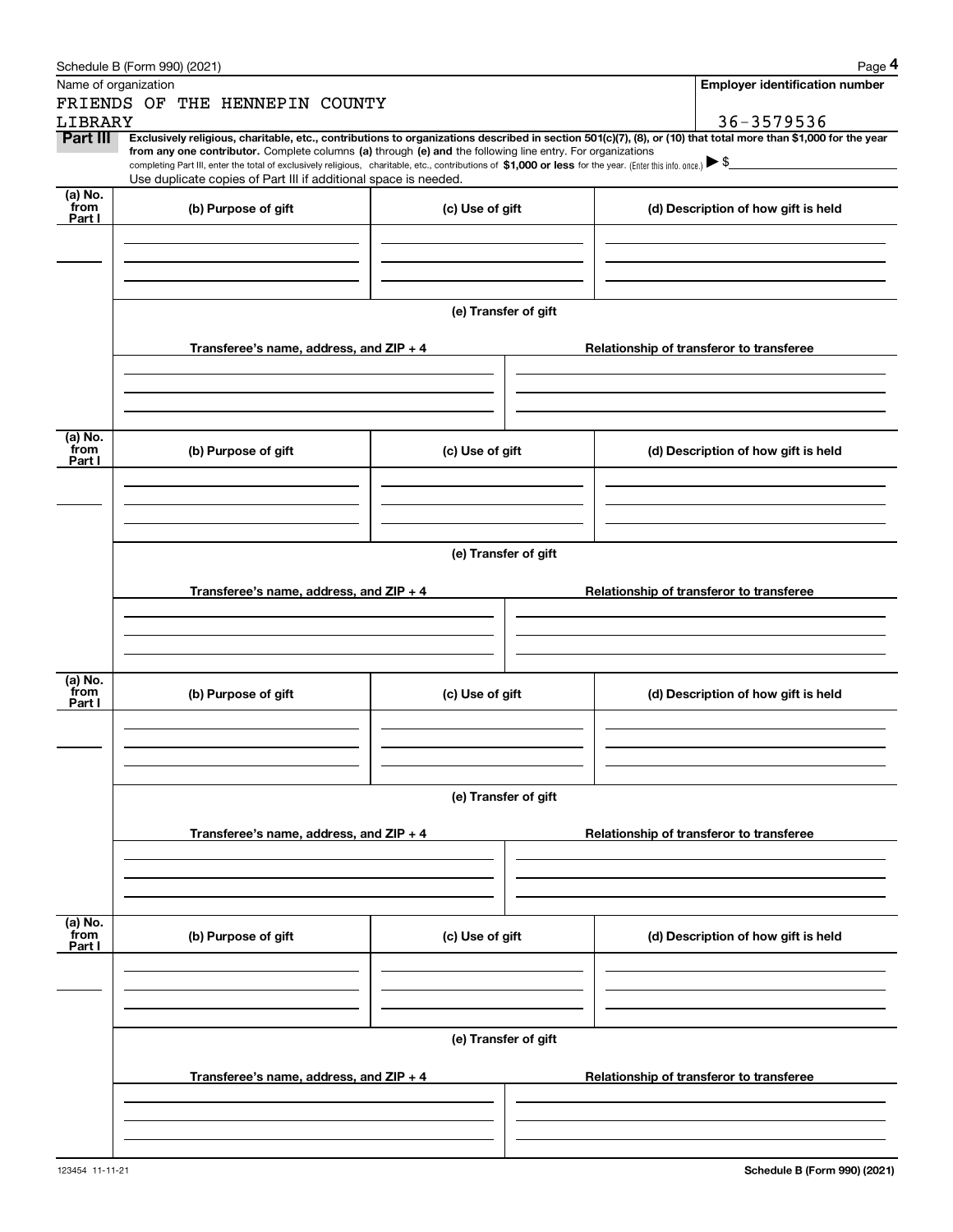|         | <b>SCHEDULE D</b>                                      |                                                                                                        | <b>Supplemental Financial Statements</b>                                                                                                                                                                                                                                        |                          | OMB No. 1545-0047                     |           |
|---------|--------------------------------------------------------|--------------------------------------------------------------------------------------------------------|---------------------------------------------------------------------------------------------------------------------------------------------------------------------------------------------------------------------------------------------------------------------------------|--------------------------|---------------------------------------|-----------|
|         | (Form 990)                                             |                                                                                                        | Complete if the organization answered "Yes" on Form 990,                                                                                                                                                                                                                        |                          |                                       |           |
|         |                                                        |                                                                                                        | Part IV, line 6, 7, 8, 9, 10, 11a, 11b, 11c, 11d, 11e, 11f, 12a, or 12b.                                                                                                                                                                                                        |                          | <b>Open to Public</b>                 |           |
|         | Department of the Treasury<br>Internal Revenue Service |                                                                                                        | Attach to Form 990.<br>Go to www.irs.gov/Form990 for instructions and the latest information.                                                                                                                                                                                   |                          | Inspection                            |           |
|         | Name of the organization                               | FRIENDS OF THE HENNEPIN COUNTY                                                                         |                                                                                                                                                                                                                                                                                 |                          | <b>Employer identification number</b> |           |
|         |                                                        | LIBRARY                                                                                                |                                                                                                                                                                                                                                                                                 |                          | 36-3579536                            |           |
| Part I  |                                                        | organization answered "Yes" on Form 990, Part IV, line 6.                                              | Organizations Maintaining Donor Advised Funds or Other Similar Funds or Accounts. Complete if the                                                                                                                                                                               |                          |                                       |           |
|         |                                                        |                                                                                                        | (a) Donor advised funds                                                                                                                                                                                                                                                         |                          | (b) Funds and other accounts          |           |
| 1       |                                                        |                                                                                                        |                                                                                                                                                                                                                                                                                 |                          |                                       |           |
| 2       |                                                        | Aggregate value of contributions to (during year)                                                      |                                                                                                                                                                                                                                                                                 |                          |                                       |           |
| з       |                                                        |                                                                                                        |                                                                                                                                                                                                                                                                                 |                          |                                       |           |
| 4       |                                                        |                                                                                                        |                                                                                                                                                                                                                                                                                 |                          |                                       |           |
| 5       |                                                        |                                                                                                        | Did the organization inform all donors and donor advisors in writing that the assets held in donor advised funds                                                                                                                                                                |                          |                                       |           |
|         |                                                        |                                                                                                        |                                                                                                                                                                                                                                                                                 |                          | Yes                                   | No        |
| 6       |                                                        |                                                                                                        | Did the organization inform all grantees, donors, and donor advisors in writing that grant funds can be used only                                                                                                                                                               |                          |                                       |           |
|         |                                                        |                                                                                                        | for charitable purposes and not for the benefit of the donor or donor advisor, or for any other purpose conferring                                                                                                                                                              |                          |                                       |           |
|         |                                                        |                                                                                                        |                                                                                                                                                                                                                                                                                 |                          | <b>Yes</b>                            | No        |
| Part II |                                                        |                                                                                                        | Conservation Easements. Complete if the organization answered "Yes" on Form 990, Part IV, line 7.                                                                                                                                                                               |                          |                                       |           |
| 1       |                                                        | Purpose(s) of conservation easements held by the organization (check all that apply).                  |                                                                                                                                                                                                                                                                                 |                          |                                       |           |
|         |                                                        | Preservation of land for public use (for example, recreation or education)                             | Preservation of a historically important land area                                                                                                                                                                                                                              |                          |                                       |           |
|         |                                                        | Protection of natural habitat                                                                          | Preservation of a certified historic structure                                                                                                                                                                                                                                  |                          |                                       |           |
| 2       |                                                        | Preservation of open space                                                                             | Complete lines 2a through 2d if the organization held a qualified conservation contribution in the form of a conservation easement on the last                                                                                                                                  |                          |                                       |           |
|         | day of the tax year.                                   |                                                                                                        |                                                                                                                                                                                                                                                                                 |                          | Held at the End of the Tax Year       |           |
| a       |                                                        |                                                                                                        |                                                                                                                                                                                                                                                                                 | 2a                       |                                       |           |
| b       |                                                        | Total acreage restricted by conservation easements                                                     |                                                                                                                                                                                                                                                                                 | 2b                       |                                       |           |
|         |                                                        |                                                                                                        | Number of conservation easements on a certified historic structure included in (a) manufacture included in (a)                                                                                                                                                                  | 2 <sub>c</sub>           |                                       |           |
|         |                                                        |                                                                                                        | d Number of conservation easements included in (c) acquired after 7/25/06, and not on a historic structure                                                                                                                                                                      |                          |                                       |           |
|         |                                                        |                                                                                                        | listed in the National Register [111] [12] The Materian Control of the National Register [12] The Mational Register [12] [12] The Material Anna Material Anna Material Anna Material Anna Material Anna Material Anna Material                                                  | 2d                       |                                       |           |
| 3       |                                                        |                                                                                                        | Number of conservation easements modified, transferred, released, extinguished, or terminated by the organization during the tax                                                                                                                                                |                          |                                       |           |
|         | $year \blacktriangleright$                             |                                                                                                        |                                                                                                                                                                                                                                                                                 |                          |                                       |           |
| 4       |                                                        | Number of states where property subject to conservation easement is located $\blacktriangleright$      |                                                                                                                                                                                                                                                                                 |                          |                                       |           |
| 5       |                                                        | Does the organization have a written policy regarding the periodic monitoring, inspection, handling of |                                                                                                                                                                                                                                                                                 |                          |                                       |           |
|         |                                                        | violations, and enforcement of the conservation easements it holds?                                    |                                                                                                                                                                                                                                                                                 |                          | Yes                                   | <b>No</b> |
| 6       |                                                        |                                                                                                        | Staff and volunteer hours devoted to monitoring, inspecting, handling of violations, and enforcing conservation easements during the year                                                                                                                                       |                          |                                       |           |
| 7       |                                                        |                                                                                                        | Amount of expenses incurred in monitoring, inspecting, handling of violations, and enforcing conservation easements during the year                                                                                                                                             |                          |                                       |           |
|         | ► \$                                                   |                                                                                                        |                                                                                                                                                                                                                                                                                 |                          |                                       |           |
| 8       |                                                        |                                                                                                        | Does each conservation easement reported on line 2(d) above satisfy the requirements of section 170(h)(4)(B)(i)                                                                                                                                                                 |                          |                                       |           |
|         | and section $170(h)(4)(B)(ii)?$                        |                                                                                                        |                                                                                                                                                                                                                                                                                 |                          | Yes                                   | No        |
| 9       |                                                        |                                                                                                        | In Part XIII, describe how the organization reports conservation easements in its revenue and expense statement and                                                                                                                                                             |                          |                                       |           |
|         |                                                        |                                                                                                        | balance sheet, and include, if applicable, the text of the footnote to the organization's financial statements that describes the                                                                                                                                               |                          |                                       |           |
|         |                                                        | organization's accounting for conservation easements.                                                  |                                                                                                                                                                                                                                                                                 |                          |                                       |           |
|         | Part III                                               |                                                                                                        | Organizations Maintaining Collections of Art, Historical Treasures, or Other Similar Assets.                                                                                                                                                                                    |                          |                                       |           |
|         |                                                        | Complete if the organization answered "Yes" on Form 990, Part IV, line 8.                              |                                                                                                                                                                                                                                                                                 |                          |                                       |           |
|         |                                                        |                                                                                                        | 1a If the organization elected, as permitted under FASB ASC 958, not to report in its revenue statement and balance sheet works                                                                                                                                                 |                          |                                       |           |
|         |                                                        |                                                                                                        | of art, historical treasures, or other similar assets held for public exhibition, education, or research in furtherance of public                                                                                                                                               |                          |                                       |           |
|         |                                                        |                                                                                                        | service, provide in Part XIII the text of the footnote to its financial statements that describes these items.                                                                                                                                                                  |                          |                                       |           |
|         |                                                        |                                                                                                        | <b>b</b> If the organization elected, as permitted under FASB ASC 958, to report in its revenue statement and balance sheet works of<br>art, historical treasures, or other similar assets held for public exhibition, education, or research in furtherance of public service, |                          |                                       |           |
|         |                                                        | provide the following amounts relating to these items:                                                 |                                                                                                                                                                                                                                                                                 |                          |                                       |           |
|         |                                                        |                                                                                                        |                                                                                                                                                                                                                                                                                 |                          | $\triangleright$ \$                   |           |
|         |                                                        | (ii) Assets included in Form 990, Part X                                                               |                                                                                                                                                                                                                                                                                 | $\blacktriangleright$ \$ |                                       |           |
| 2       |                                                        |                                                                                                        | If the organization received or held works of art, historical treasures, or other similar assets for financial gain, provide                                                                                                                                                    |                          |                                       |           |
|         |                                                        | the following amounts required to be reported under FASB ASC 958 relating to these items:              |                                                                                                                                                                                                                                                                                 |                          |                                       |           |
|         |                                                        |                                                                                                        |                                                                                                                                                                                                                                                                                 | - \$                     |                                       |           |
|         |                                                        |                                                                                                        |                                                                                                                                                                                                                                                                                 | $\blacktriangleright$ \$ |                                       |           |
|         |                                                        | For Paperwork Poduction Act Notice, see the Instructions for Form 000                                  |                                                                                                                                                                                                                                                                                 |                          | Schodule D (Form 000) 2021            |           |

**For Paperwork Reduction Act Notice, see the Instructions for Form 990. Schedule D (Form 990) 2021** LHA

132051 10-28-21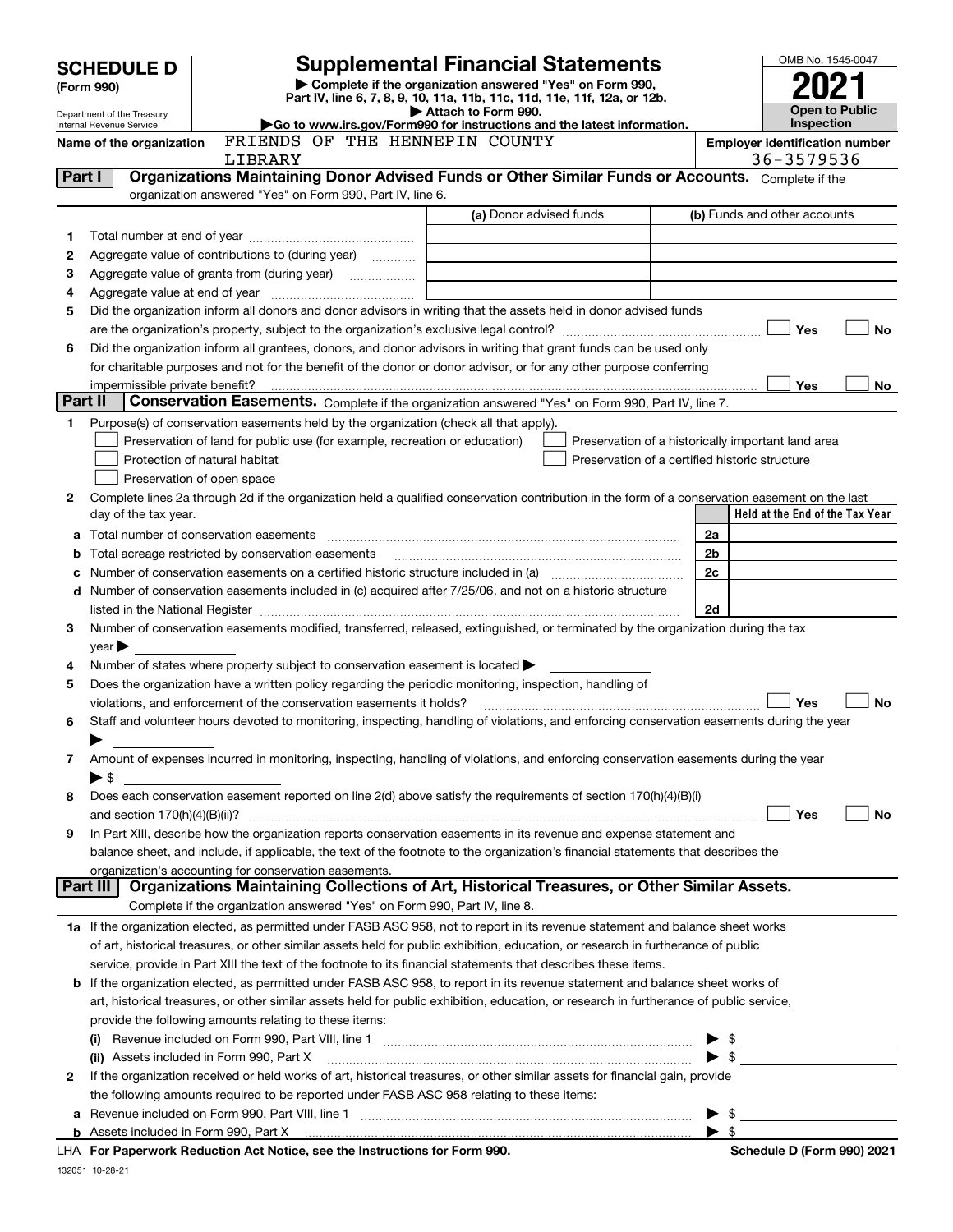|        |                                                                                                                                                                                                                                | FRIENDS OF THE HENNEPIN COUNTY          |                |                                                                                                                                                                                                                               |              |                      |                   |                     |
|--------|--------------------------------------------------------------------------------------------------------------------------------------------------------------------------------------------------------------------------------|-----------------------------------------|----------------|-------------------------------------------------------------------------------------------------------------------------------------------------------------------------------------------------------------------------------|--------------|----------------------|-------------------|---------------------|
|        | LIBRARY<br>Schedule D (Form 990) 2021                                                                                                                                                                                          |                                         |                |                                                                                                                                                                                                                               |              |                      | 36-3579536 Page 2 |                     |
|        | Organizations Maintaining Collections of Art, Historical Treasures, or Other Similar Assets (continued)<br>Part III                                                                                                            |                                         |                |                                                                                                                                                                                                                               |              |                      |                   |                     |
| 3      | Using the organization's acquisition, accession, and other records, check any of the following that make significant use of its                                                                                                |                                         |                |                                                                                                                                                                                                                               |              |                      |                   |                     |
|        | collection items (check all that apply):                                                                                                                                                                                       |                                         |                |                                                                                                                                                                                                                               |              |                      |                   |                     |
| a      | Public exhibition                                                                                                                                                                                                              |                                         |                | Loan or exchange program                                                                                                                                                                                                      |              |                      |                   |                     |
| b      | Scholarly research                                                                                                                                                                                                             | е                                       |                | Other and the contract of the contract of the contract of the contract of the contract of the contract of the contract of the contract of the contract of the contract of the contract of the contract of the contract of the |              |                      |                   |                     |
| c      | Preservation for future generations                                                                                                                                                                                            |                                         |                |                                                                                                                                                                                                                               |              |                      |                   |                     |
|        | Provide a description of the organization's collections and explain how they further the organization's exempt purpose in Part XIII.                                                                                           |                                         |                |                                                                                                                                                                                                                               |              |                      |                   |                     |
| 5      | During the year, did the organization solicit or receive donations of art, historical treasures, or other similar assets                                                                                                       |                                         |                |                                                                                                                                                                                                                               |              |                      |                   |                     |
|        | to be sold to raise funds rather than to be maintained as part of the organization's collection?                                                                                                                               |                                         |                |                                                                                                                                                                                                                               |              |                      | Yes               | No                  |
|        | <b>Part IV</b><br>Escrow and Custodial Arrangements. Complete if the organization answered "Yes" on Form 990, Part IV, line 9, or                                                                                              |                                         |                |                                                                                                                                                                                                                               |              |                      |                   |                     |
|        | reported an amount on Form 990, Part X, line 21.                                                                                                                                                                               |                                         |                |                                                                                                                                                                                                                               |              |                      |                   |                     |
|        | 1a Is the organization an agent, trustee, custodian or other intermediary for contributions or other assets not included                                                                                                       |                                         |                |                                                                                                                                                                                                                               |              |                      |                   |                     |
|        | on Form 990, Part X? [11] matter continuum matter contract to the contract of the contract of the contract of the contract of the contract of the contract of the contract of the contract of the contract of the contract of  |                                         |                |                                                                                                                                                                                                                               |              |                      | Yes               | No                  |
|        | <b>b</b> If "Yes," explain the arrangement in Part XIII and complete the following table:                                                                                                                                      |                                         |                |                                                                                                                                                                                                                               |              |                      |                   |                     |
|        |                                                                                                                                                                                                                                |                                         |                |                                                                                                                                                                                                                               |              |                      | Amount            |                     |
|        | c Beginning balance entrance and the contract of the balance of the contract of the contract of the contract of the contract of the contract of the contract of the contract of the contract of the contract of the contract o |                                         |                |                                                                                                                                                                                                                               |              | 1c                   |                   |                     |
|        |                                                                                                                                                                                                                                |                                         |                |                                                                                                                                                                                                                               |              | 1d                   |                   |                     |
|        | e Distributions during the year manufactured and continuum and contact the control of the Distributions during the year                                                                                                        |                                         |                |                                                                                                                                                                                                                               |              | 1e                   |                   |                     |
| Ť.     |                                                                                                                                                                                                                                |                                         |                |                                                                                                                                                                                                                               |              | 1f                   |                   |                     |
|        | 2a Did the organization include an amount on Form 990, Part X, line 21, for escrow or custodial account liability?                                                                                                             |                                         |                |                                                                                                                                                                                                                               |              | .                    | Yes               | No                  |
|        | <b>b</b> If "Yes," explain the arrangement in Part XIII. Check here if the explanation has been provided on Part XIII                                                                                                          |                                         |                |                                                                                                                                                                                                                               |              |                      |                   |                     |
| Part V | Endowment Funds. Complete if the organization answered "Yes" on Form 990, Part IV, line 10.                                                                                                                                    |                                         |                |                                                                                                                                                                                                                               |              |                      |                   |                     |
|        |                                                                                                                                                                                                                                | (a) Current year                        | (b) Prior year | (c) Two years back                                                                                                                                                                                                            |              | (d) Three years back |                   | (e) Four years back |
|        | 1a Beginning of year balance                                                                                                                                                                                                   | 1,483,038.                              | 1,347,954.     | 1,190,076.                                                                                                                                                                                                                    |              | 1,323,777.           |                   | 1, 172, 734.        |
|        |                                                                                                                                                                                                                                | 1,500.                                  | 600.           | 25,231.                                                                                                                                                                                                                       |              | 600.                 |                   | 2,105.              |
|        | c Net investment earnings, gains, and losses                                                                                                                                                                                   | 143,595.                                | 190,694.       | 204,029.                                                                                                                                                                                                                      |              | $-91,119.$           |                   | 178,069.            |
|        |                                                                                                                                                                                                                                | 110,697.                                | 56,210.        | 71,382.                                                                                                                                                                                                                       |              | 43,182.              |                   | 29,131.             |
|        | e Other expenditures for facilities                                                                                                                                                                                            |                                         |                |                                                                                                                                                                                                                               |              |                      |                   |                     |
|        | and programs                                                                                                                                                                                                                   |                                         |                |                                                                                                                                                                                                                               |              |                      |                   |                     |
|        | f Administrative expenses <i>manually communicative</i>                                                                                                                                                                        |                                         |                |                                                                                                                                                                                                                               |              |                      |                   |                     |
|        | g End of year balance                                                                                                                                                                                                          | 1,517,436.                              | 1,483,038.     | 1,347,954.                                                                                                                                                                                                                    |              | 1,190,076.           |                   | 1,323,777.          |
| 2      | Provide the estimated percentage of the current year end balance (line 1g, column (a)) held as:                                                                                                                                |                                         |                |                                                                                                                                                                                                                               |              |                      |                   |                     |
|        | a Board designated or quasi-endowment >                                                                                                                                                                                        | 50.0600                                 | %              |                                                                                                                                                                                                                               |              |                      |                   |                     |
|        | Permanent endowment > 38.3300                                                                                                                                                                                                  | %                                       |                |                                                                                                                                                                                                                               |              |                      |                   |                     |
|        | c Term endowment $\blacktriangleright$ 11.6100                                                                                                                                                                                 | %                                       |                |                                                                                                                                                                                                                               |              |                      |                   |                     |
|        | The percentages on lines 2a, 2b, and 2c should equal 100%.                                                                                                                                                                     |                                         |                |                                                                                                                                                                                                                               |              |                      |                   |                     |
|        | 3a Are there endowment funds not in the possession of the organization that are held and administered for the organization                                                                                                     |                                         |                |                                                                                                                                                                                                                               |              |                      |                   |                     |
|        | by:                                                                                                                                                                                                                            |                                         |                |                                                                                                                                                                                                                               |              |                      |                   | Yes<br>No           |
|        | (i)                                                                                                                                                                                                                            |                                         |                |                                                                                                                                                                                                                               |              |                      | 3a(i)             | X                   |
|        |                                                                                                                                                                                                                                |                                         |                |                                                                                                                                                                                                                               |              |                      | 3a(ii)            | X                   |
|        |                                                                                                                                                                                                                                |                                         |                |                                                                                                                                                                                                                               |              |                      | 3b                |                     |
| 4      | Describe in Part XIII the intended uses of the organization's endowment funds.                                                                                                                                                 |                                         |                |                                                                                                                                                                                                                               |              |                      |                   |                     |
|        | <b>Part VI</b><br>Land, Buildings, and Equipment.                                                                                                                                                                              |                                         |                |                                                                                                                                                                                                                               |              |                      |                   |                     |
|        | Complete if the organization answered "Yes" on Form 990, Part IV, line 11a. See Form 990, Part X, line 10.                                                                                                                     |                                         |                |                                                                                                                                                                                                                               |              |                      |                   |                     |
|        | Description of property                                                                                                                                                                                                        | (a) Cost or other<br>basis (investment) |                | (b) Cost or other<br>basis (other)                                                                                                                                                                                            | depreciation | (c) Accumulated      | (d) Book value    |                     |
|        |                                                                                                                                                                                                                                |                                         |                |                                                                                                                                                                                                                               |              |                      |                   |                     |
|        |                                                                                                                                                                                                                                |                                         |                |                                                                                                                                                                                                                               |              |                      |                   |                     |
|        |                                                                                                                                                                                                                                |                                         |                |                                                                                                                                                                                                                               |              |                      |                   |                     |
|        |                                                                                                                                                                                                                                |                                         |                | 154,638.                                                                                                                                                                                                                      |              | 91,237.              |                   | 63,401.             |
|        |                                                                                                                                                                                                                                |                                         |                |                                                                                                                                                                                                                               |              |                      |                   |                     |
|        |                                                                                                                                                                                                                                |                                         |                |                                                                                                                                                                                                                               |              |                      |                   | 63,401.             |
|        |                                                                                                                                                                                                                                |                                         |                |                                                                                                                                                                                                                               |              |                      |                   |                     |

**Schedule D (Form 990) 2021**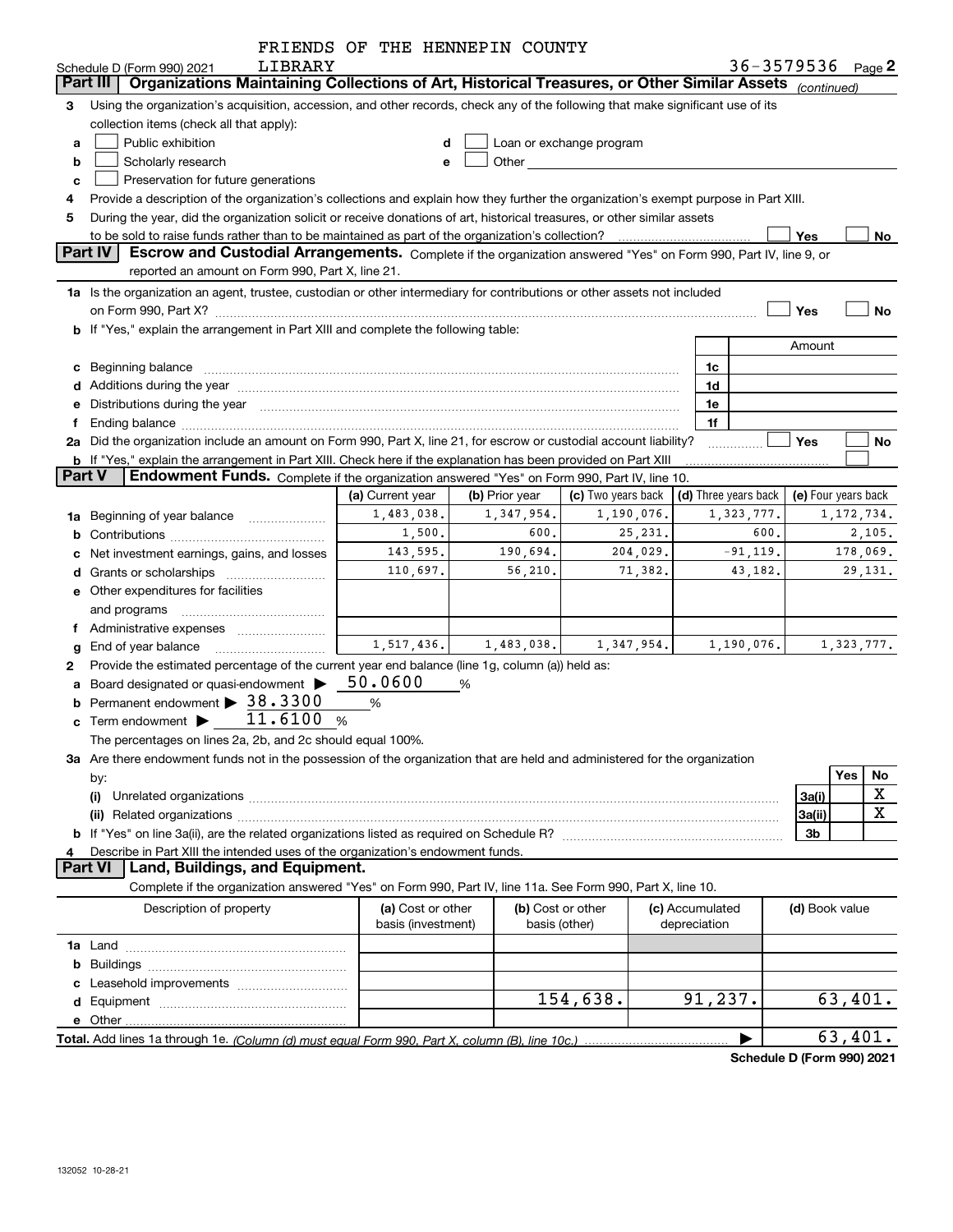|                 | LIBRARY<br>Schedule D (Form 990) 2021                                                                             |                 | 36-3579536 $_{Page}$ 3                                    |
|-----------------|-------------------------------------------------------------------------------------------------------------------|-----------------|-----------------------------------------------------------|
| <b>Part VII</b> | <b>Investments - Other Securities.</b>                                                                            |                 |                                                           |
|                 | Complete if the organization answered "Yes" on Form 990, Part IV, line 11b. See Form 990, Part X, line 12.        |                 |                                                           |
|                 | (a) Description of security or category (including name of security)                                              | (b) Book value  | (c) Method of valuation: Cost or end-of-year market value |
|                 | (1) Financial derivatives                                                                                         |                 |                                                           |
|                 |                                                                                                                   |                 |                                                           |
| $(3)$ Other     |                                                                                                                   |                 |                                                           |
| (A)             |                                                                                                                   |                 |                                                           |
| (B)             |                                                                                                                   |                 |                                                           |
| (C)             |                                                                                                                   |                 |                                                           |
| (D)             |                                                                                                                   |                 |                                                           |
| (E)             |                                                                                                                   |                 |                                                           |
| (F)             |                                                                                                                   |                 |                                                           |
| (G)             |                                                                                                                   |                 |                                                           |
| (H)             |                                                                                                                   |                 |                                                           |
|                 | Total. (Col. (b) must equal Form 990, Part X, col. (B) line 12.) $\blacktriangleright$                            |                 |                                                           |
|                 | Part VIII Investments - Program Related.                                                                          |                 |                                                           |
|                 | Complete if the organization answered "Yes" on Form 990, Part IV, line 11c. See Form 990, Part X, line 13.        |                 |                                                           |
|                 | (a) Description of investment                                                                                     | (b) Book value  | (c) Method of valuation: Cost or end-of-year market value |
| (1)             |                                                                                                                   |                 |                                                           |
| (2)             |                                                                                                                   |                 |                                                           |
| (3)             |                                                                                                                   |                 |                                                           |
| (4)             |                                                                                                                   |                 |                                                           |
| (5)             |                                                                                                                   |                 |                                                           |
| (6)             |                                                                                                                   |                 |                                                           |
| (7)             |                                                                                                                   |                 |                                                           |
| (8)             |                                                                                                                   |                 |                                                           |
| (9)             |                                                                                                                   |                 |                                                           |
|                 | Total. (Col. (b) must equal Form 990, Part X, col. (B) line 13.)                                                  |                 |                                                           |
| Part IX         | <b>Other Assets.</b>                                                                                              |                 |                                                           |
|                 | Complete if the organization answered "Yes" on Form 990, Part IV, line 11d. See Form 990, Part X, line 15.        |                 |                                                           |
|                 |                                                                                                                   | (a) Description | (b) Book value                                            |
| (1)             |                                                                                                                   |                 |                                                           |
| (2)             |                                                                                                                   |                 |                                                           |
| (3)             |                                                                                                                   |                 |                                                           |
| (4)             |                                                                                                                   |                 |                                                           |
| (5)             |                                                                                                                   |                 |                                                           |
| (6)             |                                                                                                                   |                 |                                                           |
| (7)             |                                                                                                                   |                 |                                                           |
| (8)             |                                                                                                                   |                 |                                                           |
| (9)             |                                                                                                                   |                 |                                                           |
|                 |                                                                                                                   |                 |                                                           |
| Part X          | <b>Other Liabilities.</b>                                                                                         |                 |                                                           |
|                 | Complete if the organization answered "Yes" on Form 990, Part IV, line 11e or 11f. See Form 990, Part X, line 25. |                 |                                                           |
|                 | (a) Description of liability                                                                                      |                 | (b) Book value                                            |
| (1)             | Federal income taxes                                                                                              |                 |                                                           |
| (2)             |                                                                                                                   |                 |                                                           |
| (3)             |                                                                                                                   |                 |                                                           |
| (4)             |                                                                                                                   |                 |                                                           |
|                 |                                                                                                                   |                 |                                                           |
|                 |                                                                                                                   |                 |                                                           |
| (5)             |                                                                                                                   |                 |                                                           |
| (6)             |                                                                                                                   |                 |                                                           |
| (7)             |                                                                                                                   |                 |                                                           |
| (8)             |                                                                                                                   |                 |                                                           |
| (9)             | Total. (Column (b) must equal Form 990, Part X, col. (B) line 25.)                                                |                 |                                                           |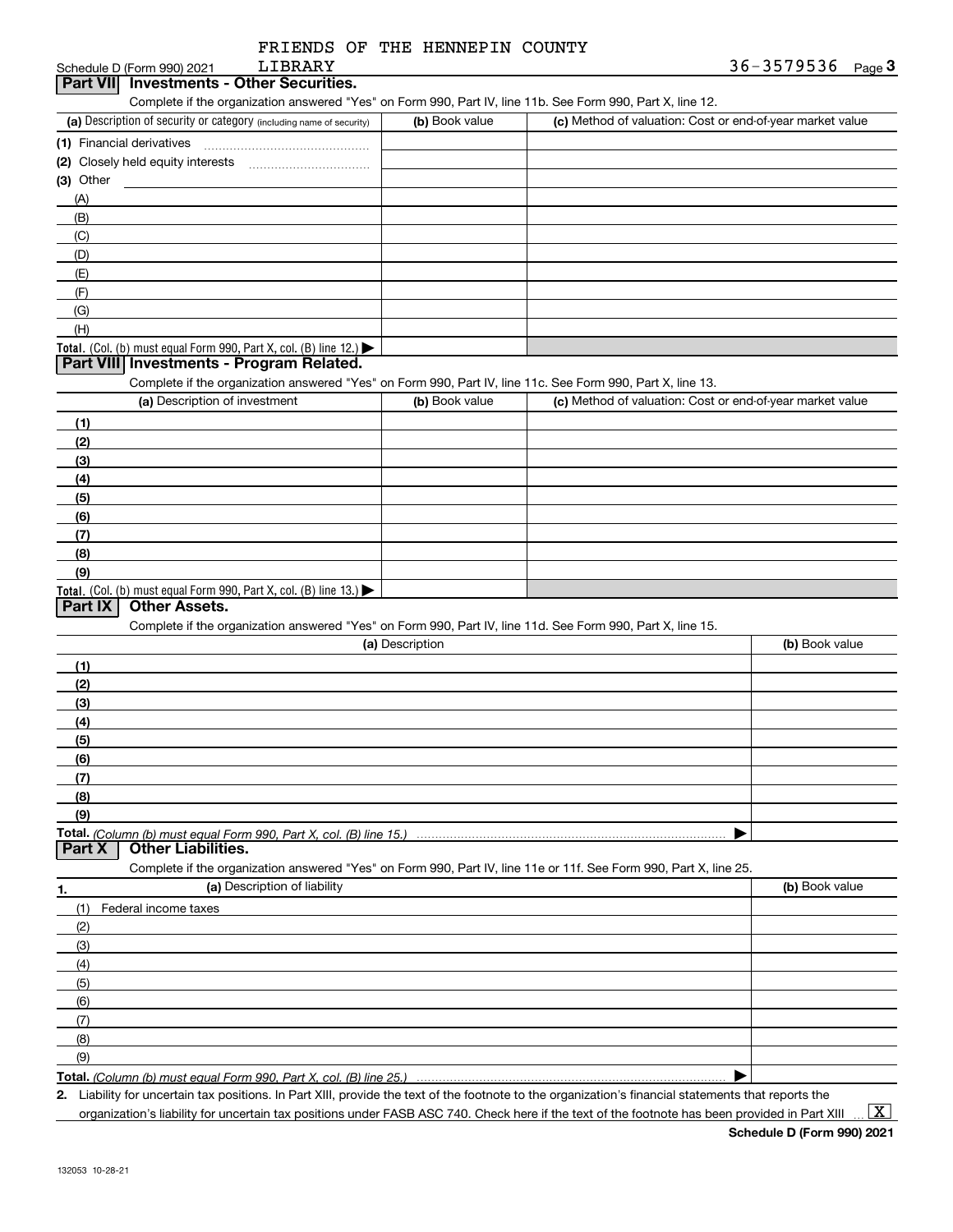| FRIENDS OF THE HENNEPIN COUNTY |
|--------------------------------|
|                                |

|    | LIBRARY<br>Schedule D (Form 990) 2021                                                                                                                                                                                               |                |          |                | 36-3579536              | Page 4          |
|----|-------------------------------------------------------------------------------------------------------------------------------------------------------------------------------------------------------------------------------------|----------------|----------|----------------|-------------------------|-----------------|
|    | Reconciliation of Revenue per Audited Financial Statements With Revenue per Return.<br><b>Part XI</b>                                                                                                                               |                |          |                |                         |                 |
|    | Complete if the organization answered "Yes" on Form 990, Part IV, line 12a.                                                                                                                                                         |                |          |                |                         |                 |
| 1. | Total revenue, gains, and other support per audited financial statements                                                                                                                                                            |                |          | $\blacksquare$ | 6,034,709.              |                 |
| 2  | Amounts included on line 1 but not on Form 990, Part VIII, line 12:                                                                                                                                                                 |                |          |                |                         |                 |
| a  |                                                                                                                                                                                                                                     | 2a             | 77,604.  |                |                         |                 |
| b  |                                                                                                                                                                                                                                     | 2 <sub>b</sub> | 64, 365. |                |                         |                 |
| c  |                                                                                                                                                                                                                                     | 2c             |          |                |                         |                 |
| d  |                                                                                                                                                                                                                                     | 2d             |          |                |                         |                 |
| е  | Add lines 2a through 2d                                                                                                                                                                                                             |                |          | 2e             |                         | <u>141,969.</u> |
| 3  |                                                                                                                                                                                                                                     |                |          | $\mathbf{3}$   | 5,892,740.              |                 |
| 4  | Amounts included on Form 990, Part VIII, line 12, but not on line 1:                                                                                                                                                                |                |          |                |                         |                 |
|    |                                                                                                                                                                                                                                     | 4a l           | 57,314.  |                |                         |                 |
| b  |                                                                                                                                                                                                                                     | 4 <sub>b</sub> |          |                |                         |                 |
| C. | Add lines 4a and 4b                                                                                                                                                                                                                 |                |          | 4с             |                         | 57,314.         |
| 5  |                                                                                                                                                                                                                                     |                |          | 5              | $\overline{5,950,054.}$ |                 |
|    |                                                                                                                                                                                                                                     |                |          |                |                         |                 |
|    | Part XII   Reconciliation of Expenses per Audited Financial Statements With Expenses per Return.                                                                                                                                    |                |          |                |                         |                 |
|    | Complete if the organization answered "Yes" on Form 990, Part IV, line 12a.                                                                                                                                                         |                |          |                |                         |                 |
| 1. | Total expenses and losses per audited financial statements [11] [12] contraction control in the statements [15] [15] and the statements [15] [15] and the statements [15] and the statements [15] and the statements [15] and       |                |          | $\blacksquare$ | 3,526,362.              |                 |
| 2  | Amounts included on line 1 but not on Form 990, Part IX, line 25:                                                                                                                                                                   |                |          |                |                         |                 |
| a  |                                                                                                                                                                                                                                     | 2a             | 64,365.  |                |                         |                 |
| b  |                                                                                                                                                                                                                                     | 2 <sub>b</sub> |          |                |                         |                 |
| C  |                                                                                                                                                                                                                                     | 2c             |          |                |                         |                 |
|    |                                                                                                                                                                                                                                     | 2d             |          |                |                         |                 |
| e  | Add lines 2a through 2d <b>must be a constructed as the constant of the construction of the construction</b> and the construction of the construction of the construction of the construction of the construction of the constructi |                |          | 2е             |                         | 64,365.         |
| 3  |                                                                                                                                                                                                                                     |                |          | 3              | 3,461,997.              |                 |
| 4  | Amounts included on Form 990, Part IX, line 25, but not on line 1:                                                                                                                                                                  |                |          |                |                         |                 |
| a  | Investment expenses not included on Form 990, Part VIII, line 7b [1000000000000000000000000000000000                                                                                                                                | 4a             | 57,314.  |                |                         |                 |
|    | Other (Describe in Part XIII.) <b>Construction Contract Construction</b> Chern Construction Construction Construction                                                                                                               | 4 <sub>b</sub> |          |                |                         |                 |
|    | Add lines 4a and 4b                                                                                                                                                                                                                 |                |          | 4c             |                         | 57,314.         |
| 5. | <b>Part XIII Supplemental Information.</b>                                                                                                                                                                                          |                |          | 5              | $\overline{3,519},311.$ |                 |

Provide the descriptions required for Part II, lines 3, 5, and 9; Part III, lines 1a and 4; Part IV, lines 1b and 2b; Part V, line 4; Part X, line 2; Part XI, lines 2d and 4b; and Part XII, lines 2d and 4b. Also complete this part to provide any additional information.

### PART V, LINE 4:

#### ENDOWMENT FUNDS ARE TO BE USED TO ENHANCE THE HENNEPIN COUNTY LIBRARY

### COLLECTIONS AND PROGRAMS.

PART X, LINE 2:

IT IS THE POLICY OF FRIENDS OF HCL, IN ACCORDANCE WITH U.S. GAAP, TO

ASSESS ANY UNCERTAIN TAX POSITIONS AND, IF NECESSARY, RECORD A LIABILITY

AND RELATED INCOME TAX EXPENSE FOR ANY UNCERTAIN TAX POSITIONS. MANAGEMENT

HAS ANALYZED THE TAX POSITIONS TAKEN BY FRIENDS OF HCL AND HAS CONCLUDED

THAT AS OF DECEMBER 31, 2021, THERE ARE NO UNCERTAIN POSITIONS TAKEN OR

EXPECTED TO BE TAKEN THAT WOULD REQUIRE RECOGNITION OF A LIABILITY OR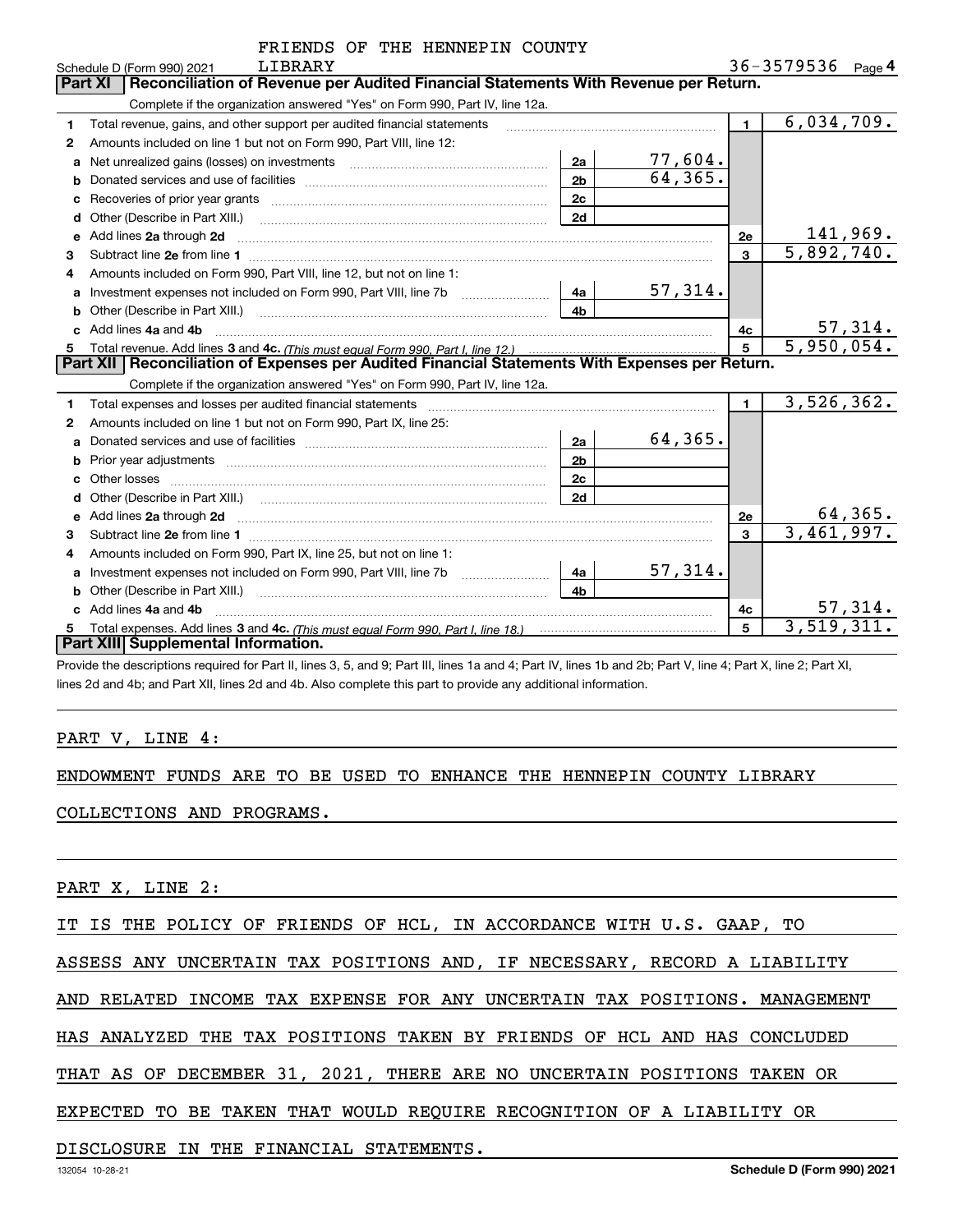|                                                                                      |         |  | FRIENDS OF THE HENNEPIN COUNTY |  |                   |  |
|--------------------------------------------------------------------------------------|---------|--|--------------------------------|--|-------------------|--|
| Schedule D (Form 990) 2021 LIBRARY<br>Part XIII Supplemental Information (continued) | LIBRARY |  |                                |  | 36-3579536 Page 5 |  |
|                                                                                      |         |  |                                |  |                   |  |
|                                                                                      |         |  |                                |  |                   |  |
|                                                                                      |         |  |                                |  |                   |  |
|                                                                                      |         |  |                                |  |                   |  |
|                                                                                      |         |  |                                |  |                   |  |
|                                                                                      |         |  |                                |  |                   |  |
|                                                                                      |         |  |                                |  |                   |  |
|                                                                                      |         |  |                                |  |                   |  |
|                                                                                      |         |  |                                |  |                   |  |
|                                                                                      |         |  |                                |  |                   |  |
|                                                                                      |         |  |                                |  |                   |  |
|                                                                                      |         |  |                                |  |                   |  |
|                                                                                      |         |  |                                |  |                   |  |
|                                                                                      |         |  |                                |  |                   |  |
|                                                                                      |         |  |                                |  |                   |  |
|                                                                                      |         |  |                                |  |                   |  |
|                                                                                      |         |  |                                |  |                   |  |
|                                                                                      |         |  |                                |  |                   |  |
|                                                                                      |         |  |                                |  |                   |  |
|                                                                                      |         |  |                                |  |                   |  |
|                                                                                      |         |  |                                |  |                   |  |
|                                                                                      |         |  |                                |  |                   |  |
|                                                                                      |         |  |                                |  |                   |  |
|                                                                                      |         |  |                                |  |                   |  |
|                                                                                      |         |  |                                |  |                   |  |
|                                                                                      |         |  |                                |  |                   |  |
|                                                                                      |         |  |                                |  |                   |  |
|                                                                                      |         |  |                                |  |                   |  |
|                                                                                      |         |  |                                |  |                   |  |
|                                                                                      |         |  |                                |  |                   |  |
|                                                                                      |         |  |                                |  |                   |  |
|                                                                                      |         |  |                                |  |                   |  |
|                                                                                      |         |  |                                |  |                   |  |
|                                                                                      |         |  |                                |  |                   |  |
|                                                                                      |         |  |                                |  |                   |  |
|                                                                                      |         |  |                                |  |                   |  |
|                                                                                      |         |  |                                |  |                   |  |
|                                                                                      |         |  |                                |  |                   |  |
|                                                                                      |         |  |                                |  |                   |  |
|                                                                                      |         |  |                                |  |                   |  |
|                                                                                      |         |  |                                |  |                   |  |
|                                                                                      |         |  |                                |  |                   |  |
|                                                                                      |         |  |                                |  |                   |  |
|                                                                                      |         |  |                                |  |                   |  |
|                                                                                      |         |  |                                |  |                   |  |
|                                                                                      |         |  |                                |  |                   |  |
|                                                                                      |         |  |                                |  |                   |  |
|                                                                                      |         |  |                                |  |                   |  |
|                                                                                      |         |  |                                |  |                   |  |
|                                                                                      |         |  |                                |  |                   |  |
|                                                                                      |         |  |                                |  |                   |  |
|                                                                                      |         |  |                                |  |                   |  |
|                                                                                      |         |  |                                |  |                   |  |
|                                                                                      |         |  |                                |  |                   |  |
|                                                                                      |         |  |                                |  |                   |  |
|                                                                                      |         |  |                                |  |                   |  |
|                                                                                      |         |  |                                |  |                   |  |
|                                                                                      |         |  |                                |  |                   |  |
|                                                                                      |         |  |                                |  |                   |  |
|                                                                                      |         |  |                                |  |                   |  |
|                                                                                      |         |  |                                |  |                   |  |
|                                                                                      |         |  |                                |  |                   |  |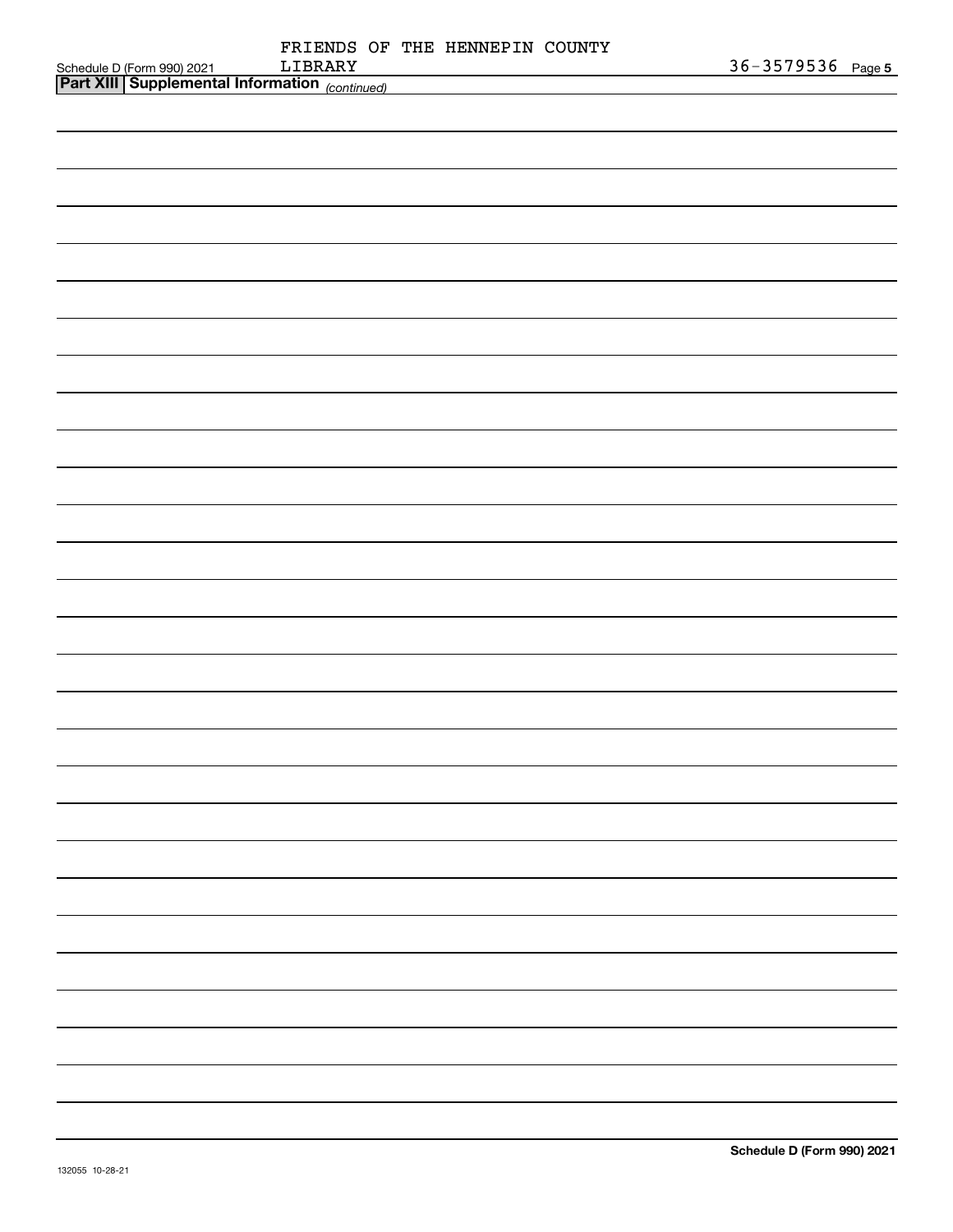| <b>SCHEDULE I</b><br>(Form 990)                                          |                                                                                                                                                                                                                                                                                                                                               |                         | <b>Grants and Other Assistance to Organizations,</b><br>Governments, and Individuals in the United States |                                                                              |                                        |                                                                |                                          | OMB No. 1545-0047                                              |
|--------------------------------------------------------------------------|-----------------------------------------------------------------------------------------------------------------------------------------------------------------------------------------------------------------------------------------------------------------------------------------------------------------------------------------------|-------------------------|-----------------------------------------------------------------------------------------------------------|------------------------------------------------------------------------------|----------------------------------------|----------------------------------------------------------------|------------------------------------------|----------------------------------------------------------------|
|                                                                          |                                                                                                                                                                                                                                                                                                                                               |                         | Complete if the organization answered "Yes" on Form 990, Part IV, line 21 or 22.                          |                                                                              |                                        |                                                                |                                          | 2021                                                           |
| Department of the Treasury<br>Internal Revenue Service                   |                                                                                                                                                                                                                                                                                                                                               |                         |                                                                                                           | Attach to Form 990.<br>Go to www.irs.gov/Form990 for the latest information. |                                        |                                                                |                                          | <b>Open to Public</b><br>Inspection                            |
| Name of the organization                                                 | LIBRARY                                                                                                                                                                                                                                                                                                                                       |                         | FRIENDS OF THE HENNEPIN COUNTY                                                                            |                                                                              |                                        |                                                                |                                          | <b>Employer identification number</b><br>36-3579536            |
| Part I                                                                   | <b>General Information on Grants and Assistance</b>                                                                                                                                                                                                                                                                                           |                         |                                                                                                           |                                                                              |                                        |                                                                |                                          |                                                                |
| $\mathbf{1}$<br>2                                                        | Does the organization maintain records to substantiate the amount of the grants or assistance, the grantees' eligibility for the grants or assistance, and the selection<br>criteria used to award the grants or assistance?<br>Describe in Part IV the organization's procedures for monitoring the use of grant funds in the United States. |                         |                                                                                                           |                                                                              |                                        |                                                                |                                          | $\boxed{\text{X}}$ Yes<br>  No                                 |
| Part II                                                                  | Grants and Other Assistance to Domestic Organizations and Domestic Governments. Complete if the organization answered "Yes" on Form 990, Part IV, line 21, for any<br>recipient that received more than \$5,000. Part II can be duplicated if additional space is needed.                                                                     |                         |                                                                                                           |                                                                              |                                        |                                                                |                                          |                                                                |
|                                                                          | 1 (a) Name and address of organization<br>or government                                                                                                                                                                                                                                                                                       | $(b)$ EIN               | (c) IRC section<br>(if applicable)                                                                        | (d) Amount of<br>cash grant                                                  | (e) Amount of<br>noncash<br>assistance | (f) Method of<br>valuation (book,<br>FMV, appraisal,<br>other) | (g) Description of<br>noncash assistance | (h) Purpose of grant<br>or assistance                          |
| HENNEPIN COUNTY LIBRARY<br>12601 RIDGEDALE DRIVE<br>MINNETONKA, MN 55305 |                                                                                                                                                                                                                                                                                                                                               | $41 - 6005801$ $115(1)$ |                                                                                                           | 2,005,000,                                                                   | 0.                                     |                                                                |                                          | OPERATING SUPPORT FOR<br>PRIORITY PROGRAMS AND<br>INITIATIVES. |
|                                                                          |                                                                                                                                                                                                                                                                                                                                               |                         |                                                                                                           |                                                                              |                                        |                                                                |                                          |                                                                |
|                                                                          |                                                                                                                                                                                                                                                                                                                                               |                         |                                                                                                           |                                                                              |                                        |                                                                |                                          |                                                                |
|                                                                          |                                                                                                                                                                                                                                                                                                                                               |                         |                                                                                                           |                                                                              |                                        |                                                                |                                          |                                                                |
|                                                                          |                                                                                                                                                                                                                                                                                                                                               |                         |                                                                                                           |                                                                              |                                        |                                                                |                                          |                                                                |
|                                                                          |                                                                                                                                                                                                                                                                                                                                               |                         |                                                                                                           |                                                                              |                                        |                                                                |                                          |                                                                |
| $\mathbf{2}$<br>3                                                        | Enter total number of section 501(c)(3) and government organizations listed in the line 1 table<br>Enter total number of other organizations listed in the line 1 table<br>LHA For Paperwork Reduction Act Notice, see the Instructions for Form 990.                                                                                         |                         |                                                                                                           |                                                                              |                                        |                                                                |                                          | $1$ .<br>Schedule I (Form 990) 2021                            |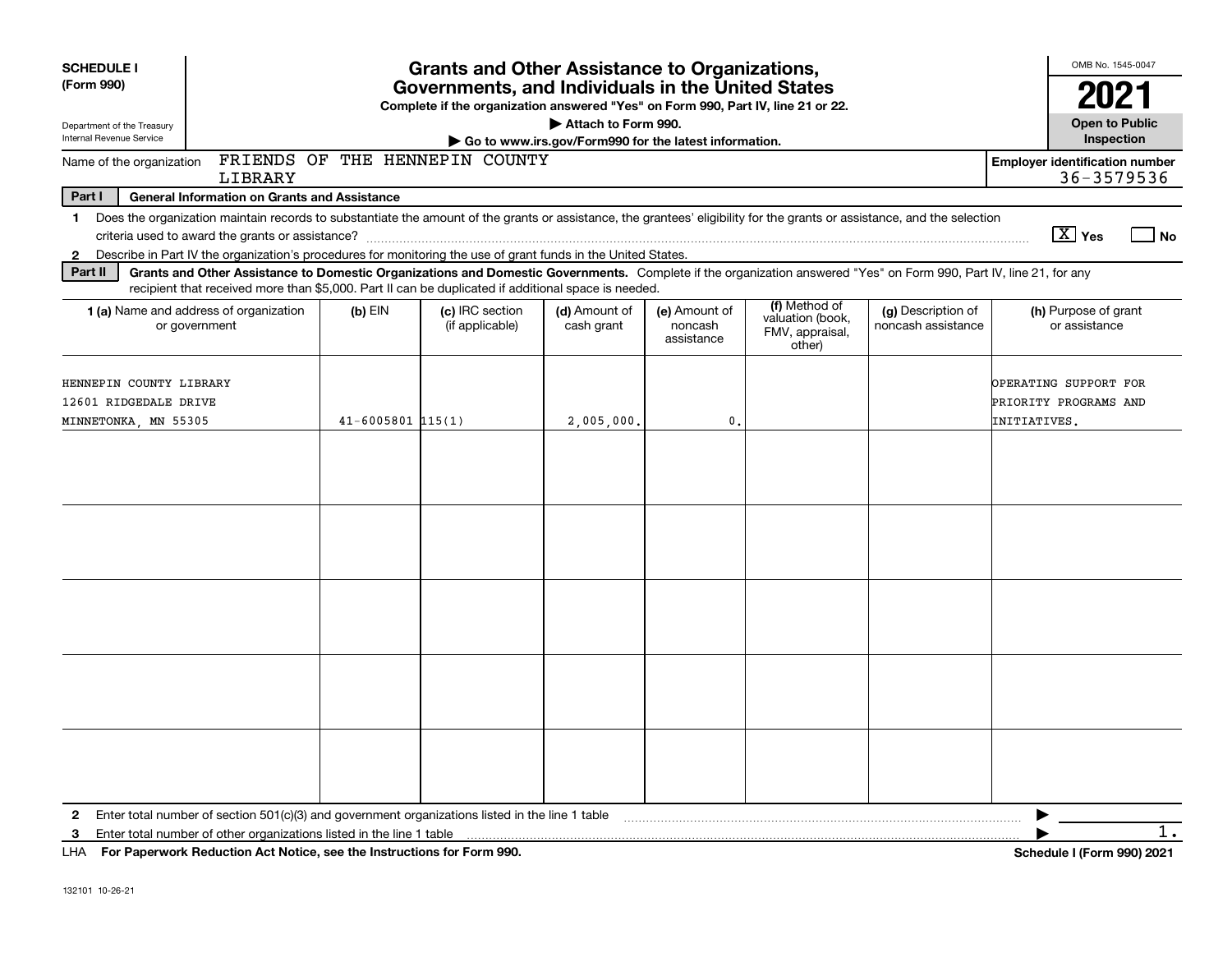| FRIENDS OF THE HENNEPIN COUNTY |  |  |  |  |
|--------------------------------|--|--|--|--|
|--------------------------------|--|--|--|--|

Schedule I (Form 990) 2021 LIBRARY

LIBRARY 36-3579536

**2**

**Part III | Grants and Other Assistance to Domestic Individuals. Complete if the organization answered "Yes" on Form 990, Part IV, line 22.** Part III can be duplicated if additional space is needed.

| (a) Type of grant or assistance | (b) Number of<br>recipients | (c) Amount of<br>cash grant | (d) Amount of non-<br>cash assistance | (e) Method of valuation<br>(book, FMV, appraisal, other) | (f) Description of noncash assistance |
|---------------------------------|-----------------------------|-----------------------------|---------------------------------------|----------------------------------------------------------|---------------------------------------|
|                                 |                             |                             |                                       |                                                          |                                       |
|                                 |                             |                             |                                       |                                                          |                                       |
|                                 |                             |                             |                                       |                                                          |                                       |
|                                 |                             |                             |                                       |                                                          |                                       |
|                                 |                             |                             |                                       |                                                          |                                       |
|                                 |                             |                             |                                       |                                                          |                                       |
|                                 |                             |                             |                                       |                                                          |                                       |
|                                 |                             |                             |                                       |                                                          |                                       |
|                                 |                             |                             |                                       |                                                          |                                       |
|                                 |                             |                             |                                       |                                                          |                                       |

Part IV | Supplemental Information. Provide the information required in Part I, line 2; Part III, column (b); and any other additional information.

PART I, LINE 2:

PROCEDURES FOR MONITORING THE USE OF GRANT FUNDS FRIENDS OF THE HENNEPIN

COUNTY LIBRARY STAFF WORK CLOSELY WITH THE HENNEPIN COUNTY LIBRARY STAFF TO

SEEK PRIVATE FUNDING TO ENHANCE COLLECTIONS AND PROGRAMS NOT FULLY FUNDED

THROUGH PUBLIC REVENUE STREAMS. LIBRARY STAFF AND FRIENDS OF THE HENNEPIN

COUNTY LIBRARY STAFF WORK TOGETHER TO DOCUMENT AND REPORT ON THE

EXPENDITURES OF THESE PRIVATELY SECURED GRANT FUNDS.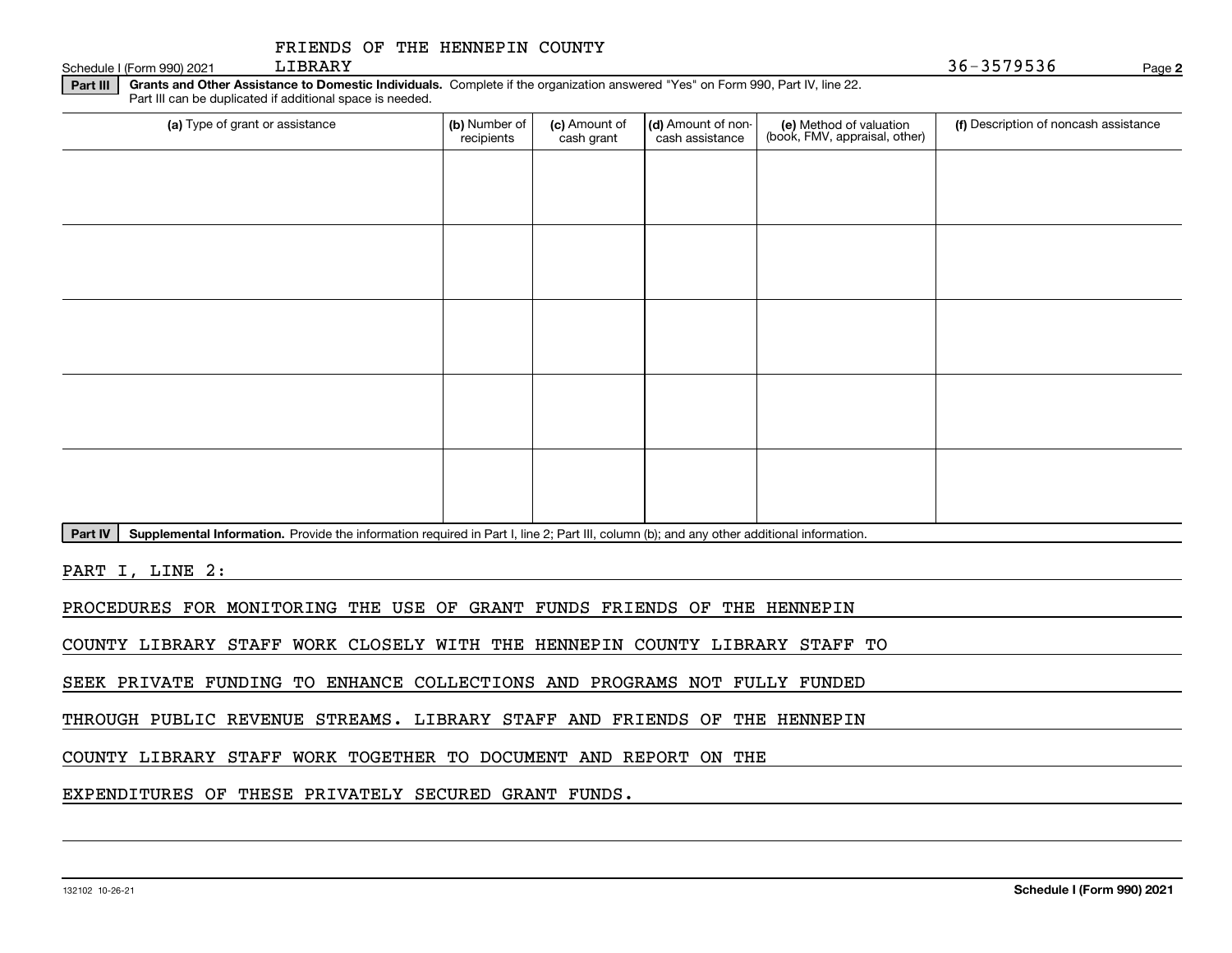|    | <b>SCHEDULE J</b>                                                                                          | <b>Compensation Information</b>                                                                                                  |                   | OMB No. 1545-0047          |                       |             |
|----|------------------------------------------------------------------------------------------------------------|----------------------------------------------------------------------------------------------------------------------------------|-------------------|----------------------------|-----------------------|-------------|
|    | (Form 990)<br>For certain Officers, Directors, Trustees, Key Employees, and Highest                        |                                                                                                                                  |                   |                            |                       |             |
|    | <b>Compensated Employees</b><br>Complete if the organization answered "Yes" on Form 990, Part IV, line 23. |                                                                                                                                  |                   | 2021                       |                       |             |
|    | Attach to Form 990.<br>Department of the Treasury                                                          |                                                                                                                                  |                   |                            | <b>Open to Public</b> |             |
|    | Internal Revenue Service                                                                                   |                                                                                                                                  | <b>Inspection</b> |                            |                       |             |
|    | Name of the organization                                                                                   | <b>Employer identification number</b>                                                                                            |                   |                            |                       |             |
|    |                                                                                                            | LIBRARY                                                                                                                          |                   | 36-3579536                 |                       |             |
|    | Part I                                                                                                     | <b>Questions Regarding Compensation</b>                                                                                          |                   |                            |                       |             |
|    |                                                                                                            |                                                                                                                                  |                   |                            | <b>Yes</b>            | No          |
|    |                                                                                                            | <b>1a</b> Check the appropriate box(es) if the organization provided any of the following to or for a person listed on Form 990, |                   |                            |                       |             |
|    |                                                                                                            | Part VII, Section A, line 1a. Complete Part III to provide any relevant information regarding these items.                       |                   |                            |                       |             |
|    | First-class or charter travel                                                                              | Housing allowance or residence for personal use                                                                                  |                   |                            |                       |             |
|    | Travel for companions                                                                                      | Payments for business use of personal residence                                                                                  |                   |                            |                       |             |
|    |                                                                                                            | Health or social club dues or initiation fees<br>Tax indemnification and gross-up payments                                       |                   |                            |                       |             |
|    |                                                                                                            | Discretionary spending account<br>Personal services (such as maid, chauffeur, chef)                                              |                   |                            |                       |             |
|    |                                                                                                            |                                                                                                                                  |                   |                            |                       |             |
|    |                                                                                                            | <b>b</b> If any of the boxes on line 1a are checked, did the organization follow a written policy regarding payment or           |                   |                            |                       |             |
|    |                                                                                                            |                                                                                                                                  |                   | 1b                         |                       |             |
| 2  |                                                                                                            | Did the organization require substantiation prior to reimbursing or allowing expenses incurred by all directors,                 |                   | $\mathbf{2}$               |                       |             |
|    |                                                                                                            |                                                                                                                                  |                   |                            |                       |             |
| З  |                                                                                                            | Indicate which, if any, of the following the organization used to establish the compensation of the organization's               |                   |                            |                       |             |
|    |                                                                                                            | CEO/Executive Director. Check all that apply. Do not check any boxes for methods used by a related organization to               |                   |                            |                       |             |
|    |                                                                                                            | establish compensation of the CEO/Executive Director, but explain in Part III.                                                   |                   |                            |                       |             |
|    | Compensation committee                                                                                     | Written employment contract                                                                                                      |                   |                            |                       |             |
|    |                                                                                                            | $X$ Compensation survey or study<br>Independent compensation consultant                                                          |                   |                            |                       |             |
|    |                                                                                                            | $\mathbf{X}$ Approval by the board or compensation committee<br>Form 990 of other organizations                                  |                   |                            |                       |             |
|    |                                                                                                            |                                                                                                                                  |                   |                            |                       |             |
| 4  |                                                                                                            | During the year, did any person listed on Form 990, Part VII, Section A, line 1a, with respect to the filing                     |                   |                            |                       |             |
|    | organization or a related organization:                                                                    |                                                                                                                                  |                   |                            |                       |             |
| а  |                                                                                                            | Receive a severance payment or change-of-control payment?                                                                        |                   | 4a                         |                       | х           |
| b  |                                                                                                            | Participate in or receive payment from a supplemental nonqualified retirement plan?                                              |                   | 4b                         |                       | X           |
| с  |                                                                                                            | Participate in or receive payment from an equity-based compensation arrangement?                                                 |                   | 4с                         |                       | X           |
|    |                                                                                                            | If "Yes" to any of lines 4a-c, list the persons and provide the applicable amounts for each item in Part III.                    |                   |                            |                       |             |
|    |                                                                                                            |                                                                                                                                  |                   |                            |                       |             |
|    |                                                                                                            | Only section 501(c)(3), 501(c)(4), and 501(c)(29) organizations must complete lines 5-9.                                         |                   |                            |                       |             |
|    |                                                                                                            | For persons listed on Form 990, Part VII, Section A, line 1a, did the organization pay or accrue any compensation                |                   |                            |                       |             |
|    | contingent on the revenues of:                                                                             |                                                                                                                                  |                   |                            |                       |             |
|    |                                                                                                            | a The organization? <b>Entitation</b> and the organization?                                                                      |                   | 5а                         |                       | х           |
|    |                                                                                                            |                                                                                                                                  |                   | 5b                         |                       | X           |
|    |                                                                                                            | If "Yes" on line 5a or 5b, describe in Part III.                                                                                 |                   |                            |                       |             |
| 6. |                                                                                                            | For persons listed on Form 990, Part VII, Section A, line 1a, did the organization pay or accrue any compensation                |                   |                            |                       |             |
|    | contingent on the net earnings of:                                                                         |                                                                                                                                  |                   |                            |                       |             |
|    |                                                                                                            |                                                                                                                                  |                   | 6a                         |                       | х           |
|    |                                                                                                            |                                                                                                                                  |                   | 6b                         |                       | $\mathbf X$ |
|    |                                                                                                            | If "Yes" on line 6a or 6b, describe in Part III.                                                                                 |                   |                            |                       |             |
|    |                                                                                                            | 7 For persons listed on Form 990, Part VII, Section A, line 1a, did the organization provide any nonfixed payments               |                   |                            |                       |             |
|    |                                                                                                            |                                                                                                                                  |                   | 7                          |                       | x           |
| 8  |                                                                                                            | Were any amounts reported on Form 990, Part VII, paid or accrued pursuant to a contract that was subject to the                  |                   |                            |                       |             |
|    |                                                                                                            | initial contract exception described in Regulations section 53.4958-4(a)(3)? If "Yes," describe in Part III                      |                   | 8                          |                       | х           |
| 9  |                                                                                                            | If "Yes" on line 8, did the organization also follow the rebuttable presumption procedure described in                           |                   |                            |                       |             |
|    |                                                                                                            |                                                                                                                                  |                   | 9                          |                       |             |
|    |                                                                                                            | LHA For Paperwork Reduction Act Notice, see the Instructions for Form 990.                                                       |                   | Schedule J (Form 990) 2021 |                       |             |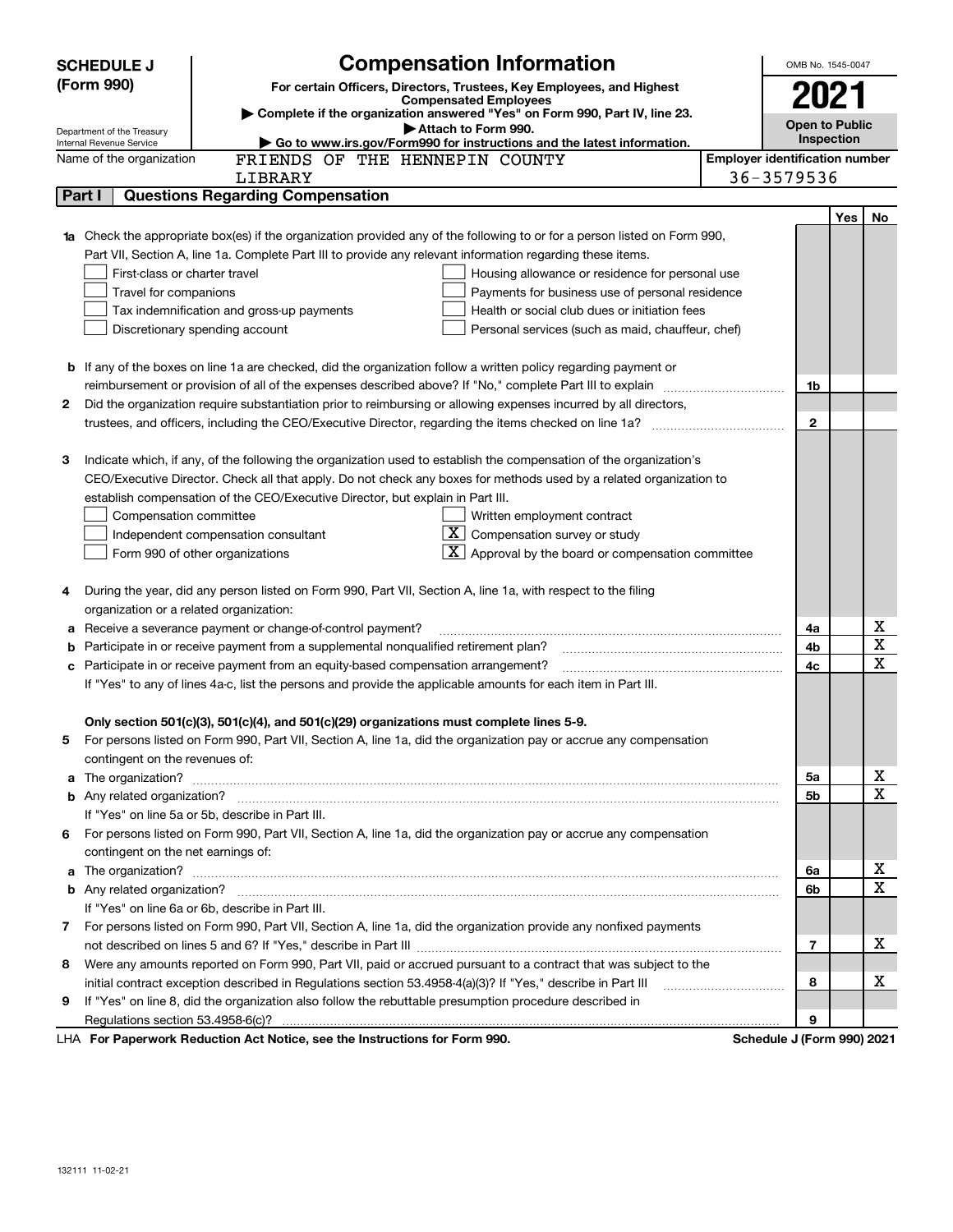LIBRARY

**Part II Officers, Directors, Trustees, Key Employees, and Highest Compensated Employees.**  Schedule J (Form 990) 2021 Page Use duplicate copies if additional space is needed.

For each individual whose compensation must be reported on Schedule J, report compensation from the organization on row (i) and from related organizations, described in the instructions, on row (ii). Do not list any individuals that aren't listed on Form 990, Part VII.

**Note:**  The sum of columns (B)(i)-(iii) for each listed individual must equal the total amount of Form 990, Part VII, Section A, line 1a, applicable column (D) and (E) amounts for that individual.

|                    |             | (B) Breakdown of W-2 and/or 1099-MISC and/or 1099-NEC<br>compensation |                                           |                                           | (C) Retirement and<br>(D) Nontaxable<br>other deferred<br>benefits |                  | (E) Total of columns<br>$(B)(i)-(D)$ | (F) Compensation<br>in column (B)         |
|--------------------|-------------|-----------------------------------------------------------------------|-------------------------------------------|-------------------------------------------|--------------------------------------------------------------------|------------------|--------------------------------------|-------------------------------------------|
| (A) Name and Title |             | (i) Base<br>compensation                                              | (ii) Bonus &<br>incentive<br>compensation | (iii) Other<br>reportable<br>compensation | compensation                                                       |                  |                                      | reported as deferred<br>on prior Form 990 |
| (1) KRISTI PEARSON | (i)         | 151,420.                                                              | 14,845.                                   | $\overline{0}$ .                          | 4,988.                                                             | 2,220.           | 173,473.                             | 0.                                        |
| $\mathtt{CEO}$     | (ii)        | $\overline{0}$ .                                                      | $\overline{0}$ .                          | $\overline{0}$ .                          | $\overline{0}$ .                                                   | $\overline{0}$ . | $\overline{0}$ .                     | $\overline{0}$ .                          |
|                    | $(\sf{i})$  |                                                                       |                                           |                                           |                                                                    |                  |                                      |                                           |
|                    | (ii)        |                                                                       |                                           |                                           |                                                                    |                  |                                      |                                           |
|                    | (i)         |                                                                       |                                           |                                           |                                                                    |                  |                                      |                                           |
|                    | (ii)        |                                                                       |                                           |                                           |                                                                    |                  |                                      |                                           |
|                    | (i)         |                                                                       |                                           |                                           |                                                                    |                  |                                      |                                           |
|                    | (ii)        |                                                                       |                                           |                                           |                                                                    |                  |                                      |                                           |
|                    | (i)         |                                                                       |                                           |                                           |                                                                    |                  |                                      |                                           |
|                    | (ii)        |                                                                       |                                           |                                           |                                                                    |                  |                                      |                                           |
|                    | (i)         |                                                                       |                                           |                                           |                                                                    |                  |                                      |                                           |
|                    | (ii)        |                                                                       |                                           |                                           |                                                                    |                  |                                      |                                           |
|                    | (i)         |                                                                       |                                           |                                           |                                                                    |                  |                                      |                                           |
|                    | (ii)        |                                                                       |                                           |                                           |                                                                    |                  |                                      |                                           |
|                    | $(\sf{i})$  |                                                                       |                                           |                                           |                                                                    |                  |                                      |                                           |
|                    | (ii)        |                                                                       |                                           |                                           |                                                                    |                  |                                      |                                           |
|                    | (i)         |                                                                       |                                           |                                           |                                                                    |                  |                                      |                                           |
|                    | (ii)        |                                                                       |                                           |                                           |                                                                    |                  |                                      |                                           |
|                    | (i)         |                                                                       |                                           |                                           |                                                                    |                  |                                      |                                           |
|                    | (ii)        |                                                                       |                                           |                                           |                                                                    |                  |                                      |                                           |
|                    | (i)         |                                                                       |                                           |                                           |                                                                    |                  |                                      |                                           |
|                    | (ii)        |                                                                       |                                           |                                           |                                                                    |                  |                                      |                                           |
|                    | (i)         |                                                                       |                                           |                                           |                                                                    |                  |                                      |                                           |
|                    | (ii)        |                                                                       |                                           |                                           |                                                                    |                  |                                      |                                           |
|                    | (i)         |                                                                       |                                           |                                           |                                                                    |                  |                                      |                                           |
|                    | (ii)        |                                                                       |                                           |                                           |                                                                    |                  |                                      |                                           |
|                    | (i)         |                                                                       |                                           |                                           |                                                                    |                  |                                      |                                           |
|                    | (ii)<br>(i) |                                                                       |                                           |                                           |                                                                    |                  |                                      |                                           |
|                    | (ii)        |                                                                       |                                           |                                           |                                                                    |                  |                                      |                                           |
|                    | (i)         |                                                                       |                                           |                                           |                                                                    |                  |                                      |                                           |
|                    | (ii)        |                                                                       |                                           |                                           |                                                                    |                  |                                      |                                           |
|                    |             |                                                                       |                                           |                                           |                                                                    |                  |                                      |                                           |

**2**

36-3579536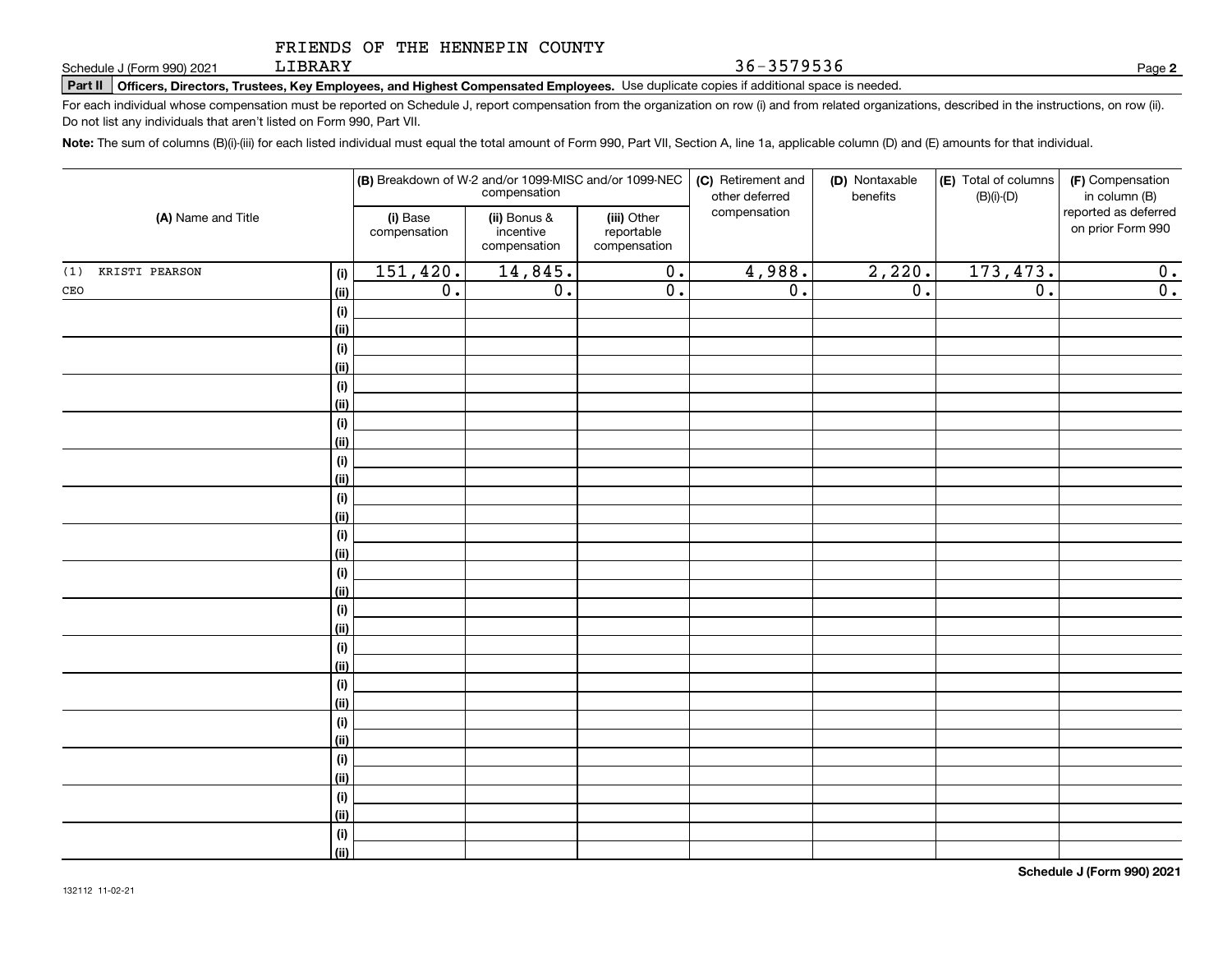|  |  | 132113 11-02-21 |
|--|--|-----------------|
|--|--|-----------------|

| FRIENDS OF THE HENNEPIN COUNTY |  |
|--------------------------------|--|
|--------------------------------|--|

**Part III Supplemental Information**

Schedule J (Form 990) 2021 LIBRARY<br>Part III Supplemental Information<br>Provide the information, explanation, or descriptions required for Part I, lines 1a, 1b, 3, 4a, 4b, 4c, 5a, 5b, 6a, 6b, 7, and 8, and for Part II. Also c

**Schedule J (Form 990) 2021**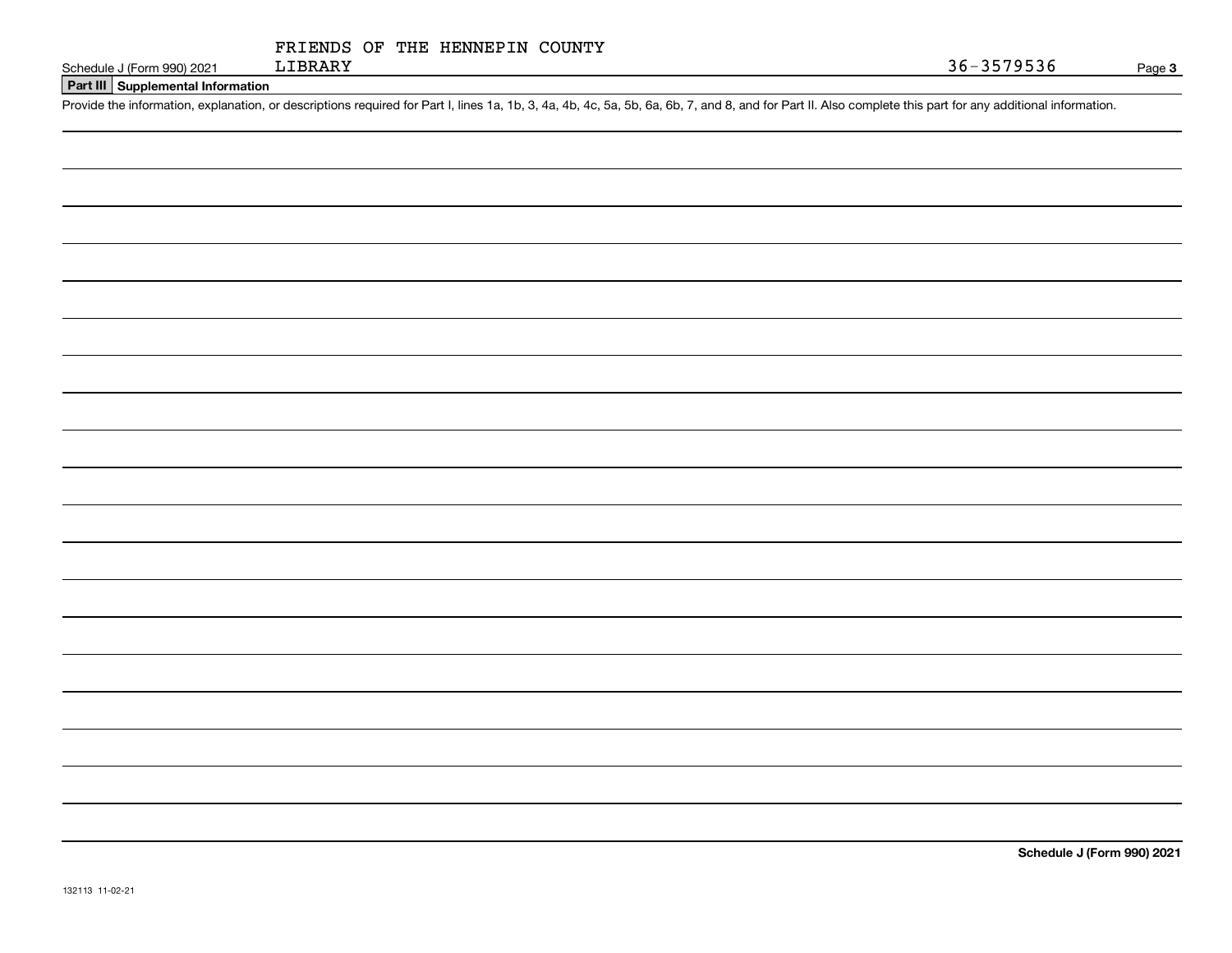| <b>Noncash Contributions</b> |
|------------------------------|
|------------------------------|

OMB No. 1545-0047

| Department of the Treasury |
|----------------------------|
| Internal Revenue Service   |

**SCHEDULE M (Form 990)**

**Complete if the organizations answered "Yes" on Form 990, Part IV, lines 29 or 30.** <sup>J</sup>**2021 Attach to Form 990.** J

 **Go to www.irs.gov/Form990 for instructions and the latest information.** J **Employer identification number**

| Name of the organization |  |
|--------------------------|--|
|                          |  |

FRIENDS OF THE HENNEPIN COUNTY

|         | LIBRARY                                                                                                                                                          |                               |                                      |                                                                                                      |  |                                                              | 36-3579536                         |     |    |
|---------|------------------------------------------------------------------------------------------------------------------------------------------------------------------|-------------------------------|--------------------------------------|------------------------------------------------------------------------------------------------------|--|--------------------------------------------------------------|------------------------------------|-----|----|
| Part I  | <b>Types of Property</b>                                                                                                                                         |                               |                                      |                                                                                                      |  |                                                              |                                    |     |    |
|         |                                                                                                                                                                  | (a)<br>Check if<br>applicable | (b)<br>Number of<br>contributions or | (c)<br>Noncash contribution<br>amounts reported on<br>items contributed Form 990, Part VIII, line 1g |  | (d)<br>Method of determining<br>noncash contribution amounts |                                    |     |    |
| 1       |                                                                                                                                                                  |                               |                                      |                                                                                                      |  |                                                              |                                    |     |    |
| 2       |                                                                                                                                                                  |                               |                                      |                                                                                                      |  |                                                              |                                    |     |    |
| З       |                                                                                                                                                                  |                               |                                      |                                                                                                      |  |                                                              |                                    |     |    |
| 4       |                                                                                                                                                                  |                               |                                      |                                                                                                      |  |                                                              |                                    |     |    |
| 5       | Clothing and household goods                                                                                                                                     |                               |                                      |                                                                                                      |  |                                                              |                                    |     |    |
| 6       |                                                                                                                                                                  |                               |                                      |                                                                                                      |  |                                                              |                                    |     |    |
| 7       |                                                                                                                                                                  |                               |                                      |                                                                                                      |  |                                                              |                                    |     |    |
| 8       |                                                                                                                                                                  |                               |                                      |                                                                                                      |  |                                                              |                                    |     |    |
| 9       |                                                                                                                                                                  | $\mathbf x$                   | 12                                   | 62,254. FAIR MARKET VALUE                                                                            |  |                                                              |                                    |     |    |
| 10      | Securities - Closely held stock                                                                                                                                  |                               |                                      |                                                                                                      |  |                                                              |                                    |     |    |
| 11      | Securities - Partnership, LLC, or                                                                                                                                |                               |                                      |                                                                                                      |  |                                                              |                                    |     |    |
|         | trust interests                                                                                                                                                  |                               |                                      |                                                                                                      |  |                                                              |                                    |     |    |
| 12      |                                                                                                                                                                  |                               |                                      |                                                                                                      |  |                                                              |                                    |     |    |
| 13      | Qualified conservation contribution -                                                                                                                            |                               |                                      |                                                                                                      |  |                                                              |                                    |     |    |
|         | Historic structures                                                                                                                                              |                               |                                      |                                                                                                      |  |                                                              |                                    |     |    |
| 14      | Qualified conservation contribution - Other                                                                                                                      |                               |                                      |                                                                                                      |  |                                                              |                                    |     |    |
| 15      | Real estate - Residential                                                                                                                                        |                               |                                      |                                                                                                      |  |                                                              |                                    |     |    |
| 16      | Real estate - Commercial                                                                                                                                         |                               |                                      |                                                                                                      |  |                                                              |                                    |     |    |
| 17      |                                                                                                                                                                  |                               |                                      |                                                                                                      |  |                                                              |                                    |     |    |
| 18      |                                                                                                                                                                  |                               |                                      |                                                                                                      |  |                                                              |                                    |     |    |
| 19      |                                                                                                                                                                  |                               |                                      |                                                                                                      |  |                                                              |                                    |     |    |
| 20      | Drugs and medical supplies                                                                                                                                       |                               |                                      |                                                                                                      |  |                                                              |                                    |     |    |
| 21      | Taxidermy                                                                                                                                                        |                               |                                      |                                                                                                      |  |                                                              |                                    |     |    |
| 22      |                                                                                                                                                                  |                               |                                      |                                                                                                      |  |                                                              |                                    |     |    |
| 23      |                                                                                                                                                                  |                               |                                      |                                                                                                      |  |                                                              |                                    |     |    |
| 24      |                                                                                                                                                                  |                               |                                      |                                                                                                      |  |                                                              |                                    |     |    |
| 25      | Other $\blacktriangleright$                                                                                                                                      |                               |                                      |                                                                                                      |  |                                                              |                                    |     |    |
| 26      | Other $\blacktriangleright$                                                                                                                                      |                               |                                      |                                                                                                      |  |                                                              |                                    |     |    |
| 27      | Other $\blacktriangleright$                                                                                                                                      |                               |                                      |                                                                                                      |  |                                                              |                                    |     |    |
| 28      | Other $\blacktriangleright$                                                                                                                                      |                               |                                      |                                                                                                      |  |                                                              |                                    |     |    |
| 29      | Number of Forms 8283 received by the organization during the tax year for contributions                                                                          |                               |                                      |                                                                                                      |  |                                                              |                                    |     |    |
|         | for which the organization completed Form 8283, Part V, Donee Acknowledgement                                                                                    |                               |                                      | 29<br>.                                                                                              |  |                                                              |                                    |     |    |
|         |                                                                                                                                                                  |                               |                                      |                                                                                                      |  |                                                              |                                    | Yes | No |
|         | 30a During the year, did the organization receive by contribution any property reported in Part I, lines 1 through 28, that it                                   |                               |                                      |                                                                                                      |  |                                                              |                                    |     |    |
|         | must hold for at least three years from the date of the initial contribution, and which isn't required to be used for                                            |                               |                                      |                                                                                                      |  |                                                              |                                    |     | х  |
|         | exempt purposes for the entire holding period?                                                                                                                   |                               |                                      |                                                                                                      |  |                                                              | 30a                                |     |    |
| b       | If "Yes," describe the arrangement in Part II.<br>Does the organization have a gift acceptance policy that requires the review of any nonstandard contributions? |                               |                                      |                                                                                                      |  |                                                              |                                    |     | x  |
| 31      | 32a Does the organization hire or use third parties or related organizations to solicit, process, or sell noncash                                                |                               |                                      |                                                                                                      |  |                                                              | 31                                 |     |    |
|         | contributions?                                                                                                                                                   |                               |                                      |                                                                                                      |  |                                                              | 32a                                |     | x  |
|         | If "Yes," describe in Part II.                                                                                                                                   |                               |                                      |                                                                                                      |  |                                                              |                                    |     |    |
| b<br>33 | If the organization didn't report an amount in column (c) for a type of property for which column (a) is checked,                                                |                               |                                      |                                                                                                      |  |                                                              |                                    |     |    |
|         | describe in Part II.                                                                                                                                             |                               |                                      |                                                                                                      |  |                                                              |                                    |     |    |
|         | sation. And Moding and the Instrumetions for Form 000                                                                                                            |                               |                                      |                                                                                                      |  |                                                              | $\mathbf{A} \mathbf{A} \mathbf{B}$ |     |    |

**For Paperwork Reduction Act Notice, see the Instructions for Form 990. Schedule M (Form 990) 2021** LHA

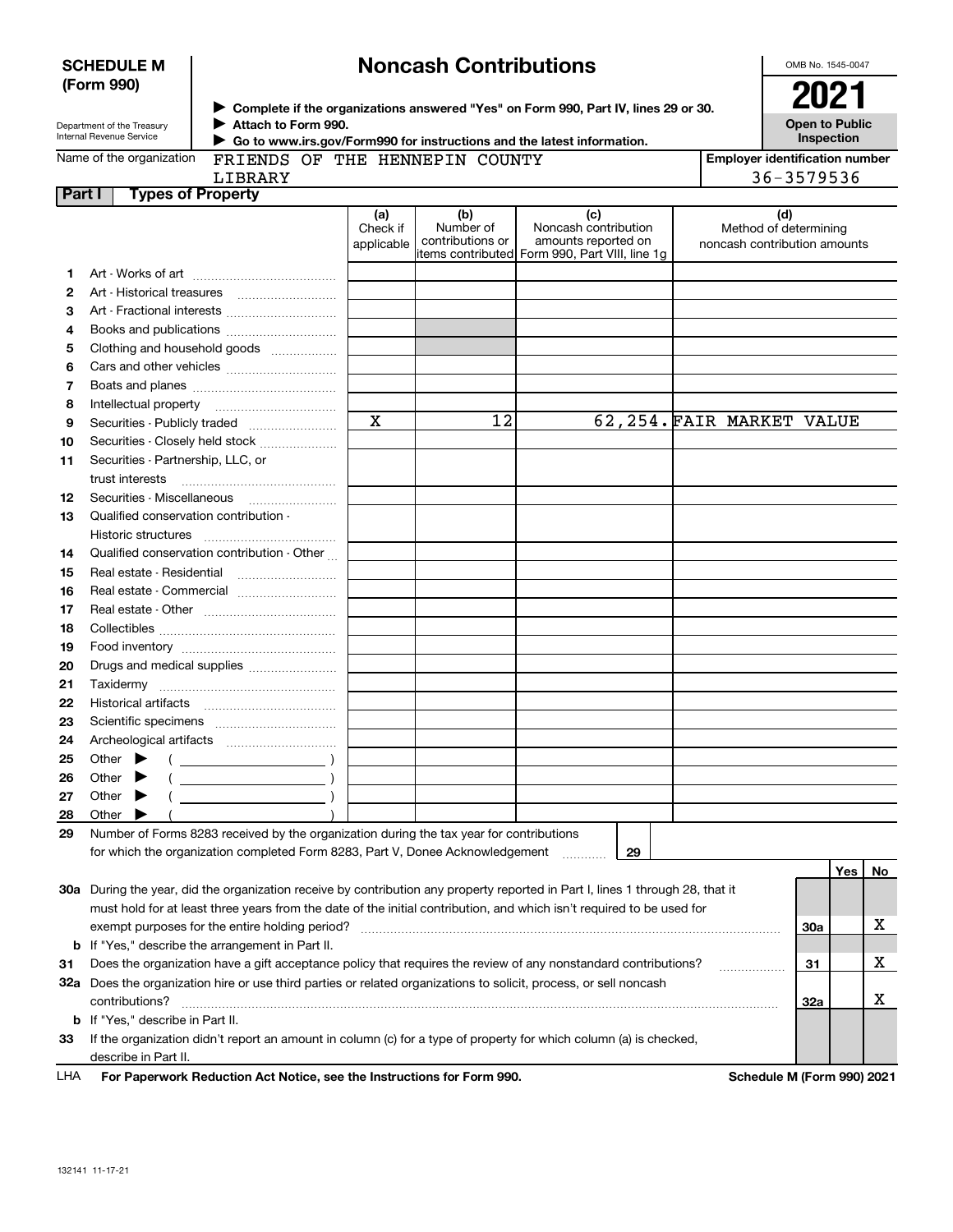|         |                            | FRIENDS OF THE HENNEPIN COUNTY            |                                                                                                                                                                                                                                                                      |            |        |
|---------|----------------------------|-------------------------------------------|----------------------------------------------------------------------------------------------------------------------------------------------------------------------------------------------------------------------------------------------------------------------|------------|--------|
|         | Schedule M (Form 990) 2021 | LIBRARY                                   |                                                                                                                                                                                                                                                                      | 36-3579536 | Page 2 |
| Part II |                            | this part for any additional information. | Supplemental Information. Provide the information required by Part I, lines 30b, 32b, and 33, and whether the organization<br>is reporting in Part I, column (b), the number of contributions, the number of items received, or a combination of both. Also complete |            |        |
|         |                            |                                           |                                                                                                                                                                                                                                                                      |            |        |
|         |                            |                                           |                                                                                                                                                                                                                                                                      |            |        |
|         |                            |                                           |                                                                                                                                                                                                                                                                      |            |        |
|         |                            |                                           |                                                                                                                                                                                                                                                                      |            |        |
|         |                            |                                           |                                                                                                                                                                                                                                                                      |            |        |
|         |                            |                                           |                                                                                                                                                                                                                                                                      |            |        |
|         |                            |                                           |                                                                                                                                                                                                                                                                      |            |        |
|         |                            |                                           |                                                                                                                                                                                                                                                                      |            |        |
|         |                            |                                           |                                                                                                                                                                                                                                                                      |            |        |
|         |                            |                                           |                                                                                                                                                                                                                                                                      |            |        |
|         |                            |                                           |                                                                                                                                                                                                                                                                      |            |        |
|         |                            |                                           |                                                                                                                                                                                                                                                                      |            |        |
|         |                            |                                           |                                                                                                                                                                                                                                                                      |            |        |
|         |                            |                                           |                                                                                                                                                                                                                                                                      |            |        |
|         |                            |                                           |                                                                                                                                                                                                                                                                      |            |        |
|         |                            |                                           |                                                                                                                                                                                                                                                                      |            |        |
|         |                            |                                           |                                                                                                                                                                                                                                                                      |            |        |
|         |                            |                                           |                                                                                                                                                                                                                                                                      |            |        |
|         |                            |                                           |                                                                                                                                                                                                                                                                      |            |        |
|         |                            |                                           |                                                                                                                                                                                                                                                                      |            |        |
|         |                            |                                           |                                                                                                                                                                                                                                                                      |            |        |
|         |                            |                                           |                                                                                                                                                                                                                                                                      |            |        |
|         |                            |                                           |                                                                                                                                                                                                                                                                      |            |        |
|         |                            |                                           |                                                                                                                                                                                                                                                                      |            |        |
|         |                            |                                           |                                                                                                                                                                                                                                                                      |            |        |
|         |                            |                                           |                                                                                                                                                                                                                                                                      |            |        |
|         |                            |                                           |                                                                                                                                                                                                                                                                      |            |        |
|         |                            |                                           |                                                                                                                                                                                                                                                                      |            |        |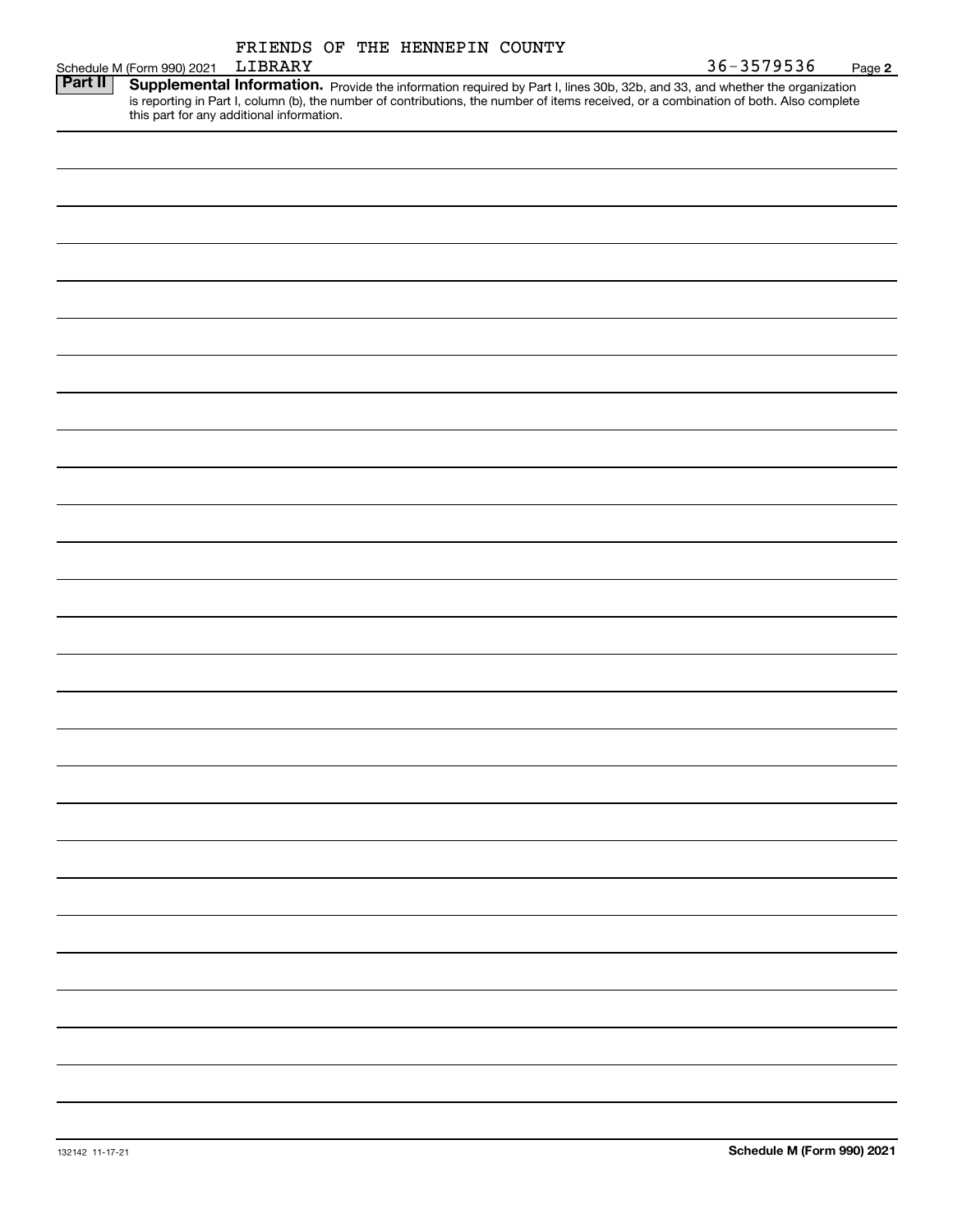**(Form 990)**

Department of the Treasury Internal Revenue Service

Name of the organization

**Complete to provide information for responses to specific questions on Form 990 or 990-EZ or to provide any additional information. | Attach to Form 990 or Form 990-EZ. | Go to www.irs.gov/Form990 for the latest information. SCHEDULE O Supplemental Information to Form 990 or 990-EZ** FRIENDS OF THE HENNEPIN COUNTY



LIBRARY 36-3579536

FORM 990, PART I, LINE 1, DESCRIPTION OF ORGANIZATION MISSION:

BUILDS AWARENESS, APPRECIATION AND SUPPORT FOR OUR WORLD-CLASS LIBRARY.

FORM 990, PART III, LINE 4C, PROGRAM SERVICE ACCOMPLISHMENTS:

ATTENDEES ACCESSED VIRTUAL EVENT GUIDES. MORE THAN 29,980 PRINT

NEWSLETTERS WERE DISTRIBUTED. 50+ EMAIL COMMUNICATIONS WERE SENT TO

18,465 E-NEWS SUBSCRIBERS; SOCIAL MEDIA FOLLOWERS (FACEBOOK, INSTAGRAM,

TWITTER, LINKEDIN) GREW TO 10,840 SUBSCRIBERS, AND FHCL WEBSITE ACCESS

GREW TO 73,149 VISITORS.

FORM 990, PART VI, SECTION B, LINE 11B:

THE FINANCE COMMITTEE REVIEWS THE FORM 990 FOR ACCURACY AND COMPLETENESS,

THEN FORWARDS TO THE FULL BOARD PRIOR TO FILING.

FORM 990, PART VI, SECTION B, LINE 12C:

THE ORGANIZATION'S CONFLICT OF INTEREST POLICY COVERS DIRECTORS, STAFF AND

FAMILY MEMBERS OF DIRECTORS AND STAFF. EACH RESPONSIBLE PERSON SHALL

ANNUALLY COMPLETE A DISCLOSURE FORM IDENTIFYING ANY RELATIONSHIPS,

POSITIONS OR CIRCUMSTANCES IN WHICH THE RESPONSIBLE PERSON IS INVOLVED THAT

HE OR SHE BELIEVES COULD CONTRIBUTE TO A CONFLICT OF INTEREST ARISING. SUCH

RELATIONSHIPS, POSITIONS OR CIRCUMSTANCES MIGHT INCLUDE SERVICE AS A

DIRECTOR OF OR CONSULTANT TO A NONPROFIT ORGANIZATION, OR OWNERSHIP OF A

BUSINESS THAT MIGHT PROVIDE GOODS OR SERVICES TO FRIENDS OF HCL. ANY SUCH

INFORMATION REGARDING BUSINESS INTERESTS OF A RESPONSIBLE PERSON OR A

FAMILY MEMBER SHALL BE TREATED AS CONFIDENTIAL AND SHALL GENERALLY BE MADE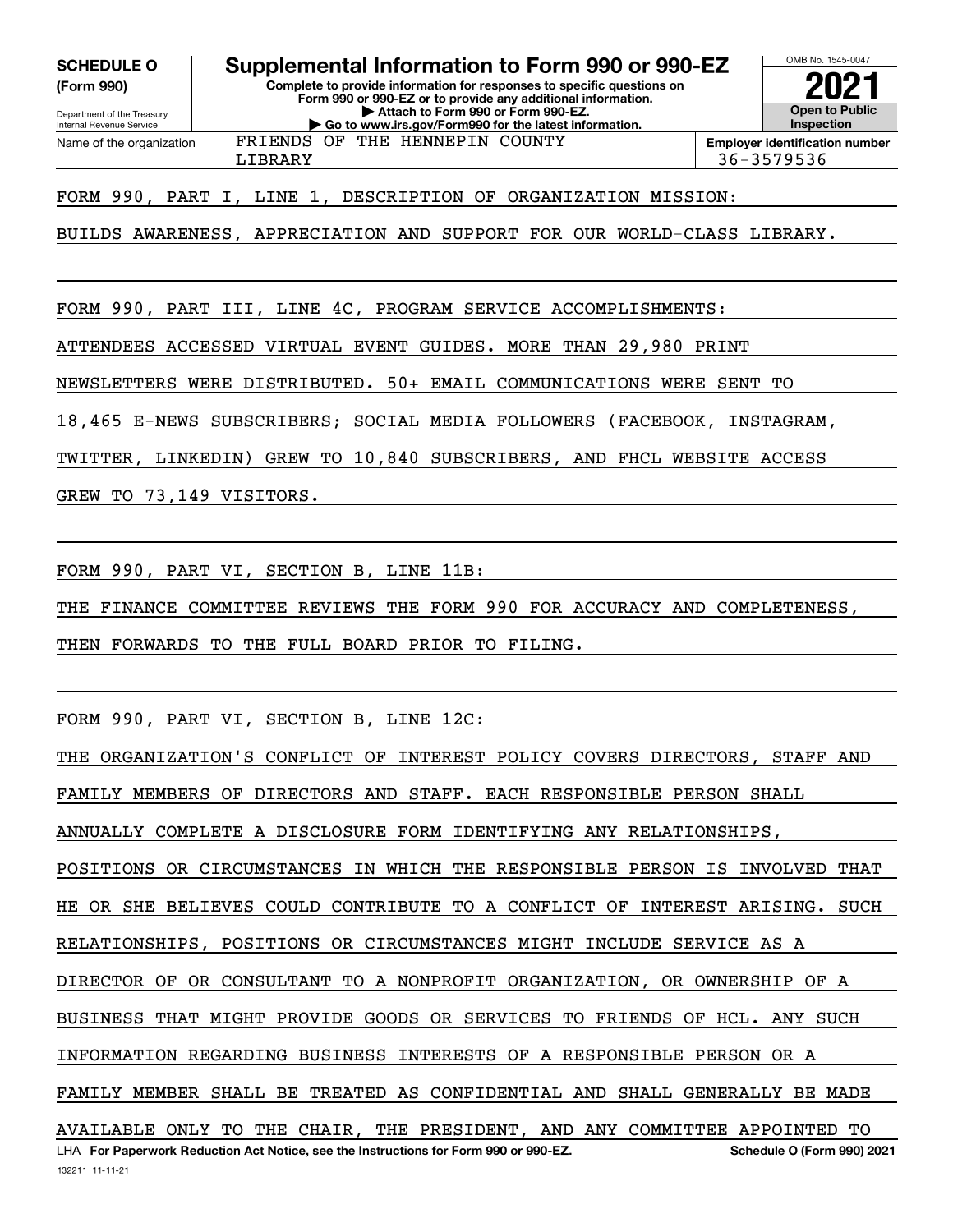| Schedule O (Form 990) 2021                                                                           | Page 2                                              |
|------------------------------------------------------------------------------------------------------|-----------------------------------------------------|
| THE HENNEPIN<br>COUNTY<br>FRIENDS<br>OF<br>Name of the organization<br>LIBRARY                       | <b>Employer identification number</b><br>36-3579536 |
| CONFLICTS<br>INTEREST,<br>EXCEPT<br>TО<br>THE<br>EXTENT<br><b>ADDRESS</b><br>OF                      | ADDITIONAL DISCLOSURE                               |
| THIS<br><b>NECESSARY</b><br>CONNECTION WITH<br>THE<br>IMPLEMENTATION<br>OF<br>ΙN<br>IS.              | POLICY.<br>THIS                                     |
| ANNUALLY BY EACH MEMBER<br>POLICY SHALL<br>BE REVIEWED<br>OF<br>THE                                  | BOARD<br>OF<br>DIRECTORS.                           |
| <b>CHANGES</b><br>THE<br>POLICY<br>SHALL BE<br>COMMUNICATED<br>IMMEDIATELY<br>ANY<br>TО              | TO.<br>ALL                                          |
| PERSONS. PRIOR TO BOARD OR COMMITTEE ACTION, THE<br>RESPONSIBLE                                      | PERSON WHO HAS                                      |
| SHALL DISCLOSE ALL FACTS MATERIAL TO<br>A CONFLICT<br>THE<br>CONFLICT                                | INTEREST.<br>OF                                     |
| A CONFLICT<br><b>PERSON</b><br>WHO<br>HAS<br>INTEREST<br>SHALL<br>NOT PARTICIPATE<br>OF<br>THE       | OR BE<br>ΙN                                         |
| OR COMMITTEE'S DISCUSSION<br>PERMITTED<br>TO.<br>HEAR THE<br>BOARD<br>OF                             | THE<br>MATTER EXCEPT                                |
| <b>DISCLOSE</b><br>MATERIAL FACTS<br>AND<br><b>RESPOND</b><br>QUESTIONS.<br>THE<br>TO.<br>TО<br>TO.  | PERSON<br>WHO HAS                                   |
| A CONFLICT<br>OF<br>INTEREST MAY NOT<br>BE<br>COUNTED IN<br>DETERMINING                              | THE<br>PRESENCE OF<br>A                             |
| NOR VOTE<br>THE MATTER OF<br>INTEREST, NOR BE PRESENT<br>ON<br>QUORUM,                               | THE ROOM<br>IN                                      |
| UNLESS<br>THE<br>VOTE IS<br><b>SECRET</b><br>BALLOT. ALL DISCLOSURES<br>THE<br>VOTE,<br>BY<br>DURING | OF                                                  |
| THE MINUTES<br>POTENTIAL<br>CONFLICTS<br>SHALL BE REFLECTED<br>IN<br>OF                              | THE<br>MEETING.                                     |

FORM 990, PART VI, SECTION B, LINE 15A:

THE EXECUTIVE DIRECTOR'S COMPENSATION WAS DETERMINED AT THE TIME OF HIRING BY THE HUMAN RESOURCES SUB-COMMITTEE OF THE EXECUTIVE COMMITTEE USING DATA FROM COMPARABLE NON-PROFITS IN THE AREA. THE EXECUTIVE COMMITTEE PERFORMS AN ANNUAL REVIEW OF THE EXECUTIVE DIRECTOR WHICH DETERMINES ANY CHANGES TO COMPENSATION. THIS REVIEW LAST OCCURRED ON JANUARY 24, 2022 COVERING THE PERIOD OF JANUARY 1 TO DECEMBER 31, 2021. ADDITIONALLY, THE EXECUTIVE DIRECTOR PERFORMS AN ANNUAL REVIEW FOR ALL KEY STAFF. THE DESIGN OF THE EVALUATION MAY CHANGE ANNUALLY AND MAY OR MAY NOT INCLUDE REVIEW AND APPROVAL BY INDEPENDENT PERSONS, COMPARABILITY DATA, AND CONTEMPORANEOUS SUBSTANTIATION OF THE DELIBERATION AND DECISION. STAFF MERITS ARE APPROVED ON AN ANNUAL BASIS DURING THE BUDGETING PROCESS.